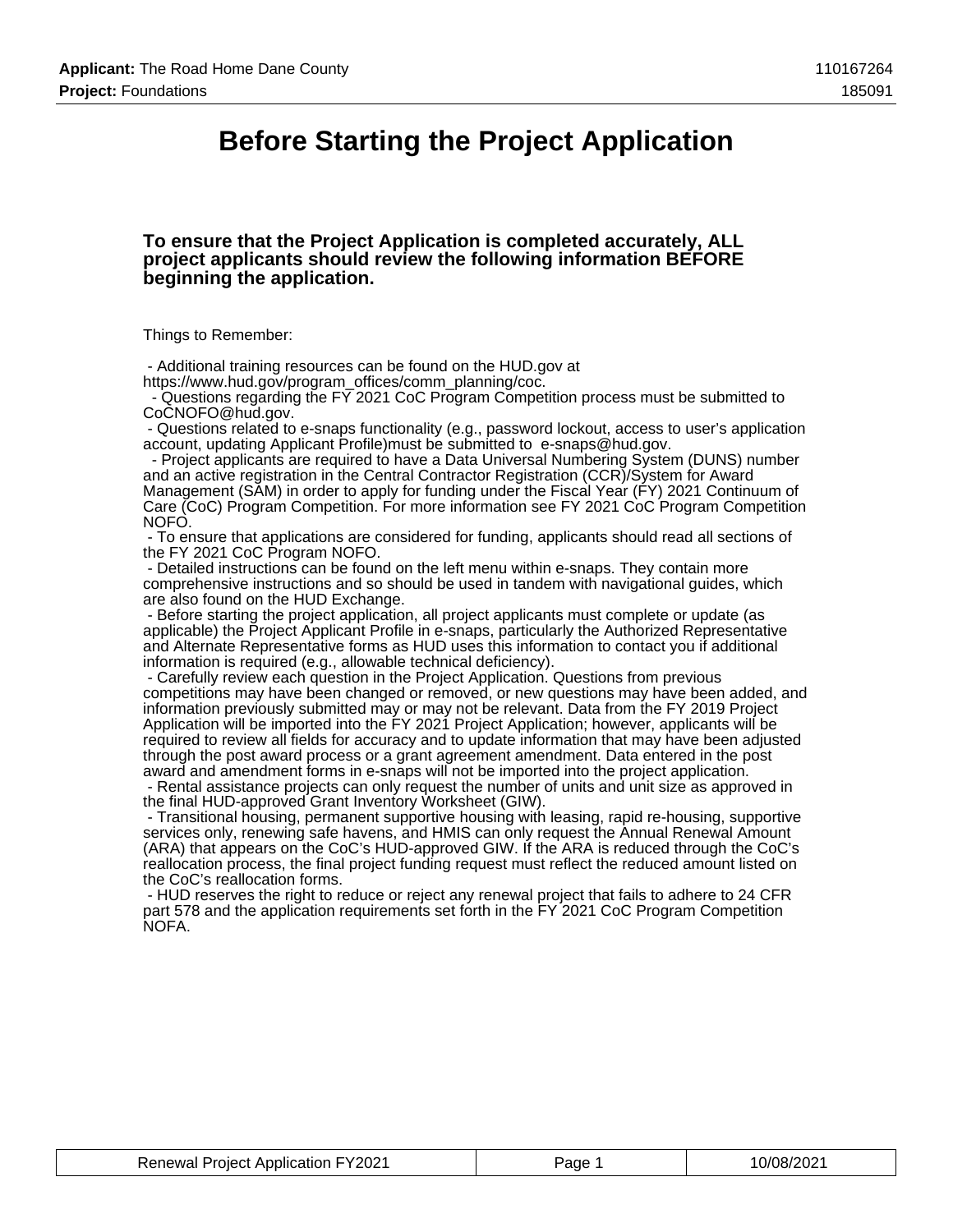# **1A. SF-424 Application Type**

| <b>1. Type of Submission:</b> Application                                                                                                                                                                                                                                                                   |                                                     |
|-------------------------------------------------------------------------------------------------------------------------------------------------------------------------------------------------------------------------------------------------------------------------------------------------------------|-----------------------------------------------------|
|                                                                                                                                                                                                                                                                                                             | 2. Type of Application: Renewal Project Application |
| If "Revision", select appropriate letter(s):                                                                                                                                                                                                                                                                |                                                     |
| If "Other", specify:                                                                                                                                                                                                                                                                                        |                                                     |
| <b>3. Date Received: 10/08/2021</b>                                                                                                                                                                                                                                                                         |                                                     |
| 4. Applicant Identifier:                                                                                                                                                                                                                                                                                    |                                                     |
| 5a. Federal Entity Identifier:                                                                                                                                                                                                                                                                              |                                                     |
| <b>5b. Federal Award Identifier: WI0233</b><br>This is the first 6 digits of the Grant Number,<br>known as the PIN, that will also be indicated<br>on Screen 3A Project Detail. This number<br>must match the first 6 digits of the grant<br>number on the HUD approved Grant Inventory<br>Worksheet (GIW). |                                                     |
| <b>Check to confrim that the Federal Award</b><br>Identifier has been updated to reflect the<br>most recently awarded grant number                                                                                                                                                                          | $\mathsf{X}$                                        |
| 6. Date Received by State:                                                                                                                                                                                                                                                                                  |                                                     |
| 7. State Application Identifier:                                                                                                                                                                                                                                                                            |                                                     |

| <b>Renewal Project Application FY2021</b> | Page 2 | 10/08/2021 |
|-------------------------------------------|--------|------------|
|-------------------------------------------|--------|------------|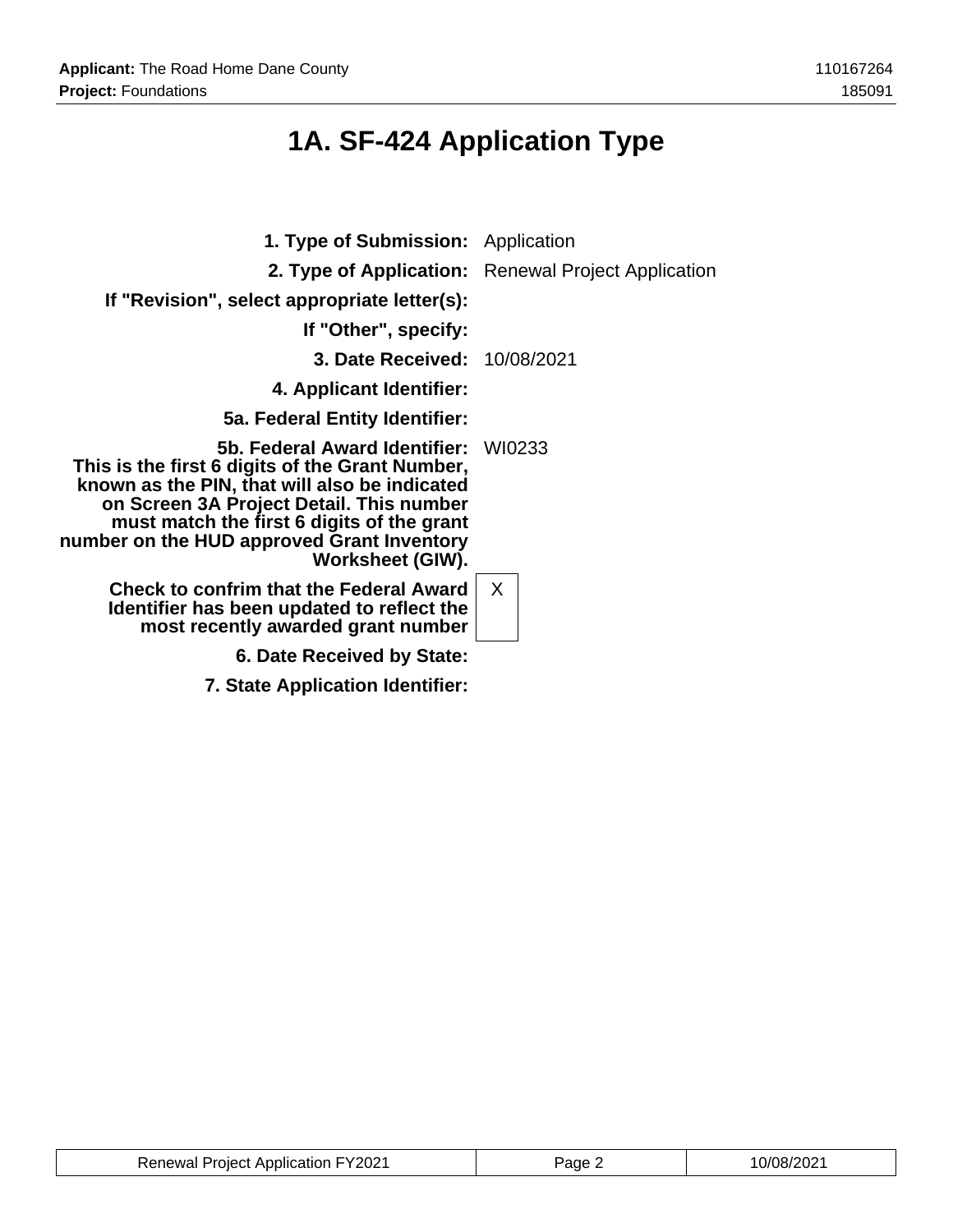## **1B. SF-424 Legal Applicant**

### **8. Applicant**

**a. Legal Name:** The Road Home Dane County

**b. Employer/Taxpayer Identification Number** 31-1618925 **(EIN/TIN):**

| c. Organizational DUNS:                                      |               | 110167264                        | <b>PLUS4</b> |  |
|--------------------------------------------------------------|---------------|----------------------------------|--------------|--|
|                                                              |               |                                  |              |  |
| d. Address                                                   |               |                                  |              |  |
|                                                              |               | Street 1: 890 W Wingra Dr.       |              |  |
| <b>Street 2:</b>                                             |               |                                  |              |  |
|                                                              | City: Madison |                                  |              |  |
| <b>County:</b>                                               | Dane          |                                  |              |  |
| <b>State: Wisconsin</b>                                      |               |                                  |              |  |
| <b>Country: United States</b>                                |               |                                  |              |  |
| Zip / Postal Code: 53715                                     |               |                                  |              |  |
|                                                              |               |                                  |              |  |
| e. Organizational Unit (optional)                            |               |                                  |              |  |
| <b>Department Name: Development</b>                          |               |                                  |              |  |
| <b>Division Name:</b>                                        |               |                                  |              |  |
|                                                              |               |                                  |              |  |
| f. Name and contact information of person to<br>be           |               |                                  |              |  |
| contacted on matters involving this<br>application           |               |                                  |              |  |
| Prefix:                                                      | Ms.           |                                  |              |  |
| <b>First Name: Kristin</b>                                   |               |                                  |              |  |
| <b>Middle Name:</b>                                          |               |                                  |              |  |
| Last Name: Rucinski                                          |               |                                  |              |  |
| Suffix:                                                      |               |                                  |              |  |
|                                                              |               | <b>Title: Executive Director</b> |              |  |
| <b>Organizational Affiliation:</b> The Road Home Dane County |               |                                  |              |  |
| Telephone Number: (608) 294-7998                             |               |                                  |              |  |
|                                                              |               |                                  |              |  |

| <b>Renewal Project Application FY2021</b> | Page 1 | 10/08/2021 |
|-------------------------------------------|--------|------------|
|-------------------------------------------|--------|------------|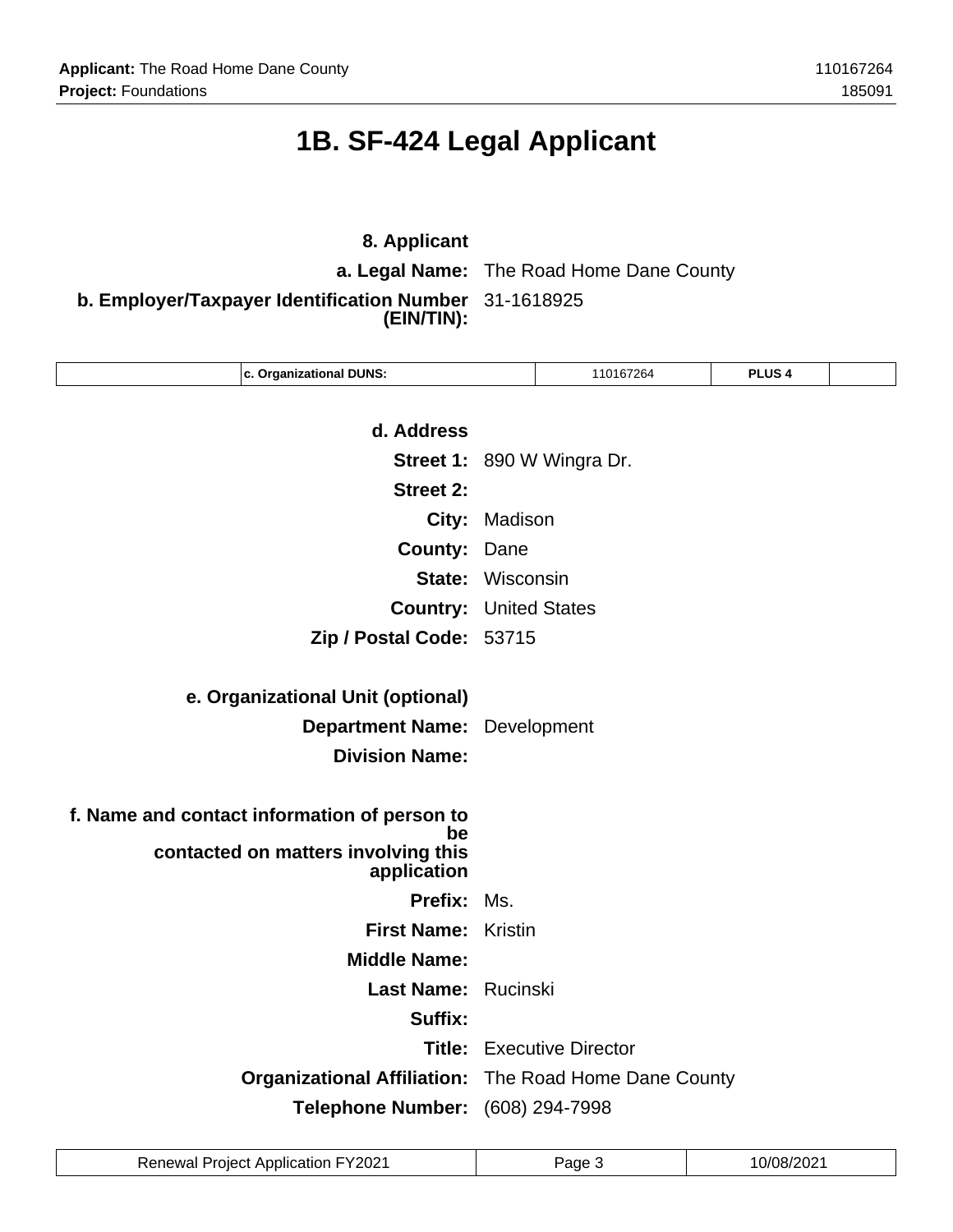**Extension:** 302 **Fax Number:** (608) 294-8007 **Email:** kristinr@trhome.org

| <b>Renewal Project Application FY2021</b> | 'age | 0/08/2021 |
|-------------------------------------------|------|-----------|
|-------------------------------------------|------|-----------|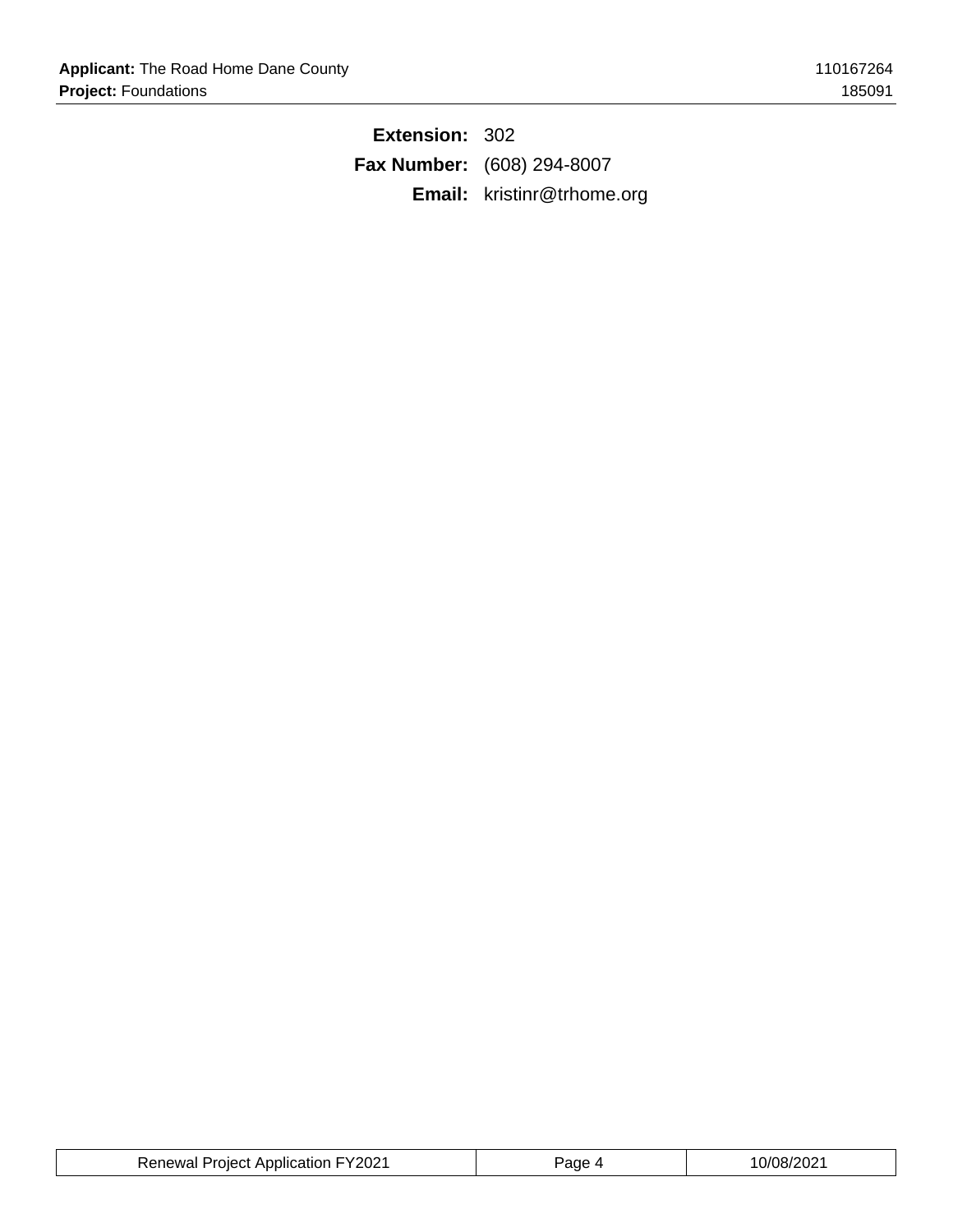# **1C. SF-424 Application Details**

|                                                                  | 9. Type of Applicant: M. Nonprofit with 501C3 IRS Status                |
|------------------------------------------------------------------|-------------------------------------------------------------------------|
|                                                                  | 10. Name of Federal Agency: Department of Housing and Urban Development |
| 11. Catalog of Federal Domestic Assistance CoC Program<br>Title: |                                                                         |
| CFDA Number: 14.267                                              |                                                                         |
| 12. Funding Opportunity Number: FR-6500-N25                      |                                                                         |
|                                                                  | <b>Title:</b> Continuum of Care Homeless Assistance<br>Competition      |
| <b>13. Competition Identification Number:</b>                    |                                                                         |
|                                                                  |                                                                         |

**Title:**

| ا021 - مست<br>-Annlicatio<br>Proiect<br>Renewal |  | ے()' |
|-------------------------------------------------|--|------|
|-------------------------------------------------|--|------|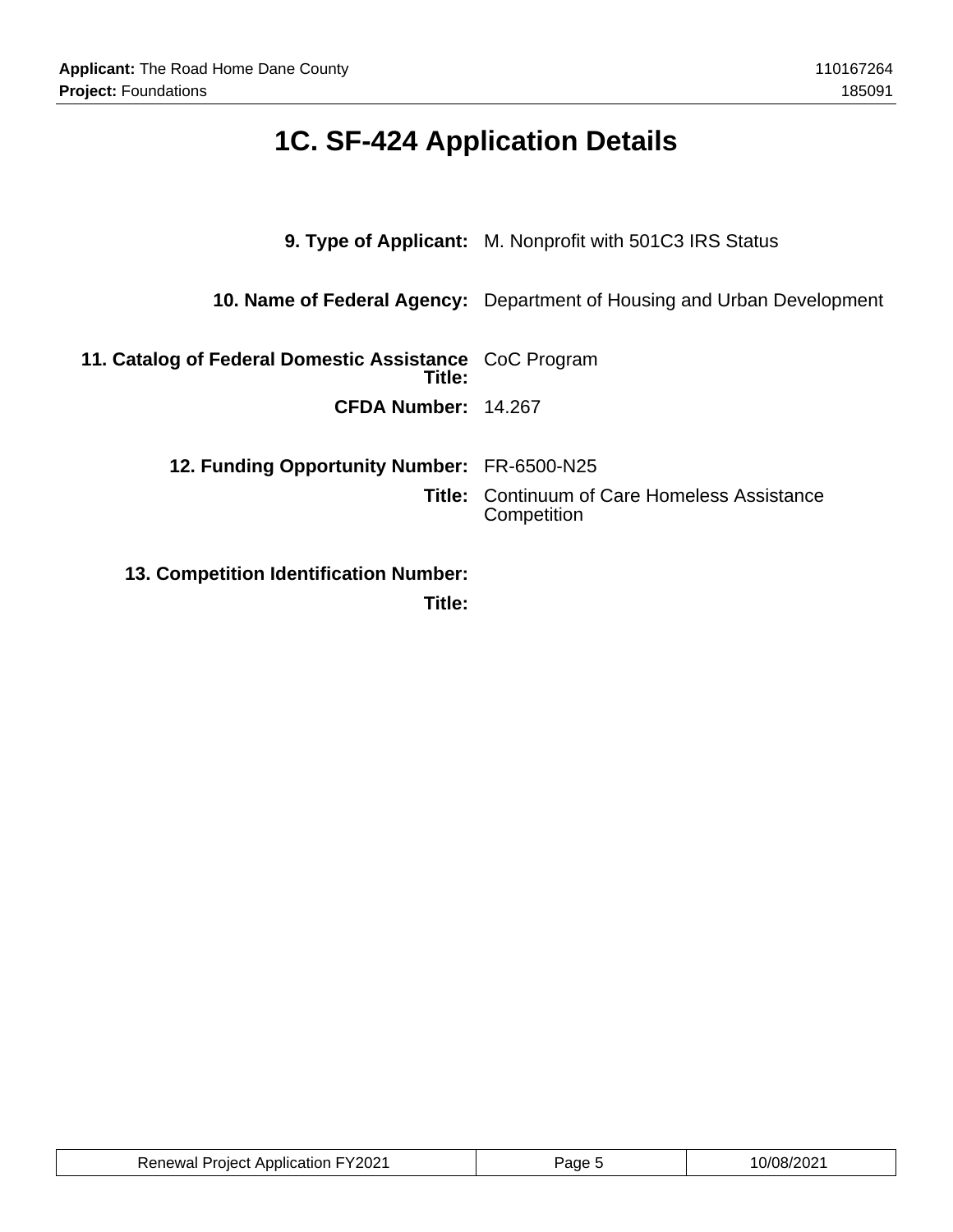# **1D. SF-424 Congressional District(s)**

| 14. Area(s) affected by the project (State(s)<br>only):<br>(for multiple selections hold CTRL key) | Wisconsin |
|----------------------------------------------------------------------------------------------------|-----------|
| 15. Descriptive Title of Applicant's Project: Foundations                                          |           |
| 16. Congressional District(s):                                                                     |           |
| a. Applicant: WI-002<br>(for multiple selections hold CTRL key)                                    |           |
| b. Project: WI-002<br>(for multiple selections hold CTRL key)                                      |           |
| 17. Proposed Project                                                                               |           |
| a. Start Date: 11/01/2022                                                                          |           |
| b. End Date: 10/31/2023                                                                            |           |
| 18. Estimated Funding (\$)                                                                         |           |
| a. Federal:                                                                                        |           |
| b. Applicant:                                                                                      |           |
| c. State:                                                                                          |           |
| d. Local:                                                                                          |           |
| e. Other:<br>f. Program Income:                                                                    |           |
|                                                                                                    |           |
| g. Total:                                                                                          |           |

| <b>Renewal Project Application FY2021</b> | Page 6 | 10/08/2021 |
|-------------------------------------------|--------|------------|
|-------------------------------------------|--------|------------|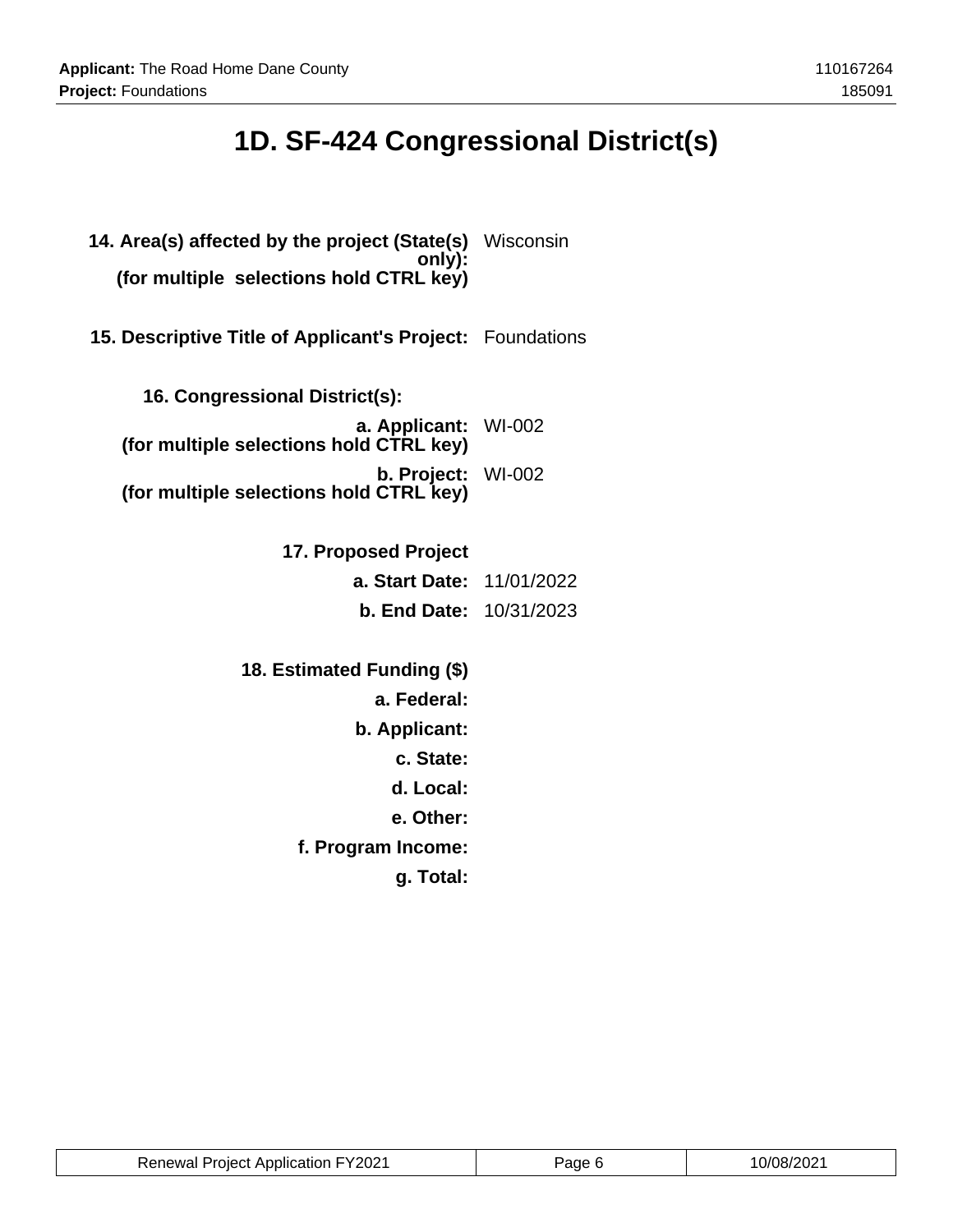| <b>Renewal Project Application FY2021</b> | Page | 10/08/2021 |
|-------------------------------------------|------|------------|
|-------------------------------------------|------|------------|

### **1E. SF-424 Compliance**

**19. Is the Application Subject to Revie State Executive Order 12372 Process?**

**If "YES", enter the date this application was made available to the State for review:**

**20. Is the Applicant delinquent on any Federal** No **debt?**

**If "YES," provide an explanation:**

| <b>w By</b> b. Program is subject to E.O. 12372 but has not<br>ess? been selected by the State for review. |
|------------------------------------------------------------------------------------------------------------|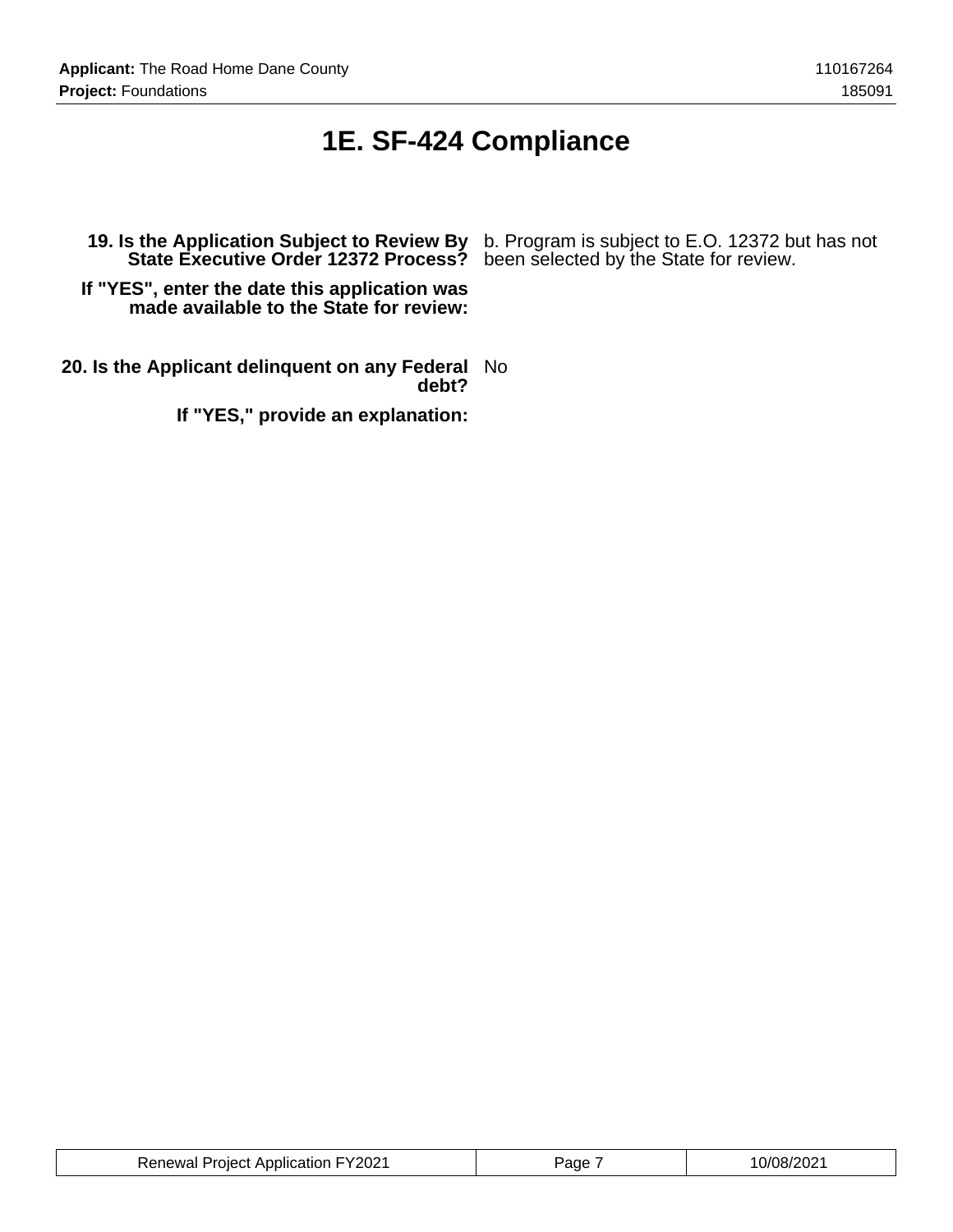## **1F. SF-424 Declaration**

**By signing and submitting this application, I certify (1) to the statements contained in the list of certifications\*\* and (2) that the statements herein are true, complete, and accurate to the best of my knowledge. I also provide the required assurances\*\* and agree to comply with any resulting terms if I accept an award. I am aware that any false, fictitious, or fraudulent statements or claims may subject me to criminal, civil, or administrative penalties. (U.S. Code, Title 218, Section 1001)**

**I AGREE:** X

**21. Authorized Representative**

| <b>Prefix: Ms.</b>                                                |                                                                                              |
|-------------------------------------------------------------------|----------------------------------------------------------------------------------------------|
| <b>First Name: Peggy</b>                                          |                                                                                              |
| <b>Middle Name:</b>                                               |                                                                                              |
| Last Name: Halloran                                               |                                                                                              |
| Suffix:                                                           |                                                                                              |
|                                                                   | <b>Title:</b> Development Director                                                           |
| <b>Telephone Number:</b> (608) 294-7998<br>(Format: 123-456-7890) |                                                                                              |
| (Format: 123-456-7890)                                            | <b>Fax Number:</b> (608) 294-8007                                                            |
|                                                                   | Email: peggyh@trhome.org                                                                     |
|                                                                   | <b>Signature of Authorized Representative:</b> Considered signed upon submission in e-snaps. |
| Date Signed: 10/08/2021                                           |                                                                                              |

| <b>Renewal Project Application FY2021</b> | 'age | $J/08/202^4$ |
|-------------------------------------------|------|--------------|
|-------------------------------------------|------|--------------|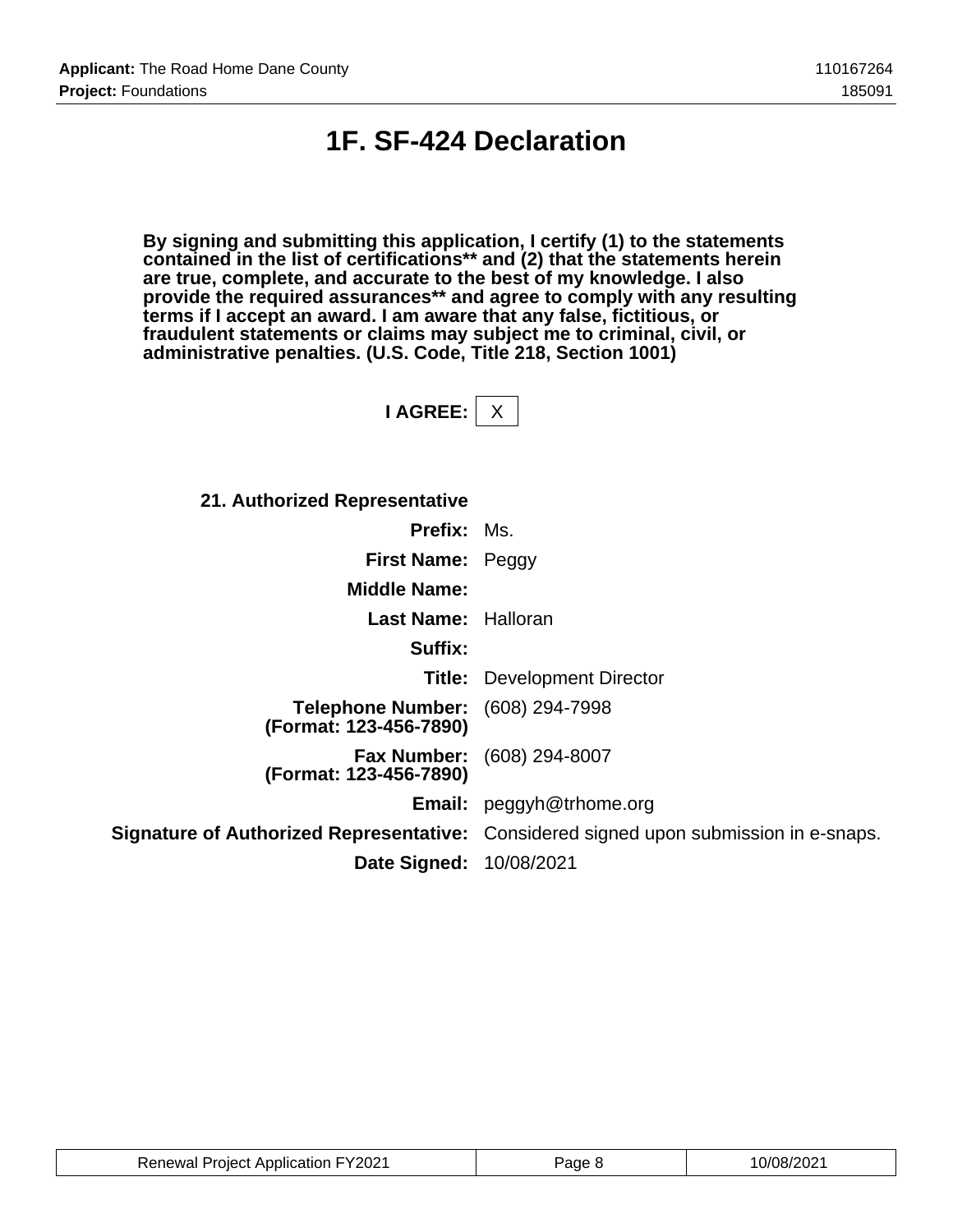## **1G. HUD 2880**

#### **Applicant/Recipient Disclosure/Update Report - form HUD-2880 U.S. Department of Housing and Urban Development OMB Approval No. 2506-0214 (exp.02/28/2022)**

### **Applicant/Recipient Information**

### **1. Applicant/Recipient Name, Address, and Phone**

|                                         | <b>Agency Legal Name:</b> The Road Home Dane County          |
|-----------------------------------------|--------------------------------------------------------------|
| <b>Prefix: Ms.</b>                      |                                                              |
| <b>First Name: Peggy</b>                |                                                              |
| Middle Name:                            |                                                              |
| <b>Last Name: Halloran</b>              |                                                              |
| Suffix:                                 |                                                              |
|                                         | <b>Title:</b> Development Director                           |
|                                         | <b>Organizational Affiliation:</b> The Road Home Dane County |
| <b>Telephone Number:</b> (608) 294-7998 |                                                              |
| <b>Extension: 311</b>                   |                                                              |
|                                         | <b>Email:</b> peggyh@trhome.org                              |
|                                         | <b>City: Madison</b>                                         |
| <b>County: Dane</b>                     |                                                              |
|                                         | <b>State: Wisconsin</b>                                      |
|                                         | <b>Country: United States</b>                                |
| Zip/Postal Code: 53715                  |                                                              |
|                                         |                                                              |

**2. Employer ID Number (EIN):** 31-1618925 **3. HUD Program:** Continuum of Care Program

### **4. Amount of HUD Assistance Requested/Received**

| <b>Renewal Project Application FY2021</b> | Page 9 | 10/08/2021 |
|-------------------------------------------|--------|------------|
|-------------------------------------------|--------|------------|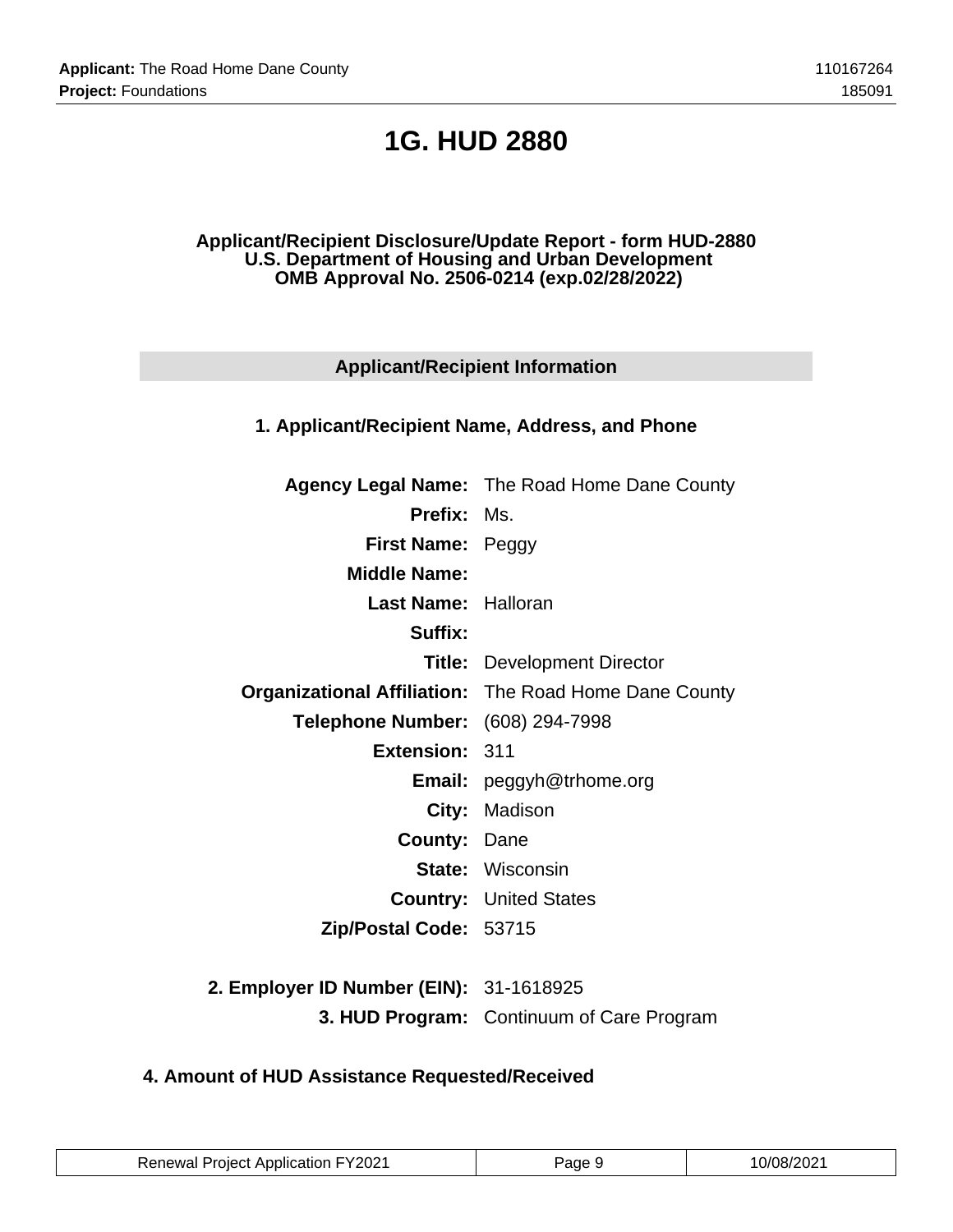### **4a. Total Amount Requested for this project:** \$142,815

#### **5. State the name and location (street** Foundations 890 W Wingra Dr. Madison **address, city and state) of the project or** Wisconsin **activity:**

Refer to project name, addresses and CoC Project Identifying Number (PIN) entered into the attached project application.

#### **Part I Threshold Determinations**

**1. Are you applying for assistance for a** Yes **specific project or activity? (For further information, see 24 CFR Sec. 4.3).**

**2. Have you received or do you expect to** No **receive assistance within the jurisdiction of the Department (HUD), involving the project or activity in this application, in excess of \$200,000 during this fiscal year (Oct. 1 - Sep. 30)? For further information, see 24 CFR Sec. 4.9.**

#### **Certification**

Warning: If you knowingly make a false statement on this form, you may be subject to civil or criminal penalties under Section 1001 of Title 18 of the United States Code. In addition, any person who knowingly and materially violates any required disclosures of information, including intentional nondisclosure, is subject to civil money penalty not to exceed \$10,000 for each violation.

I certify that the information provided on this form and in any accompanying documentation is true and accurate. I acknowledge that making, presenting, submitting, or causing to be submitted a false, fictitious, or fraudulent statement, representation, or certification may result in criminal, civil, and/or administrative sanctions, including fines, penalties, and imprisonment.

| <b>AGREE:</b> |  |
|---------------|--|
|---------------|--|

**Name / Title of Authorized Official:** Peggy Halloran, Development Director

**Signature of Authorized Official:** Considered signed upon submission in e-snaps.

**Date Signed:** 10/01/2021

| FY2021<br>! Proiect Application<br>Renewal | 'age | 10/08/2021 |
|--------------------------------------------|------|------------|
|--------------------------------------------|------|------------|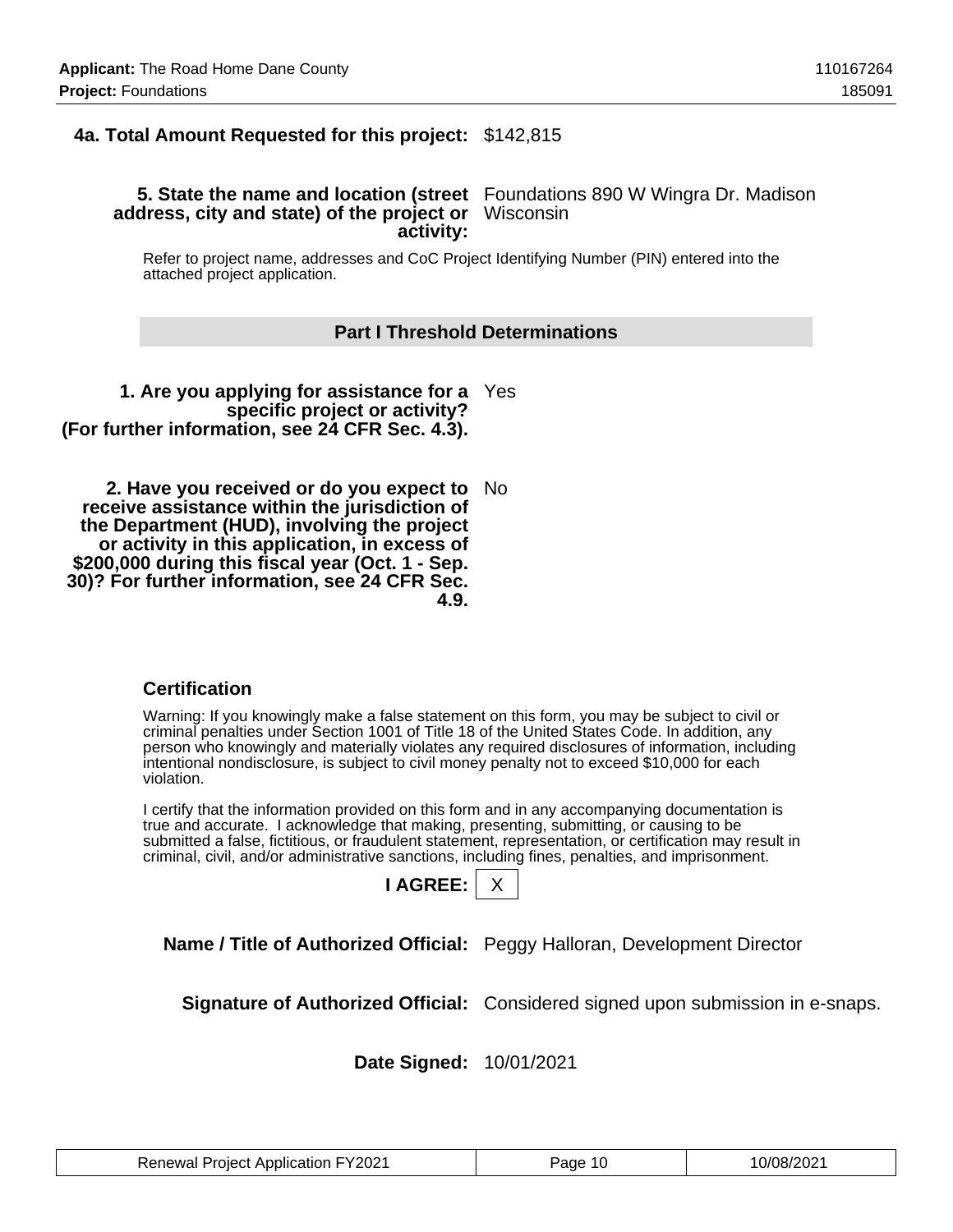## **1H. HUD 50070**

### **HUD 50070 Certification for a Drug Free Workplace**

**Applicant Name:** The Road Home Dane County

**Program/Activity Receiving Federal Grant** CoC Program **Funding:**

**Acting on behalf of the above named Applicant as its Authorized Official, I make the following certifications and agreements to the Department of Housing and Urban Development (HUD) regarding the sites listed below:**

|     | I certify that the above named Applicant will or will continue to<br>provide a drug-free workplace by:                                                                                                                                                                                                                                                                                                                |    |                                                                                                                                                                                                                                                                                                                                                                                                                                                                                                                                                                                                                |
|-----|-----------------------------------------------------------------------------------------------------------------------------------------------------------------------------------------------------------------------------------------------------------------------------------------------------------------------------------------------------------------------------------------------------------------------|----|----------------------------------------------------------------------------------------------------------------------------------------------------------------------------------------------------------------------------------------------------------------------------------------------------------------------------------------------------------------------------------------------------------------------------------------------------------------------------------------------------------------------------------------------------------------------------------------------------------------|
| la. | Publishing a statement notifying employees that the unlawful<br>manufacture, distribution, dispensing, possession, or use of a<br>controlled substance is prohibited in the Applicant's workplace<br>and specifying the actions that will be taken against employees<br>for violation of such prohibition.                                                                                                            | е. | Notifying the agency in writing, within ten calendar days after<br>receiving notice under subparagraph d.(2) from an employee or<br>otherwise receiving actual notice of such conviction. Employers<br>of convicted employees must provide notice, including position<br>title, to every grant officer or other designee on whose grant<br>activity the convicted employee was working, unless the<br>Federalagency has designated a central point for the receipt of<br>such notices. Notice shall include the identification number(s)<br>of each affected grant:                                            |
| b.  | Establishing an on-going drug-free awareness program to<br>inform employees ---<br>(1) The dangers of drug abuse in the workplace<br>(2) The Applicant's policy of maintaining a drug-free workplace;<br>(3) Any available drug counseling, rehabilitation, and employee<br>assistance programs; and<br>(4) The penalties that may be imposed upon employees for drug<br>abuse violations occurring in the workplace. | f. | Taking one of the following actions, within 30 calendar days of<br>receiving notice under subparagraph d.(2), with respect to any<br>emplovee who is so convicted ---<br>(1) Taking appropriate personnel action against such an<br>employee, up to and including termination, consistent with the<br>requirements of the Rehabilitation Act of 1973, as amended; or<br>(2) Requiring such employee to participate satisfactorily in a<br>drug abuse assistance or rehabilitation program approved for<br>such purposes by a Federal, State, or local health, law<br>enforcement, or other appropriate agency; |
| ۱c. | Making it a requirement that each employee to be engaged in<br>the performance of the grant be given a copy of the statement<br>required by paragraph a.;                                                                                                                                                                                                                                                             | g. | Making a good faith effort to continue to maintain a drugfree<br>workplace through implementation of paragraphs a. thru f.                                                                                                                                                                                                                                                                                                                                                                                                                                                                                     |
| d.  | Notifying the employee in the statement required by paragraph<br>a. that, as a condition of employment under the grant, the<br>employee will ---<br>$(1)$ Abide by the terms of the statement; and<br>(2) Notify the employer in writing of his or her conviction for a<br>violation of a criminal drug statute occurring in the workplace<br>no later than five calendar days after such conviction;                 |    |                                                                                                                                                                                                                                                                                                                                                                                                                                                                                                                                                                                                                |

#### **Sites for Work Performance.**

The Applicant shall list (on separate pages) the site(s) for the performance of work done in connection with the HUD funding of the program/activity shown above: Place of Performance shall include the street address, city, county, State, and zip code. Identify each sheet with the Applicant name and address and the program/activity receiving grant funding.) Workplaces, including addresses, entered in the attached project application. Refer to addresses entered into the attached project application.

| I certify that the information provided on this $ $<br>form and in any accompanying<br>documentation is true and accurate. I |         |            |
|------------------------------------------------------------------------------------------------------------------------------|---------|------------|
| <b>Renewal Project Application FY2021</b>                                                                                    | Page 11 | 10/08/2021 |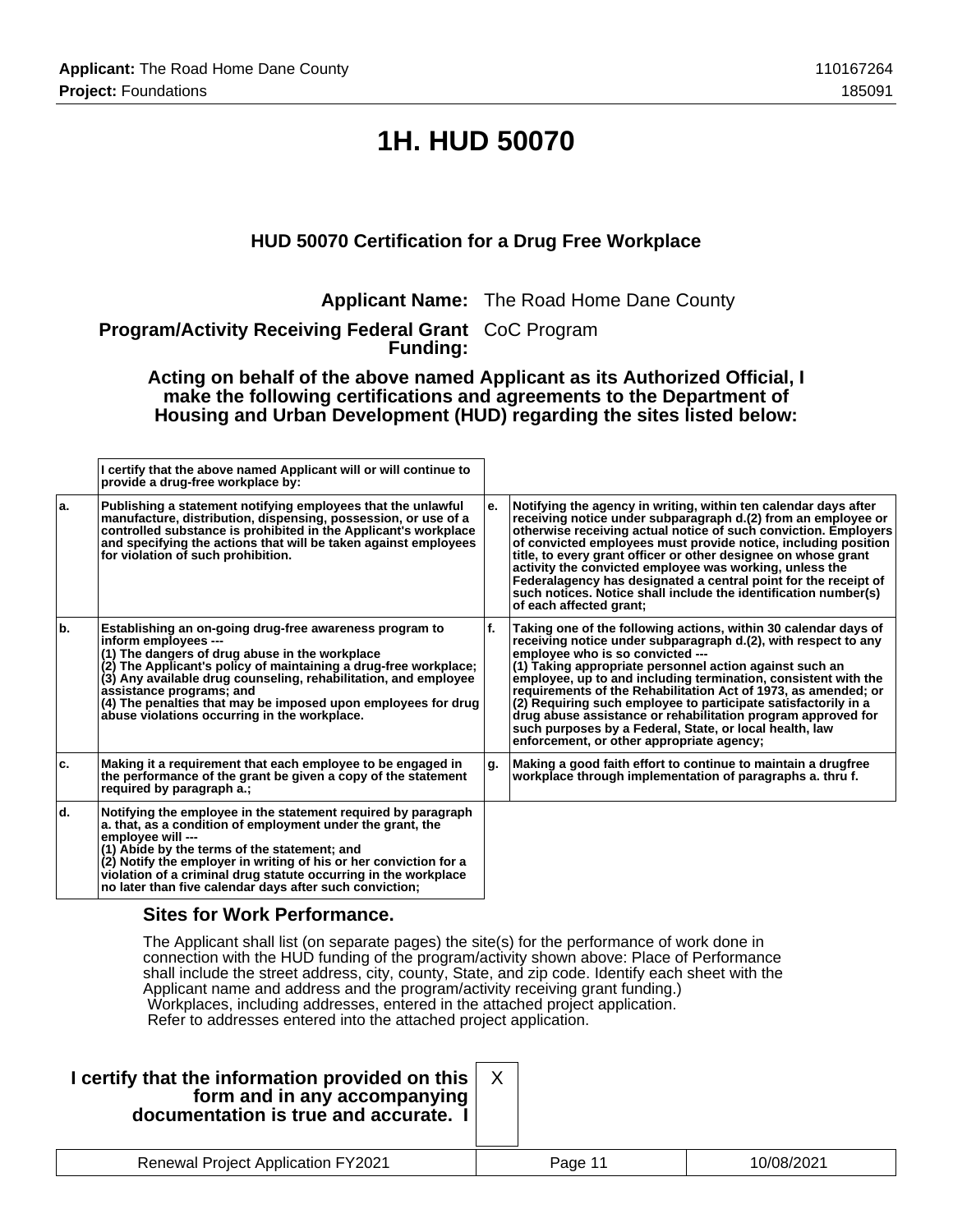**acknowledge that making, presenting, submitting, or causing to be submitted a false, fictitious, or fraudulent statement, representation, or certification may result in criminal, civil, and/or administrative sanctions, including fines, penalties, and imprisonment.**

> WARNING: Anyone who knowingly submits a false claim or makes a false statement is subject to criminal and/or civil penalties, including confinement for up to 5 years, fines, and civil and administrative penalties. (18 U.S.C. §§ 287, 1001, 1010, 1012; 31 U.S.C. §3729, 3802)

### **Authorized Representative**

| <b>Prefix: Ms.</b>                                 |                                                                                              |
|----------------------------------------------------|----------------------------------------------------------------------------------------------|
| First Name: Peggy                                  |                                                                                              |
| <b>Middle Name</b>                                 |                                                                                              |
| <b>Last Name: Halloran</b>                         |                                                                                              |
| Suffix:                                            |                                                                                              |
|                                                    | <b>Title:</b> Development Director                                                           |
| <b>Telephone Number:</b><br>(Format: 123-456-7890) | (608) 294-7998                                                                               |
| (Format: 123-456-7890)                             | <b>Fax Number:</b> (608) 294-8007                                                            |
|                                                    | <b>Email:</b> $peggyh@trhome.org$                                                            |
|                                                    | <b>Signature of Authorized Representative:</b> Considered signed upon submission in e-snaps. |
| <b>Date Signed: 10/08/2021</b>                     |                                                                                              |

| <b>Renewal Project Application FY2021</b> | age | 10/08/2021 |
|-------------------------------------------|-----|------------|
|-------------------------------------------|-----|------------|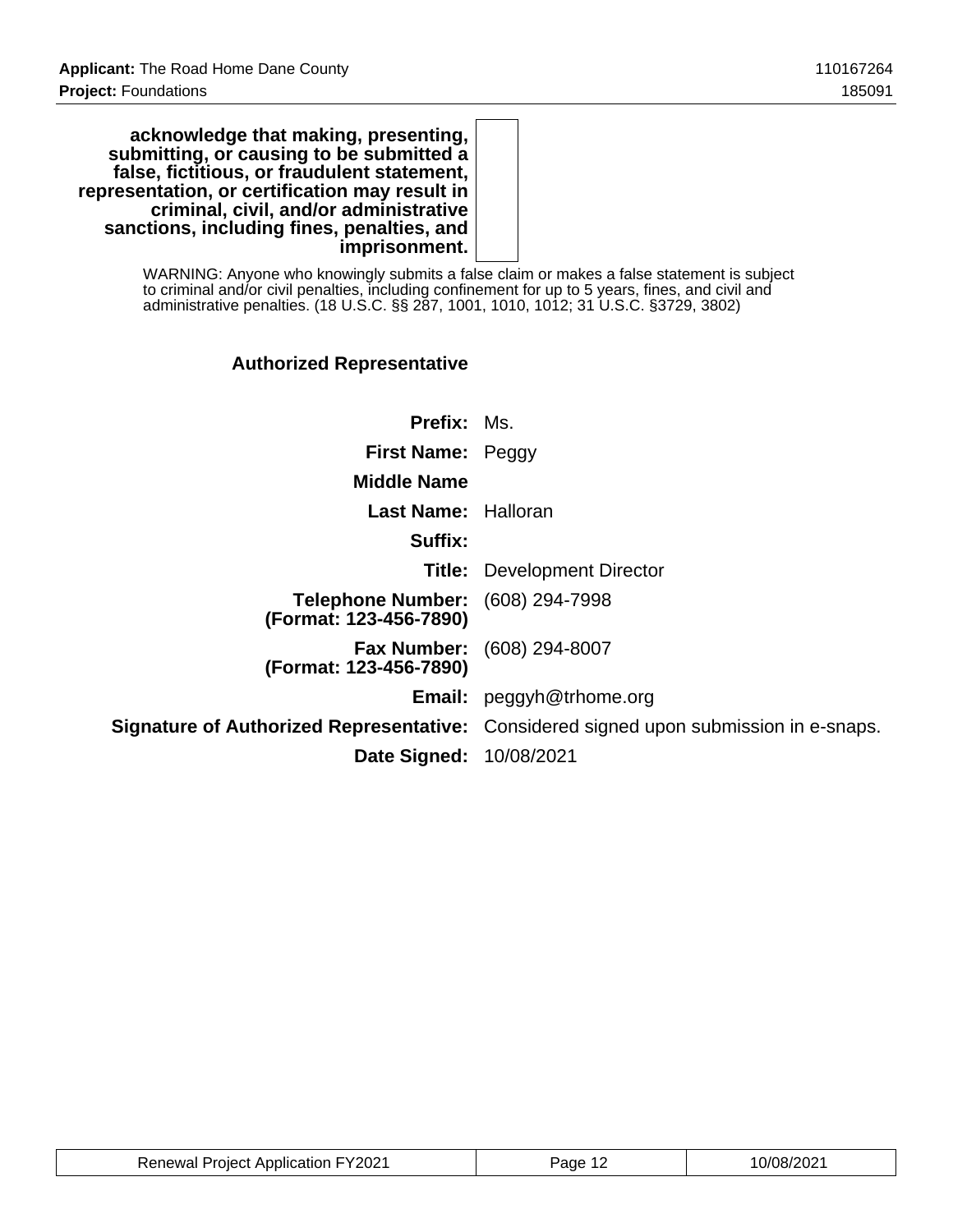## **CERTIFICATION REGARDING LOBBYING**

**Certification for Contracts, Grants, Loans, and Cooperative Agreements**

 **The undersigned certifies, to the best of his or her knowledge and belief, that:**

 **(1) No Federal appropriated funds have been paid or will be paid, by or on behalf of the undersigned, to any person for influencing or attempting to influence an officer or employee of an agency, a Member of Congress, an officer or employee of Congress, or an employee of a Member of Congress in connection with the awarding of any Federal contract, the making of any Federal grant, the making of any Federal loan, the entering into of any cooperative agreement, and the extension, continuation, renewal, amendment, or modification of any Federal contract, grant, loan, or cooperative agreement.**

 **2) If any funds other than Federal appropriated funds have been paid or will be paid to any person for influencing or attempting to influence an officer or employee of any agency, a Member of Congress, an officer or employee of Congress, or an employee of a Member of Congress in connection with this Federal contract, grant, loan, or cooperative agreement, the undersigned shall complete and submit Standard Form-LLL, ''Disclosure of Lobbying Activities,'' in accordance with its instructions.**

 **(3) The undersigned shall require that the language of this certification be included in the award documents for all subawards at all tiers (including subcontracts, subgrants, and contracts under grants, loans, and cooperative agreements) and that all subrecipients shall certify and disclose accordingly. This certification is a material representation of fact upon which reliance was placed when this transaction was made or entered into. Submission of this certification is a prerequisite for making or entering into this transaction imposed by section 1352, title 31, U.S. Code. Any person who fails to file the required certification shall be subject to a civil penalty of not less than \$10,000 and not more than \$100,000 for each such failure.**

 **Statement for Loan Guarantees and Loan Insurance**

 **The undersigned states, to the best of his or her knowledge and belief, that:**

 **If any funds have been paid or will be paid to any person for influencing or attempting to influence an officer or employee of any agency, a Member of Congress, an officer or employee of Congress, or an employee of a Member of Congress in connection with this commitment providing for the United States to insure or guarantee a loan, the undersigned shall complete and submit Standard Form-LLL, ''Disclosure of Lobbying Activities,'' in accordance with its instructions. Submission of this statement is a prerequisite for making or entering into this transaction imposed by section 1352, title 31, U.S. Code. Any person who fails to file**

| <b>Renewal Project Application FY2021</b> | Page 13 | 10/08/2021 |
|-------------------------------------------|---------|------------|
|-------------------------------------------|---------|------------|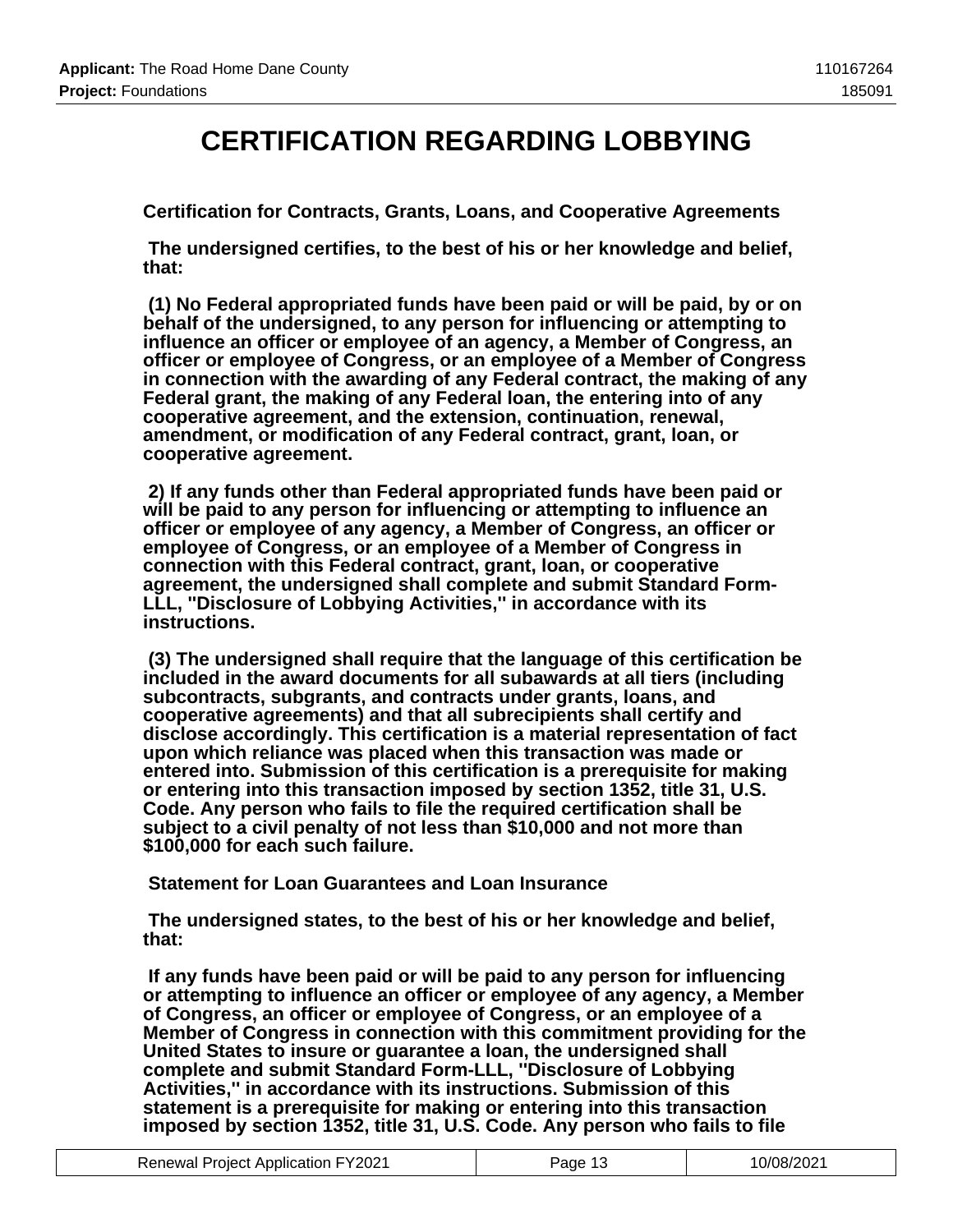#### **the required statement shall be subject to a civil penalty of not less than \$10,000 and not more than \$100,000 for each such failure.**

**Warning: HUD will prosecute false claims and statements. Conviction may result in criminal and/or civil penalties. (18 U.S.C. 1001, 1010, 1012; 31 U.S.C. 3729, 3802)**

**Applicant's Organization:** The Road Home Dane County

**Name / Title of Authorized Official:** Peggy Halloran, Development Director

**Signature of Authorized Official:** Considered signed upon submission in e-snaps.

**Date Signed:** 10/08/2021

| <b>Renewal Project Application FY2021</b> | Page 14 | 10/08/2021 |
|-------------------------------------------|---------|------------|
|-------------------------------------------|---------|------------|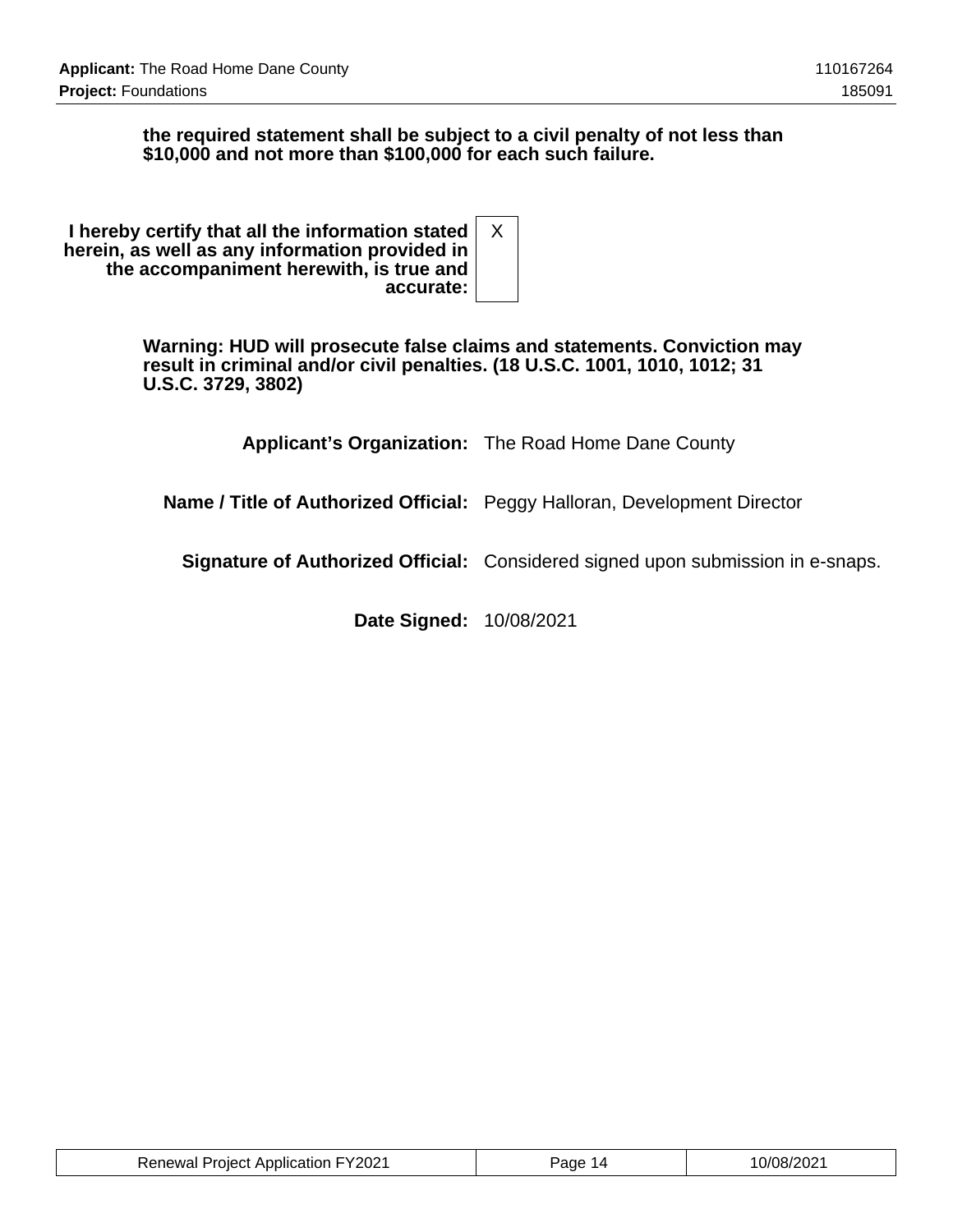# **1J. SF-LLL**

#### **DISCLOSURE OF LOBBYING ACTIVITIES Complete this form to disclose lobbying activities pursuant to 31 U.S.C. 1352. Approved by OMB0348-0046**

HUD requires a new SF-LLL submitted with each annual CoC competition and completing this screen fulfills this requirement.

Answer "Yes" if your organization is engaged in lobbying associated with the CoC Program and answer the questions as they appear next on this screen. The requirement related to lobbying as explained in the SF-LLL instructions states: "The filing of a form is required for each payment or agreement to make payment to any lobbying entity for influencing or attempting to influence an officer or employee of any agency, a Member of Congress, an officer or employee of Congress, or an employee of a Member of Congress in connection with a covered Federal action."

Answer "No" if your organization is NOT engaged in lobbying.

| <b>Does the recipient or subrecipient of this CoC</b> No<br>grant participate in federal lobbying activities<br>(lobbying a federal administration or<br>congress) in connection with the CoC<br>Program? |                                              |
|-----------------------------------------------------------------------------------------------------------------------------------------------------------------------------------------------------------|----------------------------------------------|
|                                                                                                                                                                                                           | <b>Legal Name:</b> The Road Home Dane County |
|                                                                                                                                                                                                           | <b>Street 1: 890 W Wingra Dr.</b>            |
| <b>Street 2:</b>                                                                                                                                                                                          |                                              |
|                                                                                                                                                                                                           | City: Madison                                |
| <b>County: Dane</b>                                                                                                                                                                                       |                                              |
|                                                                                                                                                                                                           | <b>State: Wisconsin</b>                      |
|                                                                                                                                                                                                           | <b>Country: United States</b>                |
| Zip / Postal Code: 53715                                                                                                                                                                                  |                                              |

**11. Information requested through this form is authorized by title 31 U.S.C. section 1352. This disclosure of lobbying activities is a material representation of fact upon which reliance was placed by the tier above when this transaction was made or entered into. This disclosure is required pursuant to 31 U.S.C. 1352. This information will be available for public inspection. Any person who fails to file the required disclosure shall be subject to a civil penalty of not less than \$10,000 and not more than \$100,000 for each such failure.**

| I certify that this information is true and $\vert$ |  |
|-----------------------------------------------------|--|
| complete. $ $                                       |  |

| n FY2021 است<br>: Application.<br>Renewal<br>Proiect | Pane≀ | <br>∍ יורוי<br>uz |
|------------------------------------------------------|-------|-------------------|
|                                                      |       |                   |

X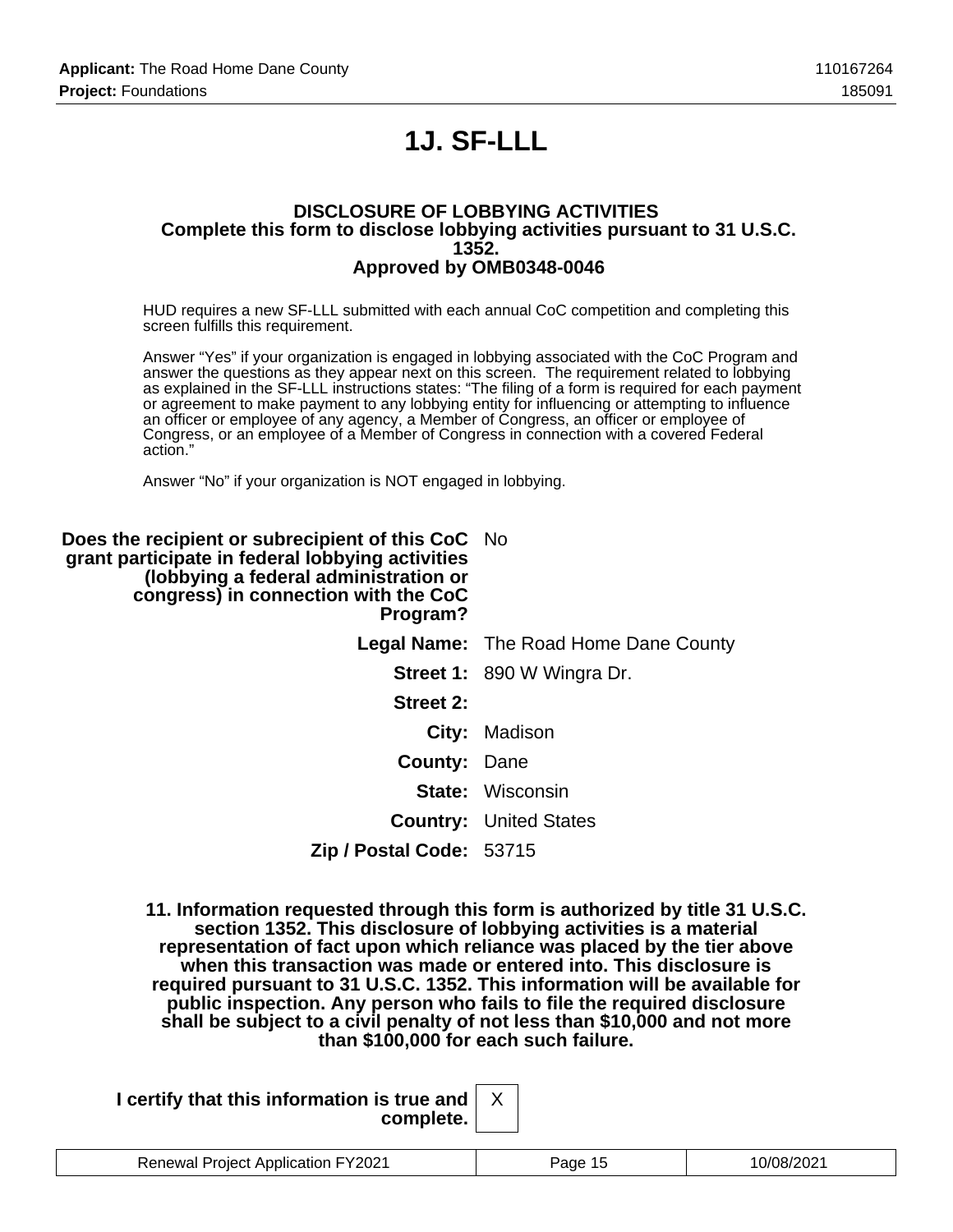| <b>Authorized Representative</b>                                  |                                                                                        |
|-------------------------------------------------------------------|----------------------------------------------------------------------------------------|
| <b>Prefix: Ms.</b>                                                |                                                                                        |
| <b>First Name: Peggy</b>                                          |                                                                                        |
| <b>Middle Name:</b>                                               |                                                                                        |
| <b>Last Name: Halloran</b>                                        |                                                                                        |
| Suffix:                                                           |                                                                                        |
|                                                                   | <b>Title:</b> Development Director                                                     |
| <b>Telephone Number:</b> (608) 294-7998<br>(Format: 123-456-7890) |                                                                                        |
| (Format: 123-456-7890)                                            | <b>Fax Number:</b> (608) 294-8007                                                      |
|                                                                   | <b>Email:</b> $peggyh@trhome.org$                                                      |
|                                                                   | <b>Signature of Authorized Official:</b> Considered signed upon submission in e-snaps. |
| <b>Date Signed: 10/08/2021</b>                                    |                                                                                        |

| <b>Renewal Project Application FY2021</b> | Page | 10/08/2021 |
|-------------------------------------------|------|------------|
|-------------------------------------------|------|------------|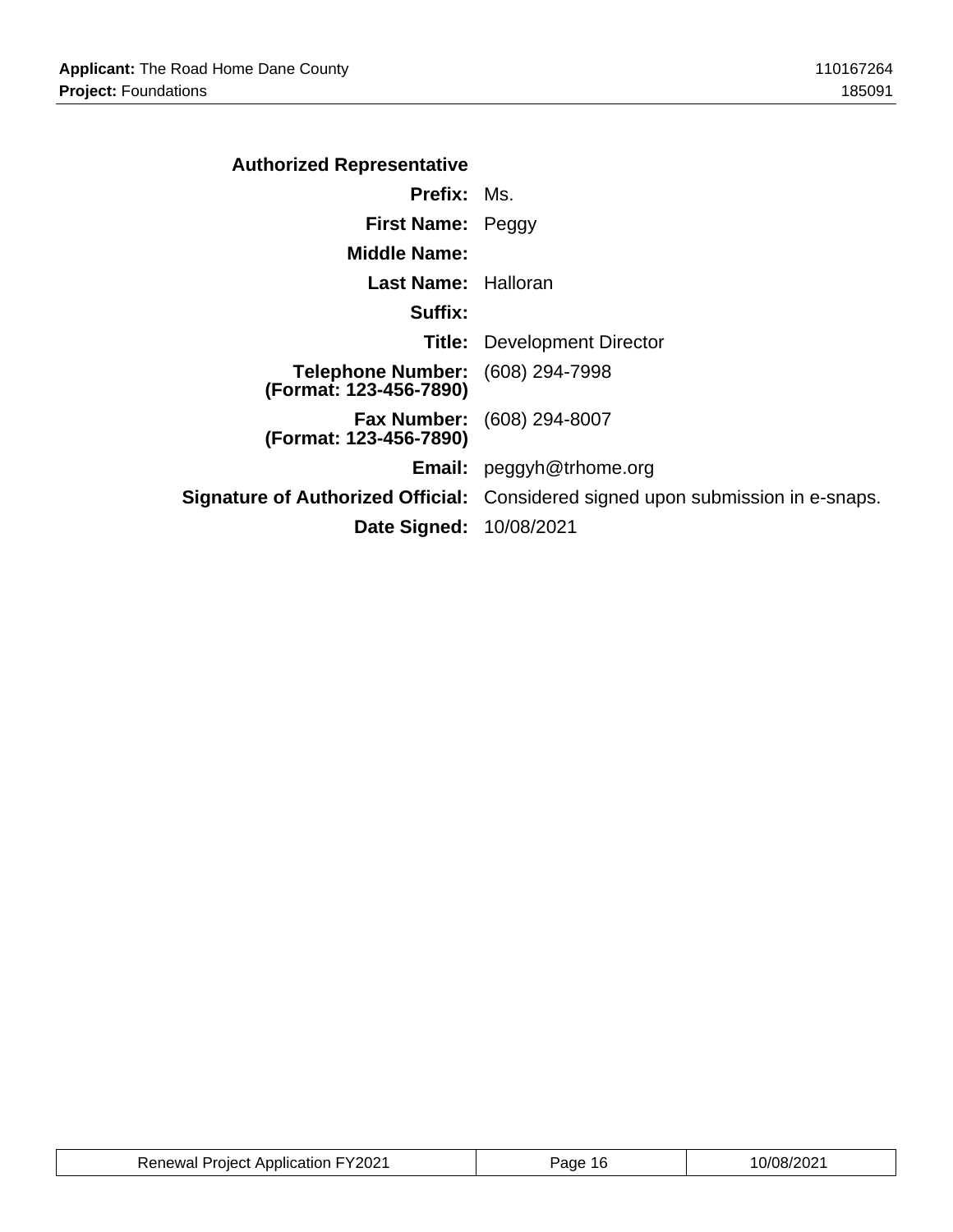## **IK. SF-424B**

### **(SF-424B) ASSURANCES - NON-CONSTRUCTION PROGRAMS**

#### **OMB Number: 4040-0007 Expiration Date: 02/28/2022**

NOTE: Certain of these assurances may not be applicable to your project or program. If you have questions, please contact the awarding agency. Further, certain Federal awarding agencies may require applicants to certify to additional assurances. If such is the case, you will be notified.

As the duly authorized representative of the applicant, I certify that the applicant:

**1. Has the legal authority to apply for Federal assistance and the institutional, managerial and financial capability (including funds sufficient to pay the non-Federal share of project cost) to ensure proper planning, management and completion of the project described in this application. 2. Will give the awarding agency, the Comptroller General of the United States and, if appropriate, the State, through any authorized representative, access to and the right to examine all records, books, papers, or documents related to the award; and will establish a proper accounting system in accordance with generally accepted accounting standards or agency directives. 3. Will establish safeguards to prohibit employees from using their positions for a purpose that constitutes or presents the appearance of personal or organizational conflict of interest, or personal gain. 4. Will initiate and complete the work within the applicable time frame after receipt of approval of the awarding agency. 5. Will comply with the Intergovernmental Personnel Act of 1970 (42 U.S.C. §§4728-4763) relating to prescribed standards for merit systems for programs funded under one of the 19 statutes or regulations specified in Appendix A of OPM's Standards for a Merit System of Personnel Administration (5 C.F.R. 900, Subpart F). 6. Will comply with all Federal statutes relating to nondiscrimination. These include but are not limited to: (a) Title VI of the Civil Rights Act of 1964 (P.L. 88-352) which prohibits discrimination on the basis of race, color or national origin; (b) Title IX of the Education Amendments of 1972, as amended (20 U.S.C.§§1681-1683, and 1685-1686), which prohibits discrimination on the basis of sex; (c) Section 504 of the Rehabilitation Act of 1973, as amended (29 U.S.C. §794), which prohibits discrimination on the basis of handicaps; (d) the Age Discrimination Act of 1975, as amended (42 U.S.C. §§6101-6107), which prohibits discrimination on the basis of age; (e) the Drug Abuse Office and Treatment Act of 1972 (P.L. 92-255), as amended, relating to nondiscrimination on the basis of drug abuse; (f) the Comprehensive Alcohol Abuse and Alcoholism Prevention, Treatment and Rehabilitation Act of 1970 (P.L. 91-616), as amended, relating to nondiscrimination on the basis of alcohol abuse or alcoholism, (g) §§523 and 527 of the Public Health Service Act of 1912 (42 U.S.C. §§290 dd-3 and 290 ee-3), as amended, relating to confidentiality of alcohol and drug abuse patient records; (h) Title VIII of the Civil Rights Act of 1968 (42 U.S.C. §§3601 et seq.), as amended, relating to nondiscrimination in the sale, rental or financing of housing; (i) any other nondiscrimination provisions in the specific statute(s) under which application for Federal assistance is being made; and, (j) the requirements of any other nondiscrimination statute(s) which may apply to the application.**

**7. Will comply, or has already complied, with the requirements of Titles II and III of the Uniform Relocation Assistance and Real Property Acquisition Policies Act of 1970 (P.L. 91-646) which provide for fair and equitable treatment of persons displaced or whose property is acquired as a result of Federal or federally-assisted programs. These requirements apply to all interests in real property acquired for project purposes regardless of Federal participation in purchases.**

| <b>Renewal Project Application FY2021</b> | Page 1 <sup>-</sup> | 10/08/2021 |
|-------------------------------------------|---------------------|------------|
|-------------------------------------------|---------------------|------------|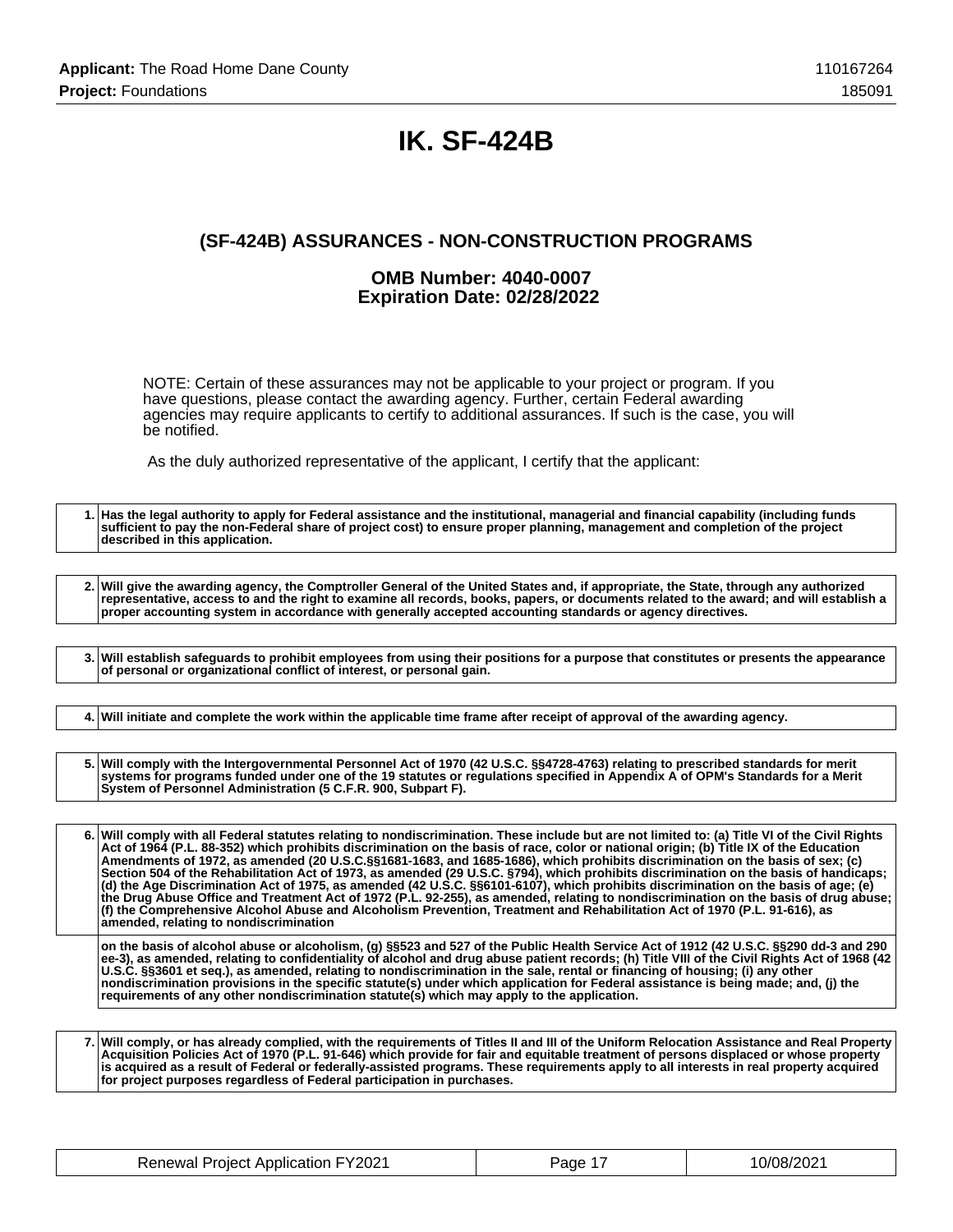**8. Will comply, as applicable, with provisions of the Hatch Act (5 U.S.C. §§1501-1508 and 7324-7328) which limit the political activities of employees whose principal employment activities are funded in whole or in part with Federal funds.**

**9. Will comply, as applicable, with the provisions of the Davis-Bacon Act (40 U.S.C. §§276a to 276a-7), the Copeland Act (40 U.S.C. §276c and 18 U.S.C. §874), and the Contract Work Hours and Safety Standards Act (40 U.S.C. §§327¬333), regarding labor standards for federally-assisted construction subagreements.**

**10. Will comply, if applicable, with flood insurance purchase requirements of Section 102(a) of the Flood Disaster Protection Act of 1973 (P.L. 93-234) which requires recipients in a special flood hazard area to participate in the program and to purchase flood insurance if the total cost of insurable construction and acquisition is \$10,000 or more.**

**11. Will comply with environmental standards which may be prescribed pursuant to the following: (a) institution of environmental quality control measures under the National Environmental Policy Act of 1969 (P.L. 91-190) and Executive Order (EO) 11514; (b) notification of violating facilities pursuant to EO 11738; (c) protection of wetlands pursuant to EO 11990; (d) evaluation of flood hazards in floodplains in accordance with EO 11988; (e) assurance of project consistency with the approved State management program developed under the Coastal Zone Management Act of 1972 (16 U.S.C. §§1451 et seq.); (f) conformity of Federal actions to State (Clean Air) Implementation Plans under Section 176(c) of the Clean Air Act of 1955, as amended (42 U.S.C. §§7401 et seq.); (g) protection of underground sources of drinking water under the Safe Drinking Water Act of 1974, as amended (P.L. 93-523); and, (h) protection of endangered species under the Endangered Species Act of 1973, as amended (P.L. 93¬205).**

**12. Will comply with the Wild and Scenic Rivers Act of 1968 (16 U.S.C. §§1271 et seq.) related to protecting components or potential components of the national wild and scenic rivers system.**

**13. Will assist the awarding agency in assuring compliance with Section 106 of the National Historic Preservation Act of 1966, as amended (16 U.S.C. §470), EO 11593 (identification and protection of historic properties), and the Archaeological and Historic Preservation Act of 1974 (16 U.S.C. §§469a-1 et seq.).**

**14. Will comply with P.L. 93-348 regarding the protection of human subjects involved in research, development, and related activities supported by this award of assistance.**

**15. Will comply with the Laboratory Animal Welfare Act of 1966 (P.L. 89-544, as amended, 7 U.S.C. §§2131 et seq.) pertaining to the care, handling, and treatment of warm blooded animals held for research, teaching, or other activities supported by this award of assistance.**

**16. Will comply with the Lead-Based Paint Poisoning Prevention Act (42 U.S.C. §§4801 et seq.) which prohibits the use of lead-based paint in construction or rehabilitation of residence structures.**

**17. Will cause to be performed the required financial and compliance audits in accordance with the Single Audit Act Amendments of 1996 and OMB Circular No. A-133, "Audits of States, Local Governments, and Non-Profit Organizations."**

**18. Will comply with all applicable requirements of all other Federal laws, executive orders, regulations, and policies governing this program.**

**19. Will comply with the requirements of Section 106(g) of the Trafficking Victims Protection Act (TVPA) of 2000, as amended (22 U.S.C. 7104) which prohibits grant award recipients or a sub-recipient from (1) Engaging in severe forms of trafficking in persons during the period of time that the award is in effect (2) Procuring a commercial sex act during the period of time that the award is in effect or (3) Using forced labor in the performance of the award or subawards under the award.**

### **As the duly authorized representative of the applicant, I certify:**



**Authorized Representative for:** The Road Home Dane County

**Prefix:** Ms.

| <b>Renewal Project Application FY2021</b> | Page 18 | 10/08/2021 |
|-------------------------------------------|---------|------------|
|-------------------------------------------|---------|------------|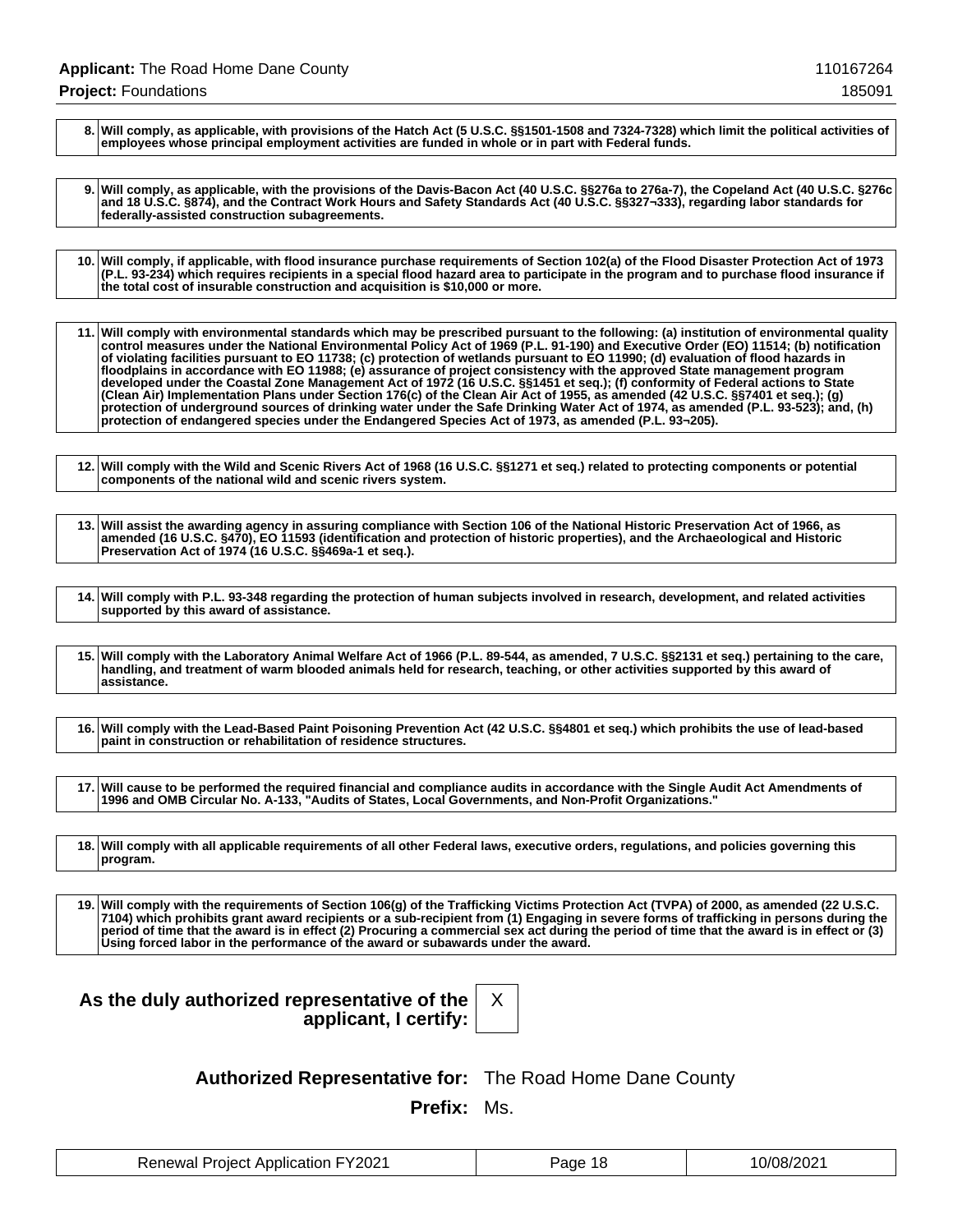| <b>First Name: Peggy</b>   |                                                                                                   |
|----------------------------|---------------------------------------------------------------------------------------------------|
| <b>Middle Name:</b>        |                                                                                                   |
| <b>Last Name: Halloran</b> |                                                                                                   |
| Suffix:                    |                                                                                                   |
|                            | <b>Title: Development Director</b>                                                                |
|                            | <b>Signature of Authorized Certifying Official:</b> Considered signed upon submission in e-snaps. |
| Date Signed: 10/08/2021    |                                                                                                   |

| <b>Renewal Project Application FY2021</b> | Page 19 | 10/08/2021 |
|-------------------------------------------|---------|------------|
|-------------------------------------------|---------|------------|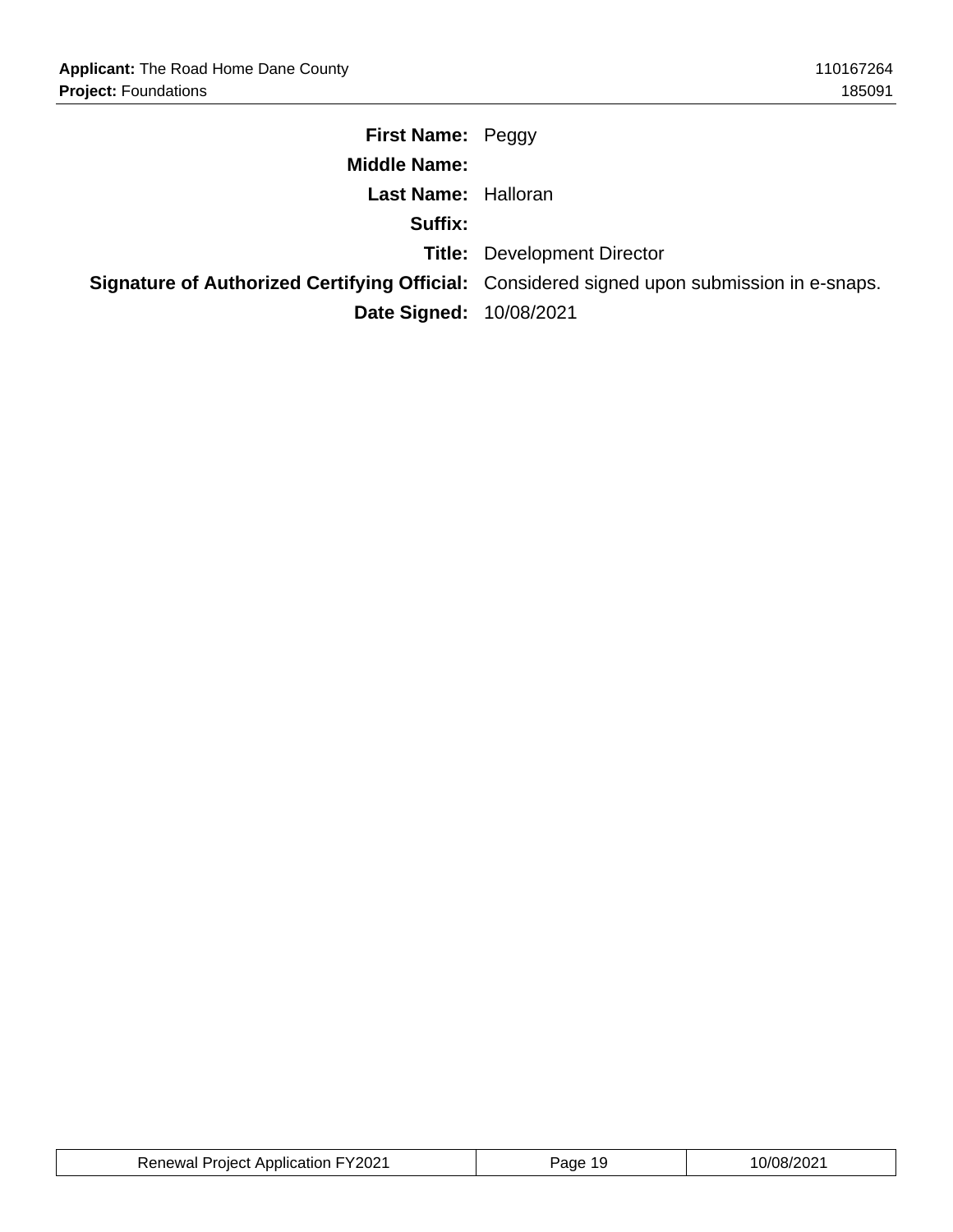### **Information About Submission without Changes**

Follow the instructions below making note of the exceptions and limitations to the "Submit Without Changes" process.

 In general, HUD expects a project's proposed project application information will remain the same from year-to-year unless changes are directed by HUD or approved through the grant agreement amendment process. However, HUD expects applicants to carefully review their information to determine if submitting without changes accurately reflects the expiring grant requesting renewal.

 Due to e-snaps limitations, only previously submitted renewal applications can import data into the FY 2021 renewal project application. The data from previously submitted new and renewal project applications can be imported into a FY 2021 renewal project application. The "Submit without Changes" process is not applicable for:

- first time renewing project applications
- a project application that did not import last FY 2019 information

 - a project that had Issues or Conditions that were addressed in FY 2019 Post-Award and updates need to be reflected in the FY 2021 project application

 - a project that had amendments approved in FY 2019 or FY 2020 that need to be reflected in the FY 2021 project application

 e-snaps will automatically be set to "Make Changes" and all questions on each screen must be updated.

 Renewal projects that brought forward data from FY 2019 and have either a Leasing budget, Operating budget or use HUD PAID RENTS (Actual Rents) instead of FMR MAY NOT use the "Submit Without Changes" process and e-snaps will automatically be set to "Make Changes". All Leasing and Operating budgets, along with Rental Assistance budgets that use HUD PAID Rent will need to be updated in the application. Refer to the GIW posted on the HUD Exchange for accurate budget information on leasing and operating budgets and refer to the HUD PAID RENT document sent by your field office from HUD HQ to accurately set your rental assistance budgets that use HUD PAID rents. This will only impact the FY 2021 competition.

 The e-snaps screens that remain "open" for required annual updates and do not affect applicants' ability to select "Submit without Changes" are:

- Recipient Performance Screen
- Consolidation and Expansion
- Screen 3A. Project Detail
- Screen 6D. Sources of Match
- All of Part 7: Attachments and Certification; and
- All of Part 8: Submission Summary.

 All other screens in Part 2 through Part 6 begin in "Read-Only" format and should be reviewed for accuracy; including any updates that were made to the 2019 or 2020 project during the CoC Post Award Issues and Conditions process or as amended. If all the imported data is accurate and no edits or updates are needed to any screens other than the mandatory screens and questions noted above, project applicants should select "Submit Without Changes" in Part 8. If project applicants imported data and do need to make updates to the information on one or more screens, they must navigate to Part 8: "Submission Without Changes" Screen, select "Make Changes", and check the box next to each relevant screen title to unlock screens for editing. After project applicants select the screens they intend to edit via checkboxes, click ""Save"" and those screens will be available for edit. Once a project applicant selects a checkbox and clicks ""Save"", the project applicant cannot uncheck the box.

 Please refer to the Detailed Instructions found on the left side menu of e-snaps or hud.gov to find more in depth information about applying under the FY 2021 CoC Competition.

| <b>Renewal Project Application FY2021</b> | Page 20 | 10/08/2021 |
|-------------------------------------------|---------|------------|
|-------------------------------------------|---------|------------|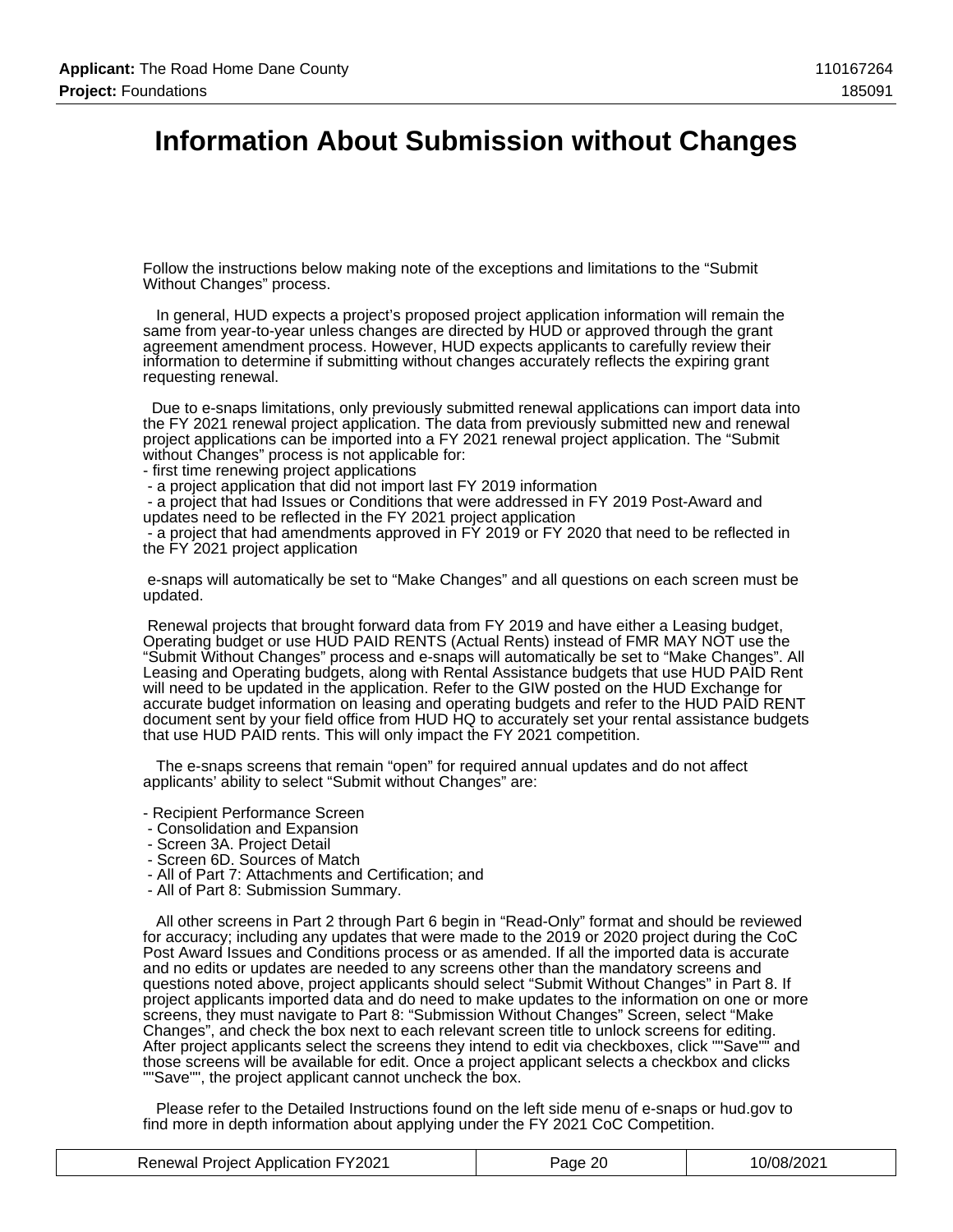## **Submission Without Changes**

#### **1. Are the requested renewal funds reduced** No **from the previous award due to reallocation?**

**2. Do you wish to submit this application** Make changes **without making changes? Please refer to the guidelines below to inform you of the requirements.**

#### **3. Specify which screens require changes by clicking the checkbox next to the name and then clicking the Save button.**

| Part 2 - Subrecipient Information              |         |            |                |
|------------------------------------------------|---------|------------|----------------|
| 2A. Subrecipients                              |         |            | $\mathsf{X}$   |
| Part 3 - Project Information                   |         |            |                |
| 3A. Project Detail                             |         |            | $\mathsf X$    |
| 3B. Description                                |         |            | $\mathsf X$    |
| <b>3C. Dedicated Plus</b>                      |         |            | $\mathsf{X}$   |
| Part 4 - Housing Services and HMIS             |         |            |                |
| <b>4A. Services</b>                            |         |            | $\mathsf X$    |
| 4B. Housing Type                               |         |            | $\mathsf X$    |
| Part 5 - Participants and Outreach Information |         |            |                |
| 5A. Households                                 |         |            | $\mathsf X$    |
| 5B. Subpopulations                             |         |            | $\mathsf{X}^-$ |
| Part 6 - Budget Information                    |         |            |                |
| <b>6A. Funding Request</b>                     |         |            | $\mathsf{X}$   |
| 6B. Leased Units                               |         |            | $\mathsf{X}$   |
| 6D. Match                                      |         |            | $\mathsf{X}$   |
| 6E. Summary Budget                             |         |            | $\mathsf{X}$   |
| <b>Renewal Project Application FY2021</b>      | Page 21 | 10/08/2021 |                |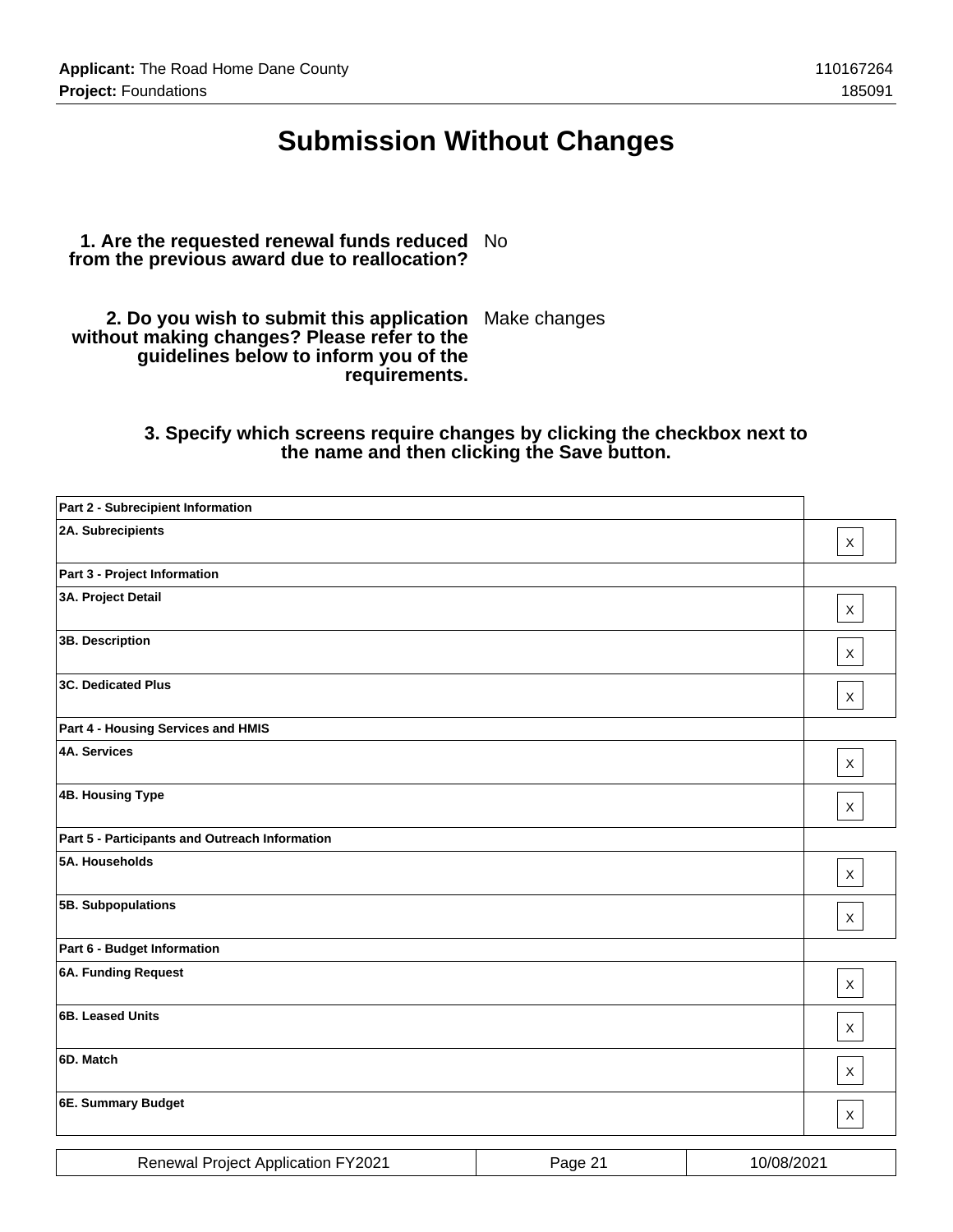### **Part 7 - Attachment(s) & Certification 7A. Attachment(s)** X **7B. Certification** X

**You have selected "Make Changes" to question #2 above. Provide a brief description of the changes that will be made to the project information screens (bullets are appropriate):**

3B - we updated data to reflect current local need

3C - we decided to add Dedicated Plus

4B - based on FY19 Issues and Conditions, we lowered the number of beds to better reflect accurate numbers

5A/B - because we lowered the total number of beds in 4B, we needed to adjust the numbers in Part 5

6A - we needed to answer the first two questions and update the budget.

6D - we needed to update our match commitment.

 **You have selected "Make Changes." Once this screen is saved, you will be prohibited from "unchecking" any box that has been checked regardless of whether a change to data on the corresponding screen will be made.**

| <b>Renewal Project Application FY2021</b> | Page 22 | 10/08/2021 |
|-------------------------------------------|---------|------------|
|-------------------------------------------|---------|------------|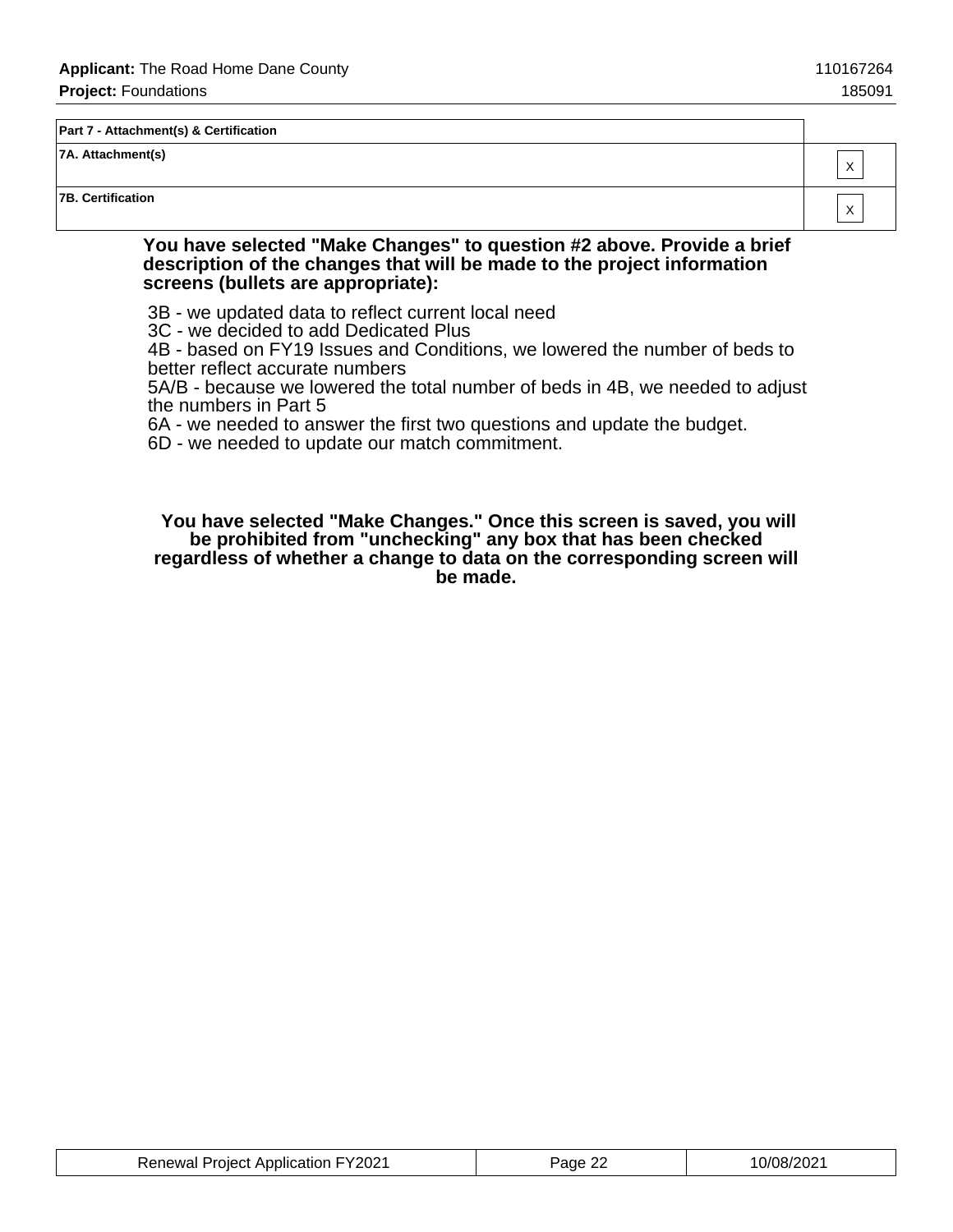## **Recipient Performance**

### **1. Did you submit your previous year's** Not Applicable **Annual Performance Report (APR) on time?**

**1a. If you did not submit your APR on time to the SAGE website, provide an explanation.**

Our initial grant operating year is not over yet, so we haven't had an opportunity to do so.

**2. Do you have any unresolved HUD** No **Monitoring or OIG Audit finding(s) concerning any previous grant term related to this renewal project request?**

> **3. Do you draw funds quarterly for your** Yes **current renewal project?**

**4. Have any funds remained available for** No **recapture by HUD for the most recently expired grant term related to this renewal project request?**

| <b>Renewal Project Application FY2021</b> | Page 23 | 10/08/2021 |
|-------------------------------------------|---------|------------|
|-------------------------------------------|---------|------------|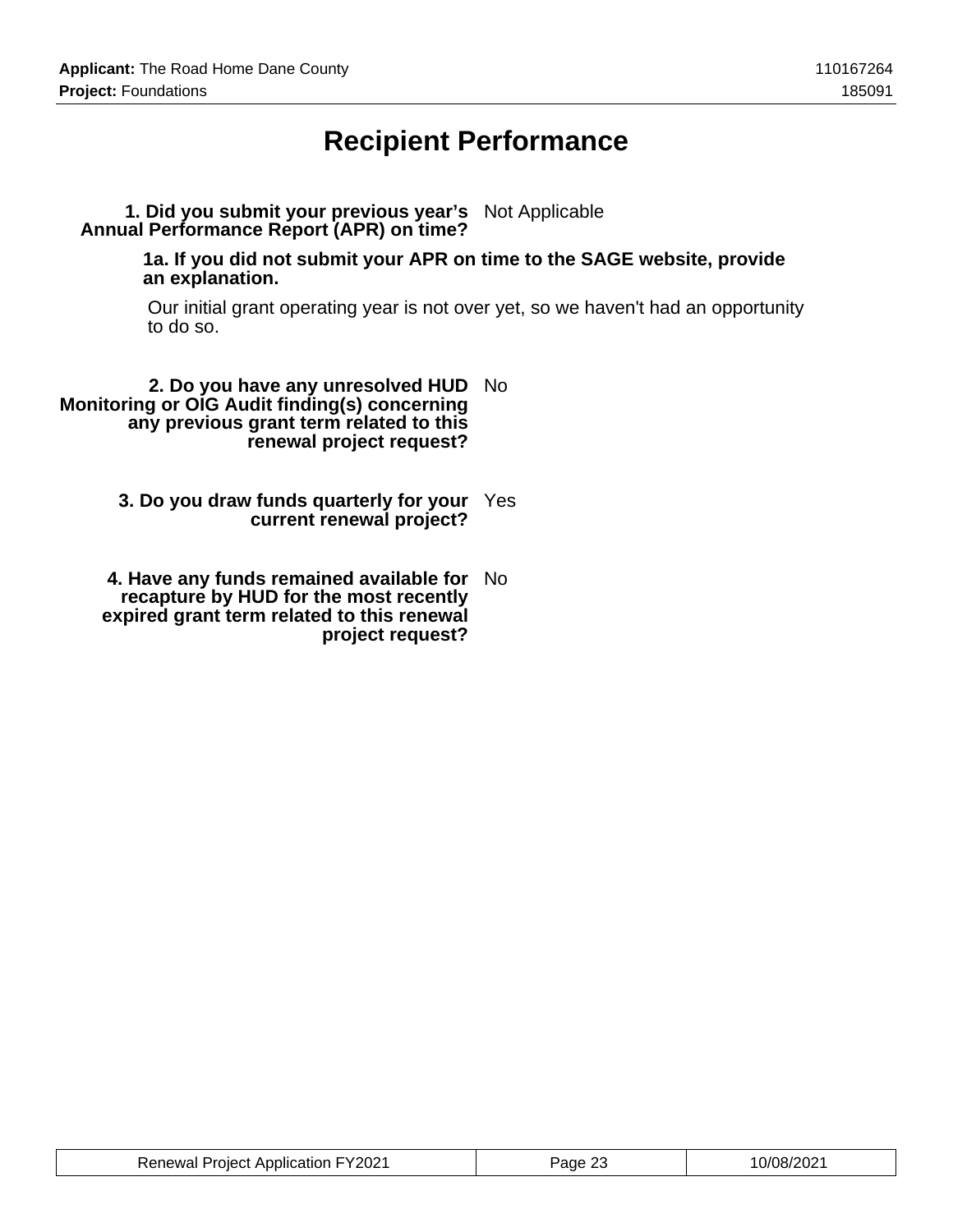### **Renewal Grant Consolidation or Renewal Grant Expansion**

The FY2021 CoC Competition will continue offering opportunities to expand or consolidate CoC projects. A few changes have occurred that differentiate the process from FY 2019.

1. Expansions and Consolidations will submit individual applications.

 a. Expansions will ONLY submit a Stand-Alone Renewal application and a Stand-Alone New application.

 b. Consolidations will ONLY submit individual renewal project applications, identifying the renewal application that will survive, and the renewal applications that will terminate. Up to 10 grants may be included in a consolidation.

 2. HUD HQ will combine the data (e.g., units, budgets) for Expansion or Consolidation requests from the individual project applications selected for conditional award and provide a data report with further instructions for the field office and conditional recipient.

#### **1. Is this renewal project application** No **requesting to consolidate or expand?**

If "No" click on "Next" or "Save & Next" below to move to the next screen.

| 10/08/2021<br><b>Renewal Project Application FY2021</b><br>Page 24 |
|--------------------------------------------------------------------|
|--------------------------------------------------------------------|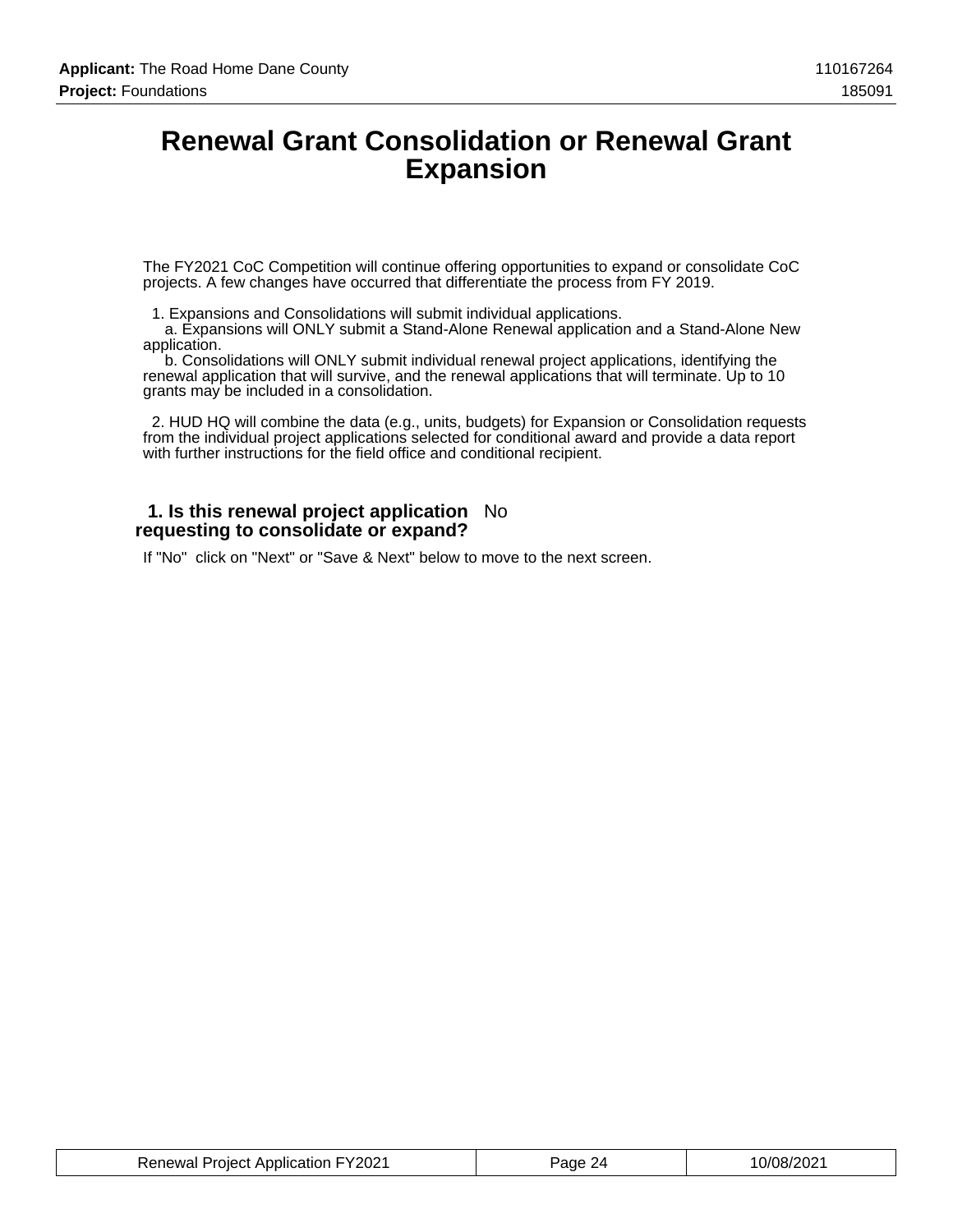## **2A. Project Subrecipients**

#### **This form lists the subrecipient organization(s) for the project. To add a subrecipient, select the icon. To view or update subrecipient information already listed, select the view option.**

### **Total Expected Sub-Awards:** \$0

| <b>Organization</b> | <b>Type</b>                 | Sub-<br>Award<br><b>Amount</b> |
|---------------------|-----------------------------|--------------------------------|
|                     | This list contains no items |                                |

| <b>Renewal Project Application FY2021</b> | Page 25 | 10/08/2021 |
|-------------------------------------------|---------|------------|
|-------------------------------------------|---------|------------|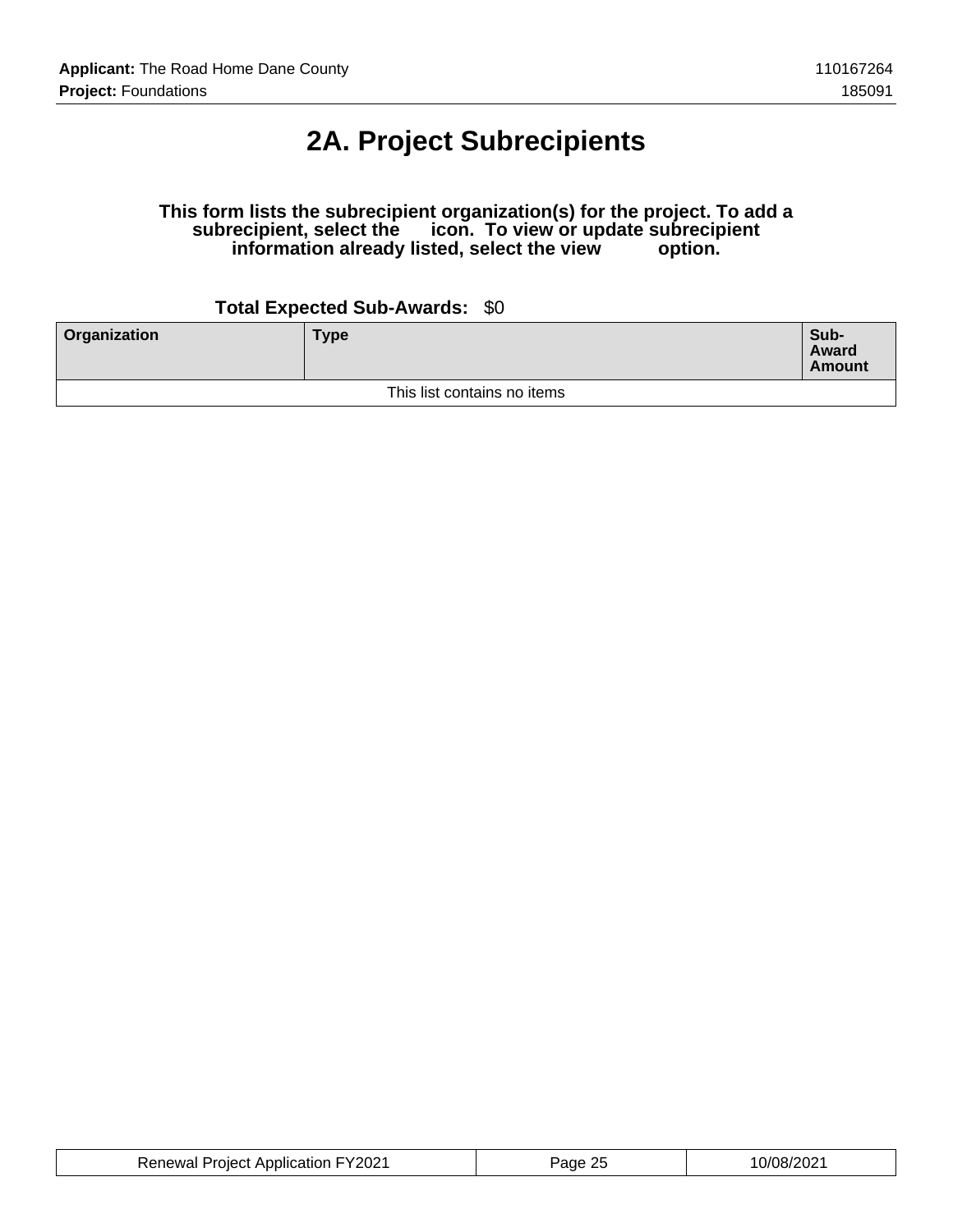## **3A. Project Detail**

### **1. Expiring Grant Project Identification** WI0233 **Number (PIN):**

(e.g., the "Federal Award Identifier" indicated on form 1A. Application Type)

**2. CoC Number and Name:** WI-503 - Madison/Dane County CoC

**3. CoC Collaborative Applicant Name:** City of Madison

**4. Project Name:** Foundations

- **5. Project Status:** Standard
- **6. Component Type:** PH
- **6a. Select the type of PH project.** PSH
- **7. Is your organization, or subrecipient, a** No **victim service provider defined in 24 CFR 578.3?**
- **8. Does this project include Replacement** No **Reserves as a CoC Operating Cost?**

(Attachment Requirement)

| <b>Renewal Project Application FY2021</b> | Page 26 | 10/08/2021 |
|-------------------------------------------|---------|------------|
|-------------------------------------------|---------|------------|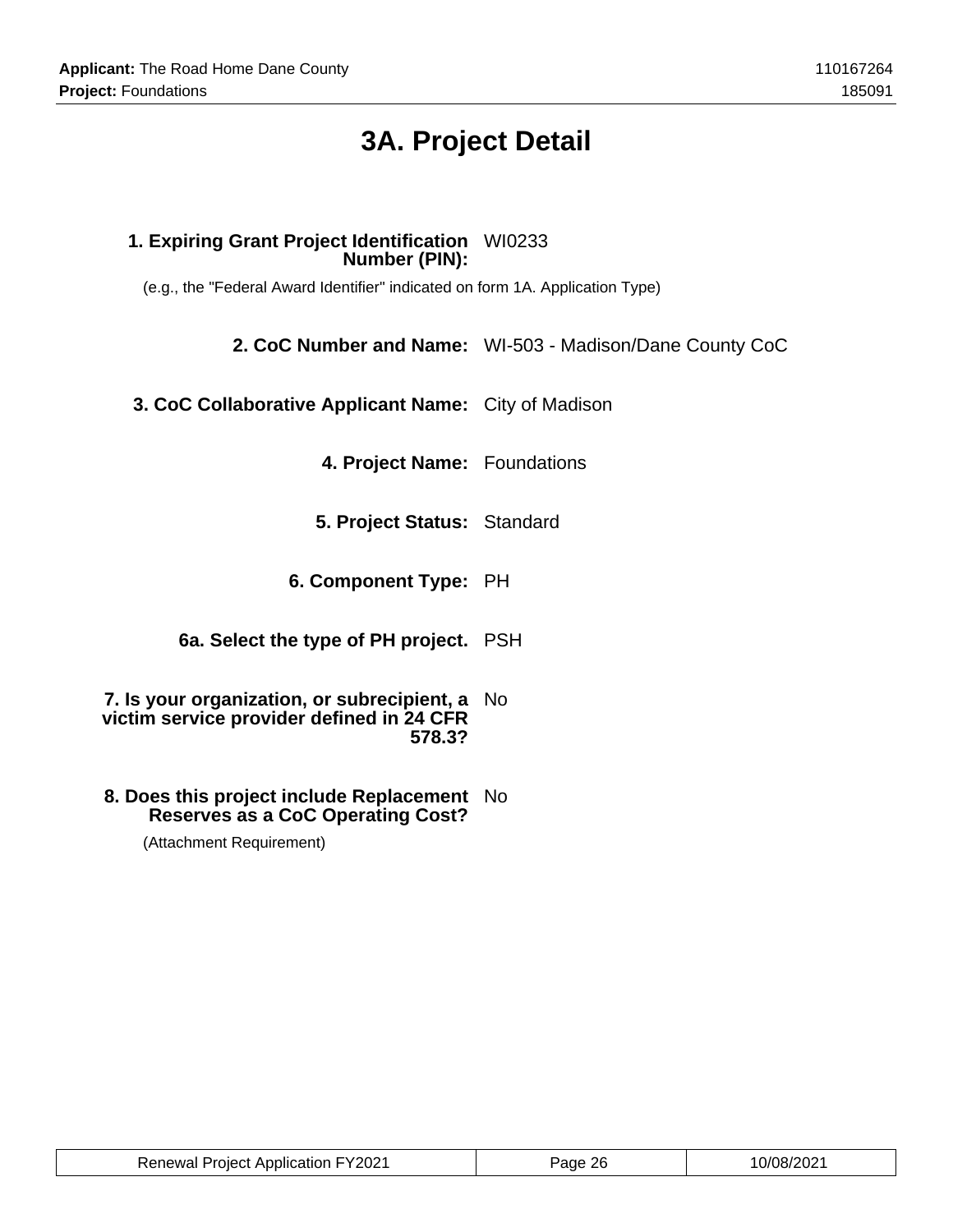# **3B. Project Description**

### **1. Provide a description that addresses the entire scope of the proposed project.**

Through our coordinated entry housing priority list, there are 136 families and 30 chronically homeless families needing permanent supportive housing. About two-thirds of our community's permanent supportive housing stock is congregate housing managed by two different property management companies. If a family with high needs is not successful in one of these units, it severely limits their options for the necessary support services they need. We believe more scattered-site choices for families are needed to help families maintain permanent housing. The Road Home is currently a subrecipient for House-ability, another CoC-funded PSH program. This program uses a scattered-site model and is always full. Foundations is even more critical for our community since the House-ability program will end in July 2022. Foundations will serve at least five extremely low-income (<30% CMI) homeless families who have at least one adult with a disability in a scattered-site model. Foundations will follow principles of Housing First, including not requiring income or sobriety.

The Road Home will do outreach to private landlords throughout Dane County to develop partnerships to quickly house chronically homeless families with an initial one-year lease. The program will pay the security deposit and 100% of the rent to landlords, and program participants will then pay 30% of their income for program fees. As an additional incentive to landlords, the program will pay up to one month's rent in damages. Foundations will provide housing location assistance to families and case management services to help families and landlord work together. The case manager will also work with families on housing stability goals, including but not limited to increasing income, connecting to mainstream benefits and other client-defined goals (e.g budgeting), all leading toward family self-sufficiency and stability. Case management will be voluntary for participants but we will continue to reach out to them on a regular basis to offer support.

As Foundations will be a part of our CoC, the program will follow our community's written standards as it pertains to permanent supportive housing. This includes taking families with high acuity from our community's housing priority list. If a family is faced with eviction, we will work to rehouse them with a different landlord in the community and prevent another episode of homelessness as much as possible.

#### **2. Check the appropriate box(s) if this project will have a specific subpopulation focus. (Select all that apply)**

| N/A - Project Serves All Subpopulations | <b>Domestic Violence</b> |  |
|-----------------------------------------|--------------------------|--|
| <b>Veterans</b>                         | Substance Abuse          |  |
| Youth (under 25)                        | Mental Illness           |  |
| Families with Children                  | <b>HIV/AIDS</b>          |  |
|                                         | <b>Chronic Homeless</b>  |  |

| <b>Renewal Project Application FY2021</b> | Page | 10/08/2021 |
|-------------------------------------------|------|------------|
|-------------------------------------------|------|------------|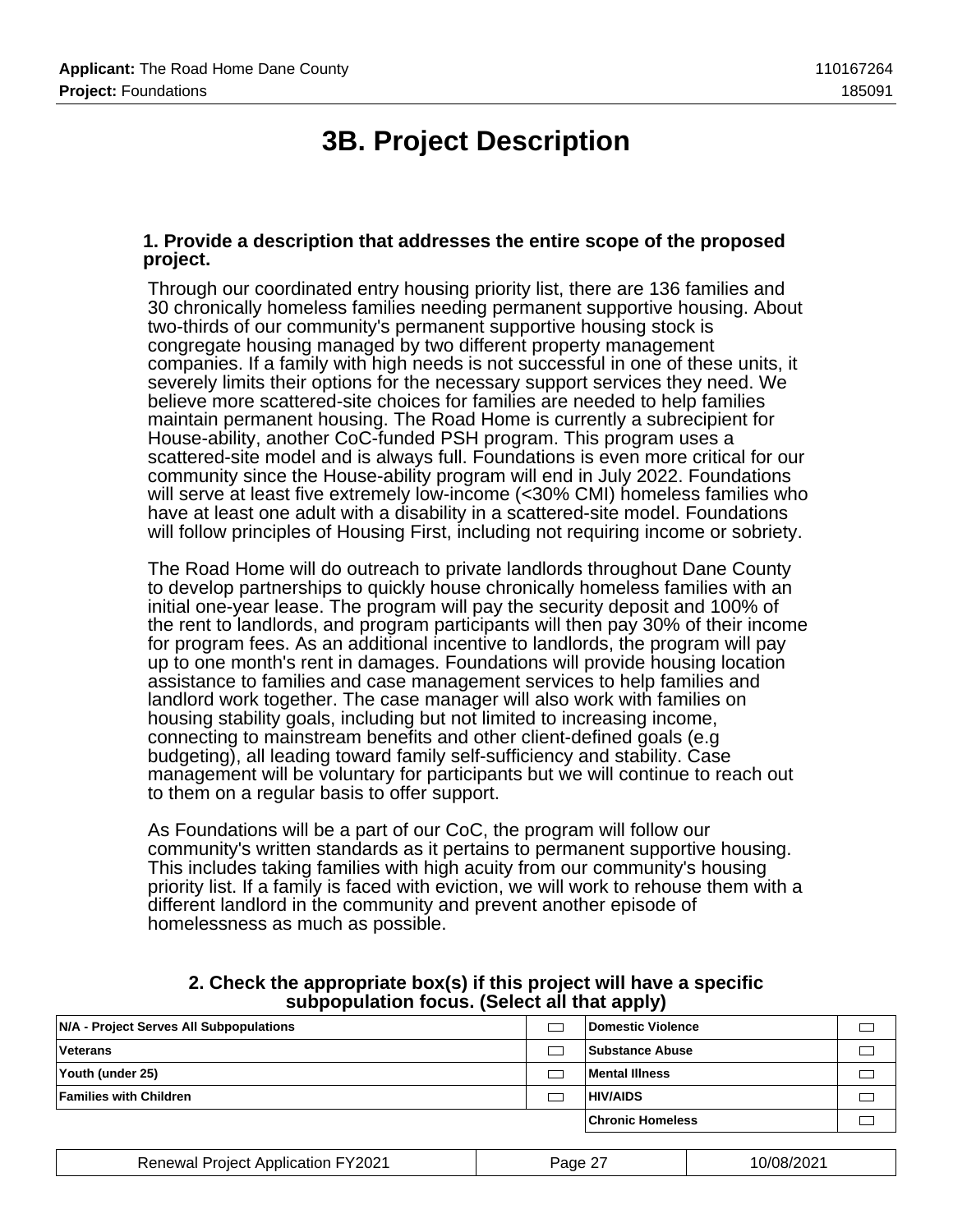**Other(Click 'Save' to update)**

 $\qquad \qquad \Box$ 

### **3. Housing First**

### **3a. Does the project quickly move** Yes **participants into permanent housing**

#### **3b. Does the project enroll program participants who have the following barriers? Select all that apply.**

| Having too little or little income                                                           | X |
|----------------------------------------------------------------------------------------------|---|
| Active or history of substance use                                                           | X |
| Having a criminal record with exceptions<br>for state-mandated restrictions                  | X |
| <b>History of victimization</b><br>(e.g. domestic violence, sexual assault, childhood abuse) | X |
| None of the above                                                                            |   |

#### **3c. Will the project prevent program participant termination for the following reasons? Select all that apply.**

| Failure to participate in supportive services                                                                               | Χ |
|-----------------------------------------------------------------------------------------------------------------------------|---|
| Failure to make progress on a service plan                                                                                  | X |
| Loss of income or failure to improve income                                                                                 | X |
| Any other activity not covered in a lease agreement typically found for unassisted persons in the project's geographic area | Χ |
| None of the above                                                                                                           |   |

**3d. Does the project follow a "Housing First" approach?** Yes

| <b>Renewal Project Application FY2021</b> | റ<br>$^{\circ}$ age. | 10/08/2021 |
|-------------------------------------------|----------------------|------------|
|-------------------------------------------|----------------------|------------|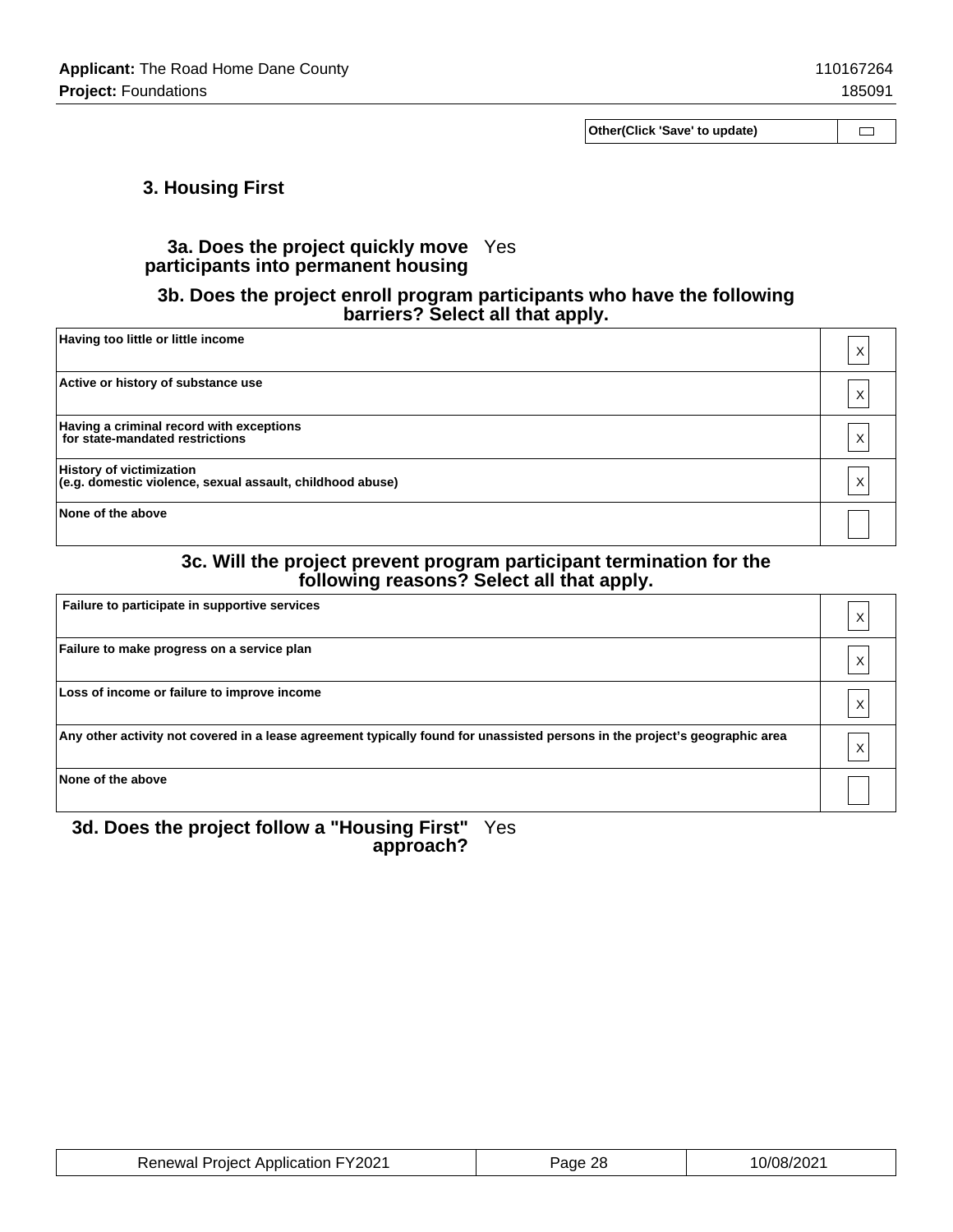## **3C. Dedicated Plus**

**Dedicated and DedicatedPLUS**

**A "100% Dedicated" project is a permanent supportive housing project that commits 100% of its beds to chronically homeless individuals and families, according to NOFA Section lll.3.b.**

 **A "DedicatedPLUS" project is a permanent supportive housing project where 100% of the beds are dedicated to serve individuals with disabilities and families in which one adult or child has a disability, including unaccompanied homeless youth, that at a minimum, meet ONE of the following criteria according to NOFA Section lll.3.d:**

(1) experiencing chronic homelessness as defined in 24 CFR 578.3;

 (2) residing in a transitional housing project that will be eliminated and meets the definition of chronically homeless in effect at the time in which the individual or family entered the transitional housing project;

 (3) residing in a place not meant for human habitation, emergency shelter, or safe haven; but the individuals or families experiencing chronic homelessness as defined at 24 CFR 578.3 had been admitted and enrolled in a permanent housing project within the last year and were unable to maintain a housing placement;

 (4) residing in transitional housing funded by a joint TH and PH-RRH component project and who were experiencing chronic homelessness as defined at 24 CFR 578.3 prior to entering the project;

 (5)residing and has resided in a place not meant for human habitation, a safe haven, or emergency shelter for at least 12 months in the last three years, but has not done so on four separate occasions; or

 (6) receiving assistance through a Department of Veterans Affairs(VA)-funded homeless assistance program and met one of the above criteria at initial intake to the VA's homeless assistance system.

 A renewal project where 100 percent of the beds are dedicated in their current grant as described in NOFA Section lll.A.3.b. must either become DedicatedPLUS or remain 100% Dedicated. If a renewal project currently has 100 percent of its beds dedicated to chronically homeless individuals and families and elects to become a DedicatedPLUS project, the project will be required to adhere to all fair housing requirements at 24 CFR 578.93. Any beds that the applicant identifies in this application as being dedicated to chronically homeless individuals and families in a DedicatedPLUS project must continue to operate in accordance with Section lll.A.3.b. Beds are identified on Screen 4B.

**1. Is this project "100% Dedicated," "DedicatedPLUS," or "N/A"? (Only select "N/A" if this project was originally awarded as a grant that did not have requirements to only serve persons experiencing chronic homelessness and meets the definition of "non-dedicated permanent supportive housing beds" in the NOFO Section III.C.2.p).** DedicatedPLUS

| <b>Renewal Project Application FY2021</b> | Page 29 | 10/08/2021 |
|-------------------------------------------|---------|------------|
|-------------------------------------------|---------|------------|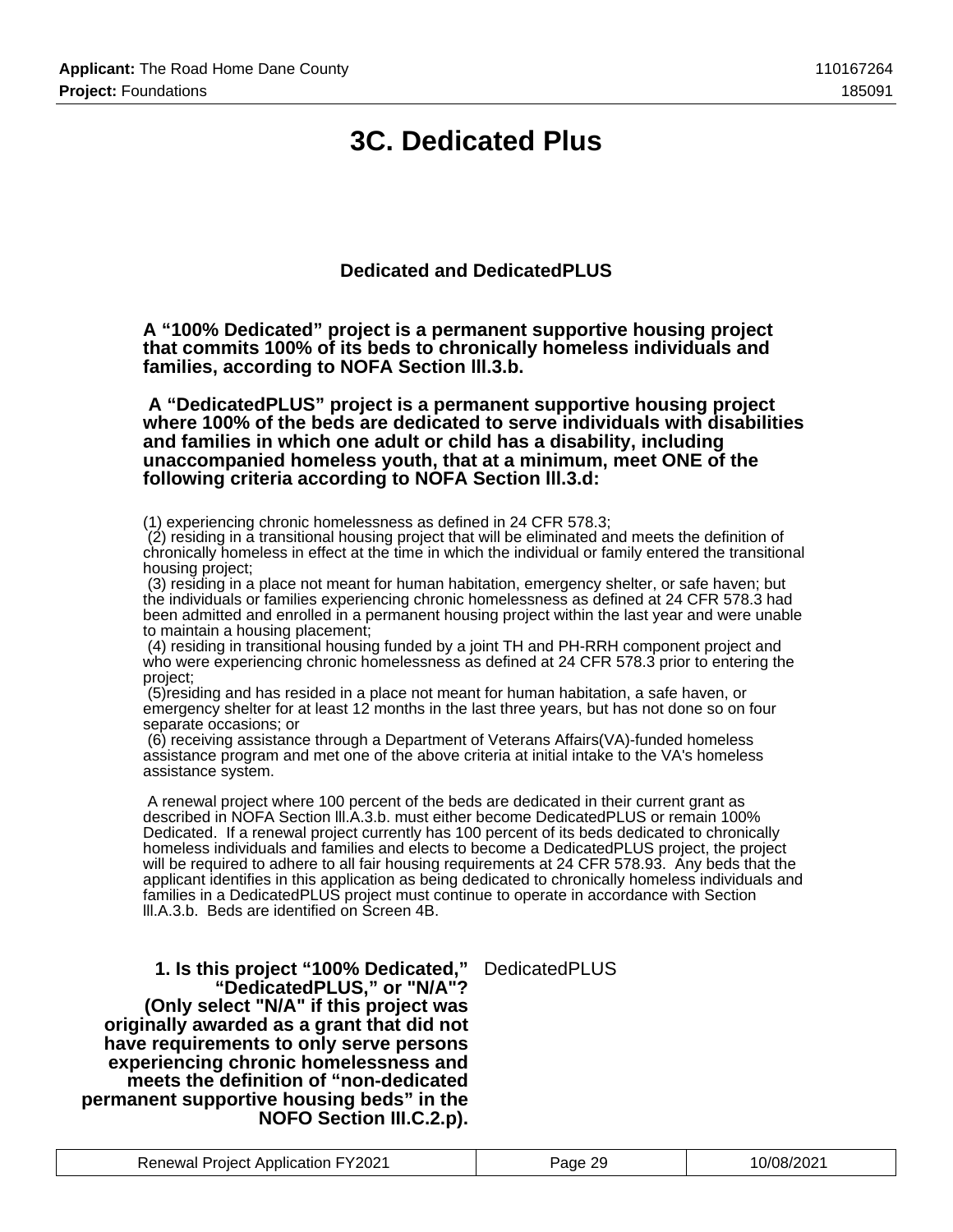# **4A. Supportive Services for Program Participants**

#### **1. For all supportive services available to program participants, indicate who will provide them and how often they will be provided. Click 'Save' to update.**

| <b>Supportive Services</b>                    | <b>Provider</b> | Frequency |
|-----------------------------------------------|-----------------|-----------|
| <b>Assessment of Service Needs</b>            | Applicant       | Quarterly |
| <b>Assistance with Moving Costs</b>           | Applicant       | As needed |
| <b>Case Management</b>                        | Applicant       | Weekly    |
| <b>Child Care</b>                             | Non-Partner     | As needed |
| <b>Education Services</b>                     | Non-Partner     | Weekly    |
| <b>Employment Assistance and Job Training</b> | Non-Partner     | As needed |
| Food                                          | Non-Partner     | As needed |
| <b>Housing Search and Counseling Services</b> | Applicant       | As needed |
| <b>Legal Services</b>                         | Non-Partner     | As needed |
| <b>Life Skills Training</b>                   | Applicant       | Weekly    |
| <b>Mental Health Services</b>                 | Partner         | As needed |
| <b>Outpatient Health Services</b>             | Non-Partner     | As needed |
| <b>Outreach Services</b>                      | Non-Partner     | As needed |
| <b>Substance Abuse Treatment Services</b>     | Partner         | As needed |
| <b>Transportation</b>                         | Applicant       | As needed |
| <b>Utility Deposits</b>                       | Applicant       | As needed |

**Identify whether the project includes the following activities:**

| 2. Transportation assistance to program<br>participants to attend mainstream benefit<br>appointments, employee training, or jobs?            | Yes |
|----------------------------------------------------------------------------------------------------------------------------------------------|-----|
| 3. Annual follow-up with program participants<br>to ensure mainstream benefits are received<br>and renewed?                                  | Yes |
| 4. Do program participants have access to Yes<br>SSI/SSDI technical assistance provided by<br>this project, subrecipient, or partner agency? |     |
| 4a. Has the staff person providing the<br>technical assistance completed SOAR<br>training in the past 24 months?                             | Yes |

| <b>Renewal Project Application FY2021</b> | Page 30 | 10/08/2021 |
|-------------------------------------------|---------|------------|
|-------------------------------------------|---------|------------|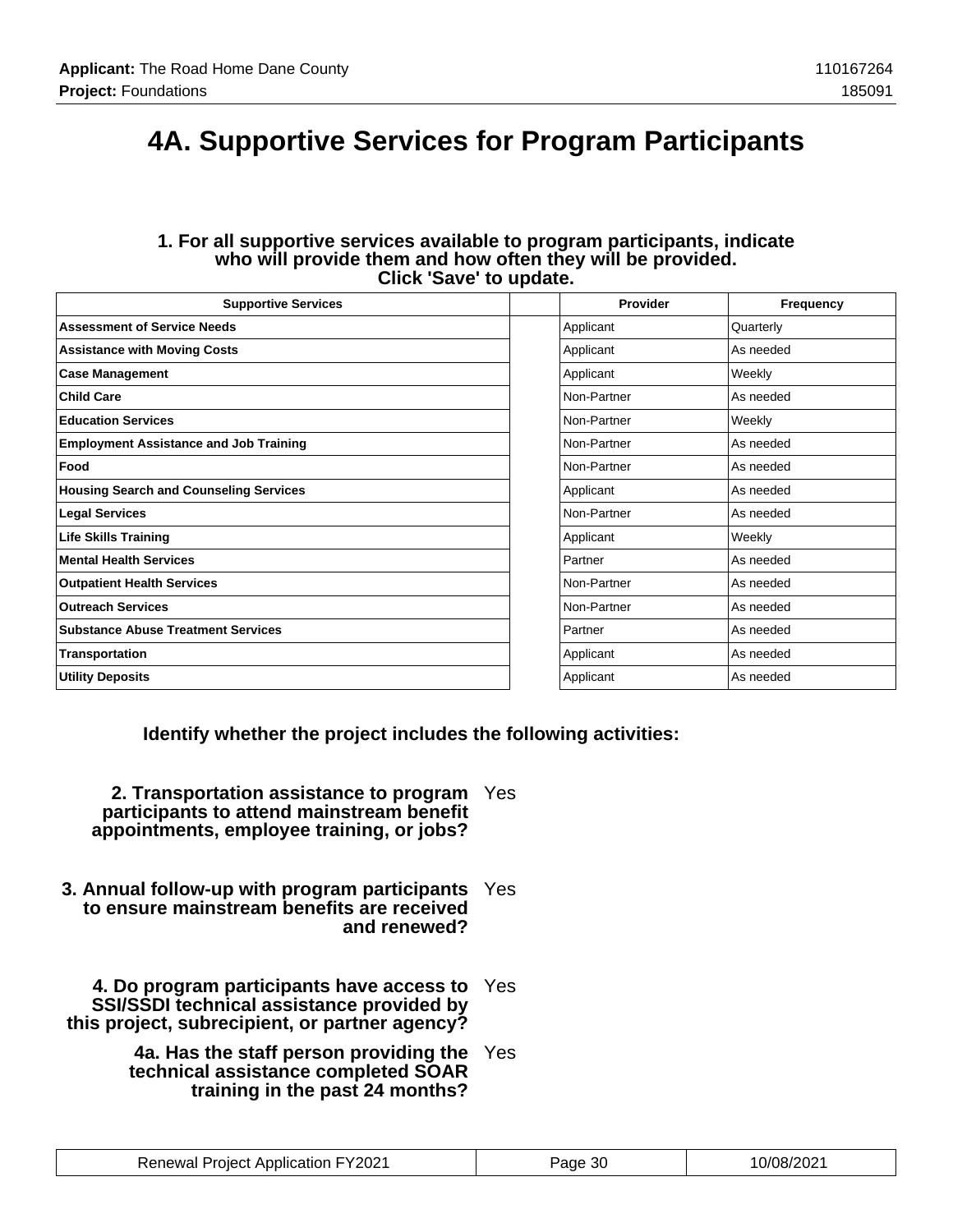## **4B. Housing Type and Location**

**The following list summarizes each housing site in the project. To add a housing site to the list, select the icon. To view or update a housing site already listed, select the icon.**

### **Total Units:** 5

**Total Beds:** 13

#### **Total Dedicated CH Beds:** 0

| <b>Housing Type</b>         | <b>Housing Type (JOINT)</b> | <b>Units</b> | <b>Beds</b>        |
|-----------------------------|-----------------------------|--------------|--------------------|
| Scattered-site apartments ( | ---                         |              | $\Lambda$ $\Omega$ |

| <b>Renewal Project Application FY2021</b> | аае | 10/08/2021 |
|-------------------------------------------|-----|------------|
|-------------------------------------------|-----|------------|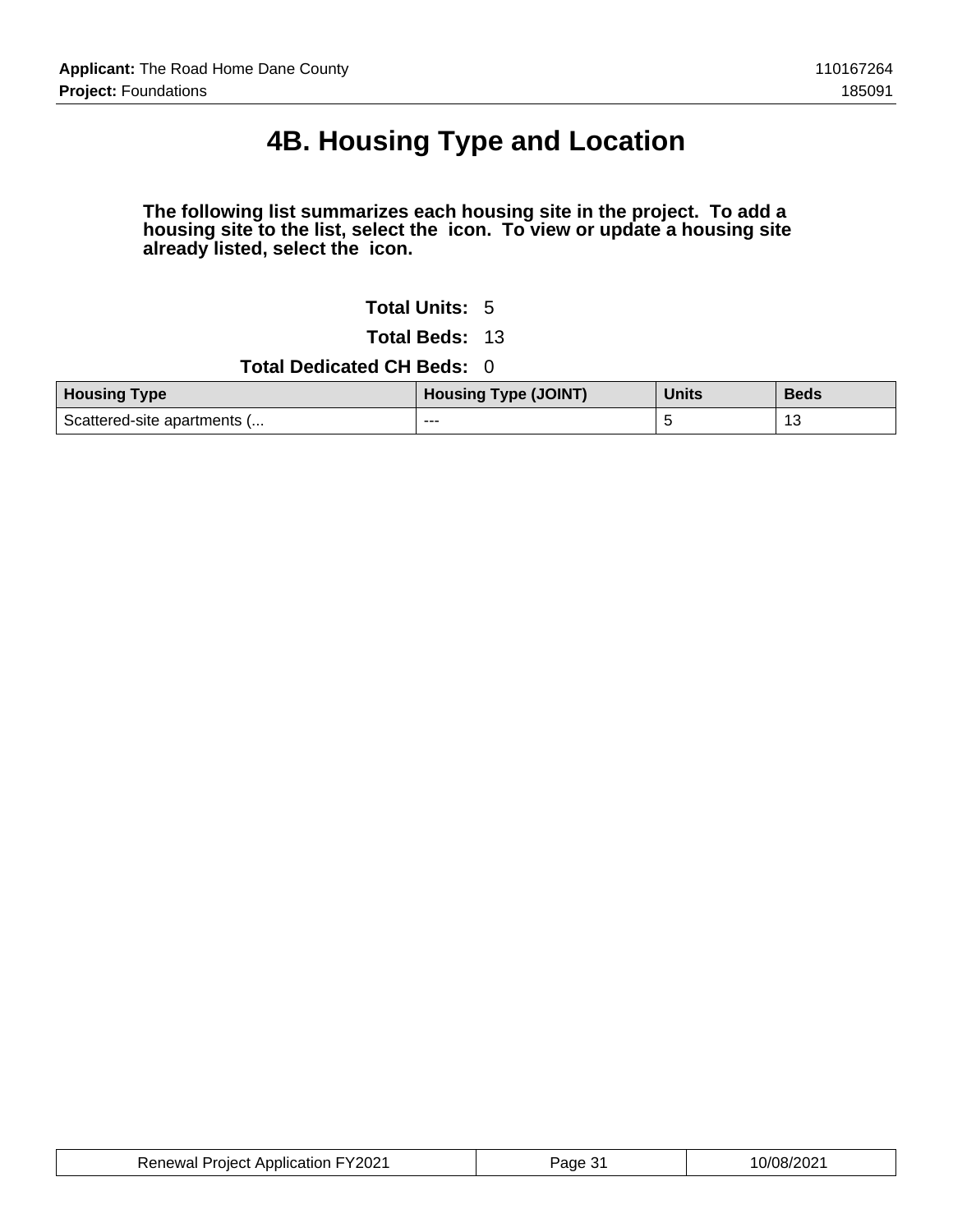## **4B. Housing Type and Location Detail**

**1. Housing Type:** Scattered-site apartments (including efficiencies)

#### **2. Indicate the maximum number of units and beds available for program participants at the selected housing site.**

**a. Units:** 5

**b. Beds:** 13

#### **3. How many beds of the total beds in "2b.** 0 **Beds" are dedicated to the chronically homeless?**

#### **This includes both the "dedicated" and "prioritized" beds from previous competitions.**

### **4. Address:**

Project applicants must enter an address for all proposed and existing properties. If the location is not yet known, enter the expected location of the housing units. For Scattered-site and Singlefamily home housing, or for projects that have units at multiple locations, project applicants should enter the address where the majority of beds will be located or where the majority of beds are located as of the application submission. Where the project uses tenant-based rental assistance in the RRH portion, or if the address for scattered-site or single-family homes housing cannot be identified at the time of application, enter the address for the project's administration office. Projects serving victims of domestic violence, including human trafficking, must use a PO Box or other anonymous address to ensure the safety of participants.

|                        | <b>Street 1: 890 W Wingra Dr.</b> |
|------------------------|-----------------------------------|
| <b>Street 2:</b>       |                                   |
|                        | <b>City: Madison</b>              |
|                        | <b>State: Wisconsin</b>           |
| <b>ZIP Code: 53715</b> |                                   |
|                        |                                   |

#### **5. Select the geographic area(s) associated with the address: (for multiple selections hold CTRL Key)**

559025 Dane County

| <b>Renewal Project Application FY2021</b> | Page 32 | 10/08/2021 |
|-------------------------------------------|---------|------------|
|-------------------------------------------|---------|------------|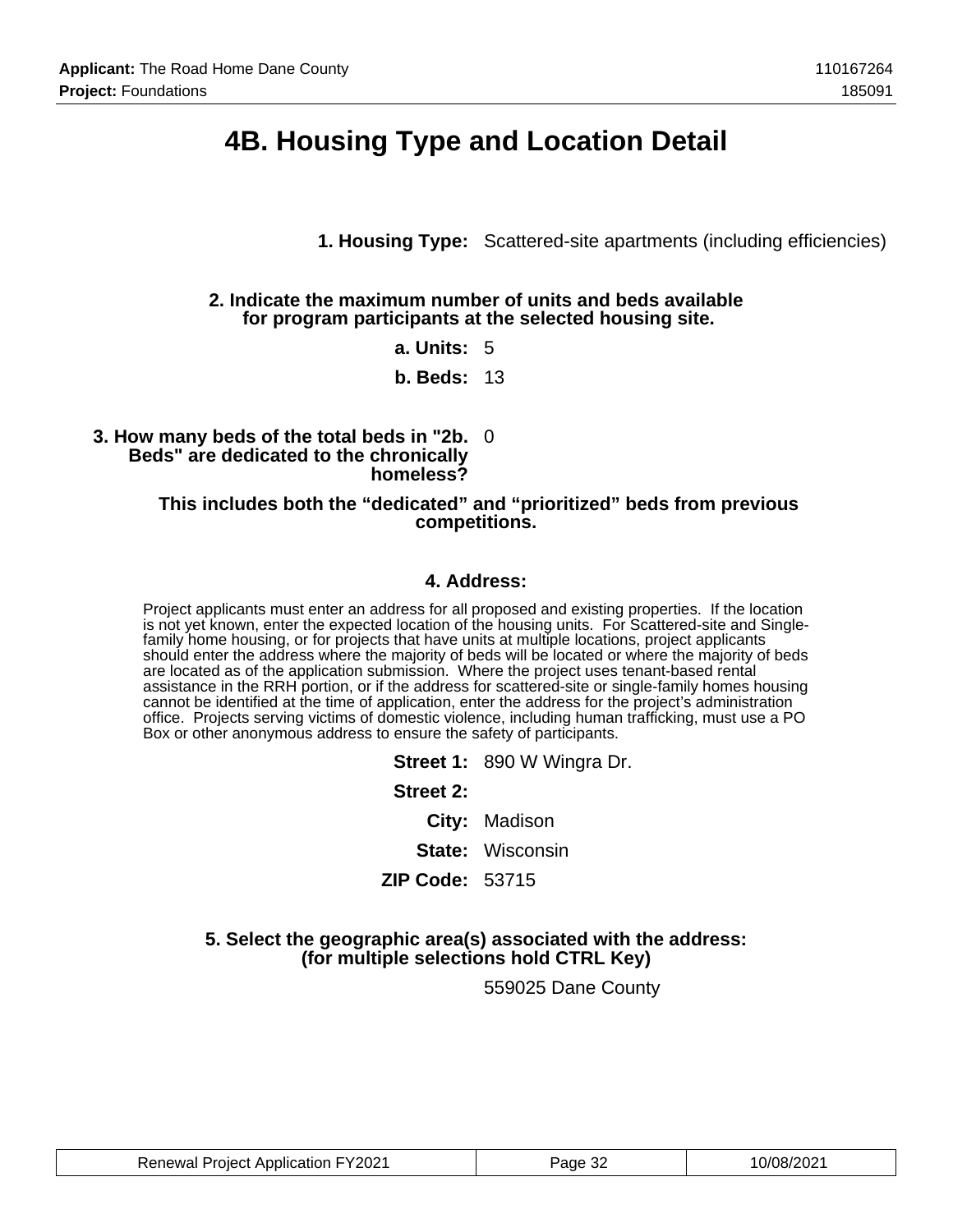## **5A. Program Participants - Households**



**Click Save to automatically calculate totals**

| <b>Renewal Project Application FY2021</b> | Page 33 | 10/08/2021 |
|-------------------------------------------|---------|------------|
|-------------------------------------------|---------|------------|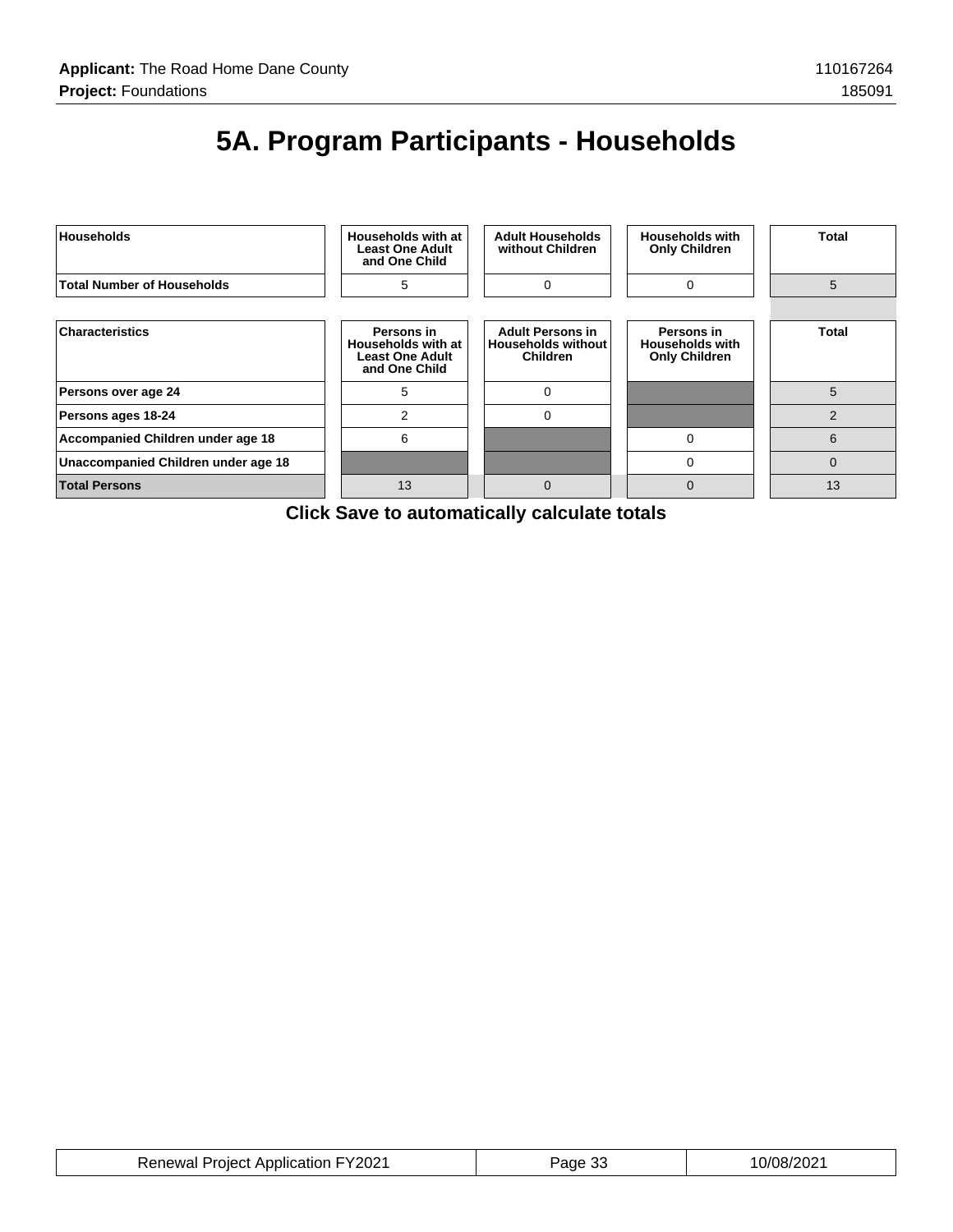## **5B. Program Participants - Subpopulations**

| <b>Characteristics</b> | <b>CH</b><br>(Not<br>Veterans   Veterans | CH       | Veterans Chronic<br>$\vert$ (Not CH) $\vert$ Substan $\vert$ | ce<br><b>Abuse</b> | <b>HIV/AID</b><br>S | <b>Severely</b><br><b>Mentally</b><br>Ш | <b>DV</b> | <b>Disability</b> | Physical Developmenta<br><b>Disability</b> | <b>Persons Not</b><br>Represented<br>by a<br>Listed<br><b>Subpopulatio</b> |
|------------------------|------------------------------------------|----------|--------------------------------------------------------------|--------------------|---------------------|-----------------------------------------|-----------|-------------------|--------------------------------------------|----------------------------------------------------------------------------|
| Persons over age 24    | 5                                        | $\Omega$ | 0                                                            | າ                  |                     |                                         | ົ         |                   |                                            |                                                                            |
| Persons ages 18-24     |                                          | $\Omega$ | 0                                                            |                    | 0                   | ົ                                       |           | n                 |                                            |                                                                            |
| Children under age 18  | 6                                        |          |                                                              | $\Omega$           | 0                   |                                         |           |                   |                                            |                                                                            |
| <b>Total Persons</b>   | 13                                       | $\Omega$ | 0                                                            | 3                  |                     |                                         | 4         |                   |                                            |                                                                            |

### **Persons in Households with at Least One Adult and One Child**

**Click Save to automatically calculate totals**

### **Persons in Households without Children**

| <b>Characteristics</b> | <b>CH</b><br>(Not<br><b>Veterans</b> | <b>CH</b><br>Veterans | <b>Veterans</b><br>(Not CH) Chronic | <b>Substan</b><br><b>ce</b><br><b>Abuse</b> | <b>HIV/AID</b> | <b>Severely</b><br><b>Mentally</b><br>Ш | <b>DV</b> | <b>Disability</b> | Physical Developmenta<br><b>Disability</b> | <b>Persons Not</b><br><b>Represented</b><br>by a<br>Listed<br>Subpopulatio |
|------------------------|--------------------------------------|-----------------------|-------------------------------------|---------------------------------------------|----------------|-----------------------------------------|-----------|-------------------|--------------------------------------------|----------------------------------------------------------------------------|
| Persons over age 24    |                                      |                       |                                     |                                             |                |                                         |           |                   |                                            |                                                                            |
| Persons ages 18-24     |                                      |                       |                                     |                                             |                |                                         |           |                   |                                            |                                                                            |
| <b>Total Persons</b>   |                                      |                       |                                     | $\Omega$                                    | $\Omega$       |                                         |           |                   |                                            |                                                                            |

### **Persons in Households with Only Children**

| <b>Characteristics</b>                        | <b>CH</b><br>(Not<br><b>Veterans</b> | <b>CH</b><br>  Veterans | <b>Veterans</b><br>(Not CH) | <b>Chronic</b><br><b>Substan</b><br>ce<br><b>Abuse</b> | <b>HIV/AID</b><br>S | <b>Severely</b><br><b>Mentally</b><br>Ш | <b>DV</b> | <b>Physical</b><br><b>Disability</b> | Developmenta<br><b>Disability</b> | <b>Persons Not</b><br>Represented<br>by a<br>Listed<br>Subpopulatio |
|-----------------------------------------------|--------------------------------------|-------------------------|-----------------------------|--------------------------------------------------------|---------------------|-----------------------------------------|-----------|--------------------------------------|-----------------------------------|---------------------------------------------------------------------|
| <b>Accompanied Children under</b><br>age 18   |                                      |                         |                             |                                                        |                     |                                         |           |                                      |                                   |                                                                     |
| <b>Unaccompanied Children</b><br>under age 18 |                                      |                         |                             |                                                        |                     |                                         |           |                                      |                                   |                                                                     |
| <b>Total Persons</b>                          |                                      |                         |                             | $\Omega$                                               |                     |                                         |           |                                      |                                   |                                                                     |

| <b>Renewal Project Application FY2021</b> | Page 34 | 10/08/2021 |
|-------------------------------------------|---------|------------|
|-------------------------------------------|---------|------------|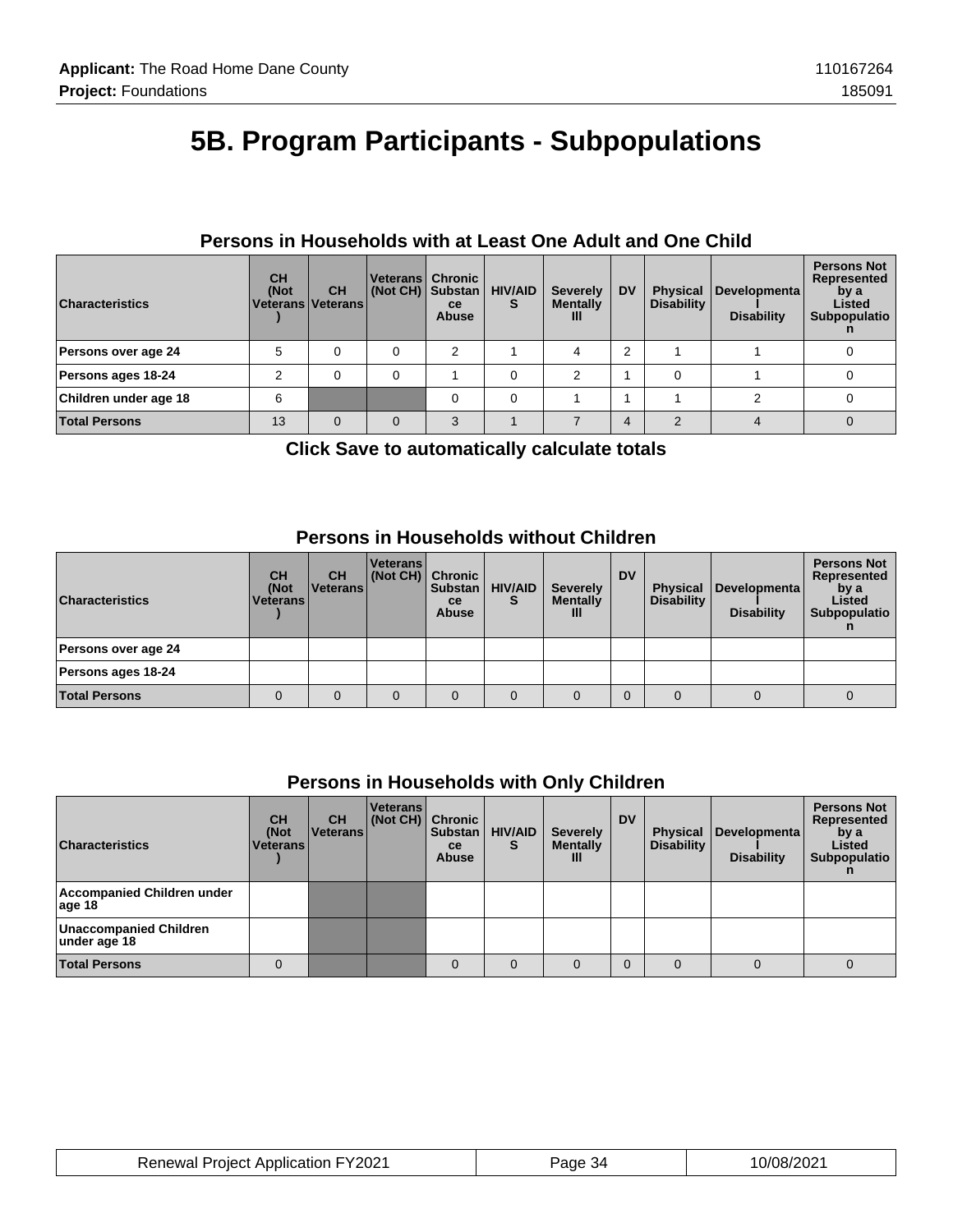## **6A. Funding Request**

- **1. Do any of the properties in this project have an active restrictive covenant?** No
- **2. Was the original project awarded as either** No **a Samaritan Bonus or Permanent Housing Bonus project?**
- **3. Does this project propose to allocate funds** No **according to an indirect cost rate?**
	- **4. Renewal Grant Term: This field is pre-**1 Year **populated with a one-year grant term and cannot be edited:**
		- **5. Select the costs for which funding is requested:**

| х |
|---|
|   |
|   |
|   |

| <b>Renewal Project Application FY2021</b> | Page 35 | 10/08/2021 |
|-------------------------------------------|---------|------------|
|-------------------------------------------|---------|------------|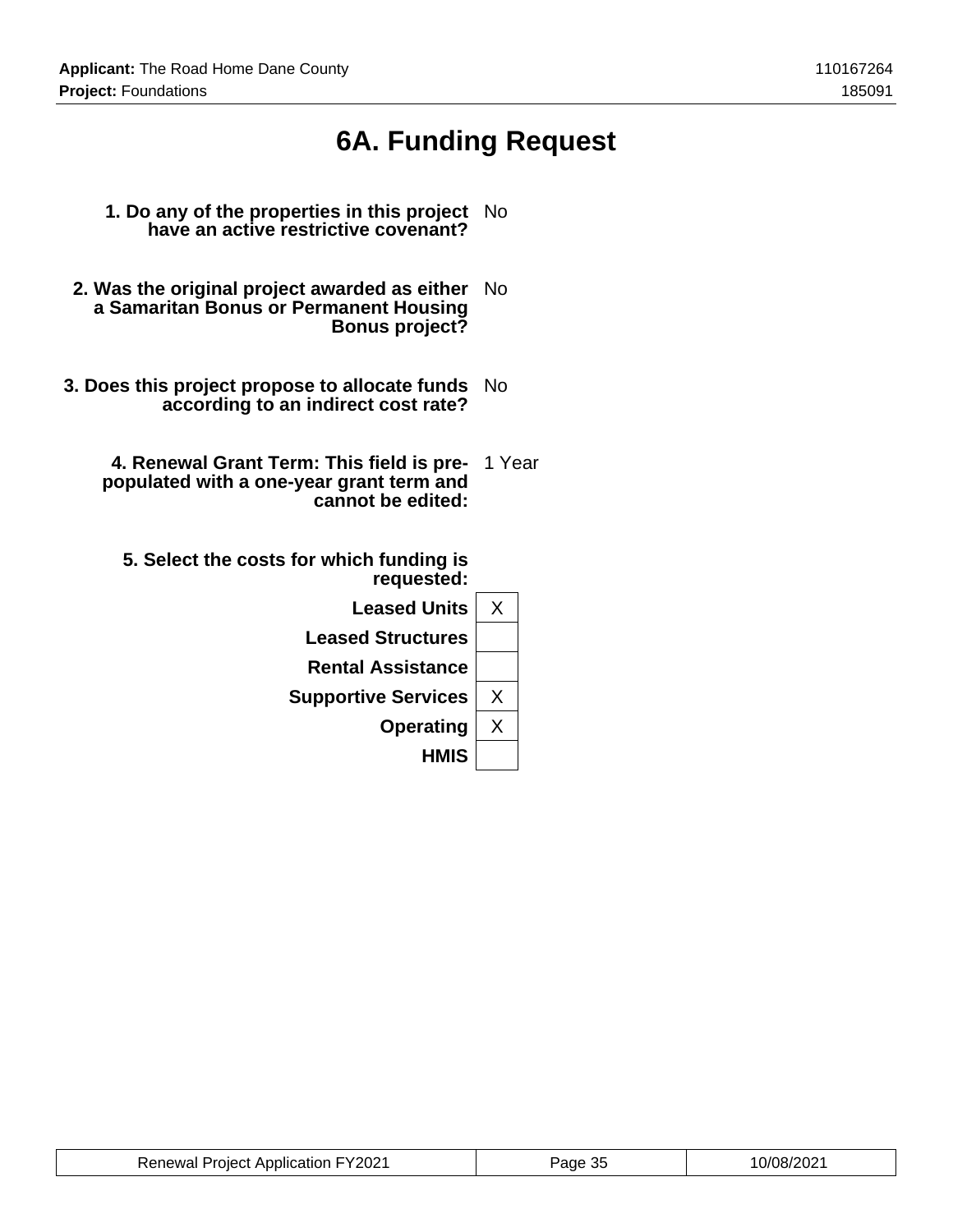# **6B. Leased Units Budget**

**The following list summarizes the funds being requested for one or more units leased for operating the projects. To add information to the list, select the icon. To view or update information already listed, select the icon.**

|                    |                              | Total Annual Assistance Requested:             | \$90,029                      |
|--------------------|------------------------------|------------------------------------------------|-------------------------------|
| <b>Grant Term:</b> |                              | 1 Year                                         |                               |
|                    |                              | Total Request for Grant Term:                  | \$90,029                      |
|                    |                              | <b>Total Units:</b>                            |                               |
| <b>FMR Area</b>    | <b>Total Units Requested</b> | <b>Total Annual Budget</b><br><b>Requested</b> | <b>Total Budget Requested</b> |
| WI - Madison, WI   | C                            | \$90,029                                       | \$90,029                      |

| <b>Renewal Project Application FY2021</b> | -36<br>Page | 10/08/2021 |
|-------------------------------------------|-------------|------------|
|-------------------------------------------|-------------|------------|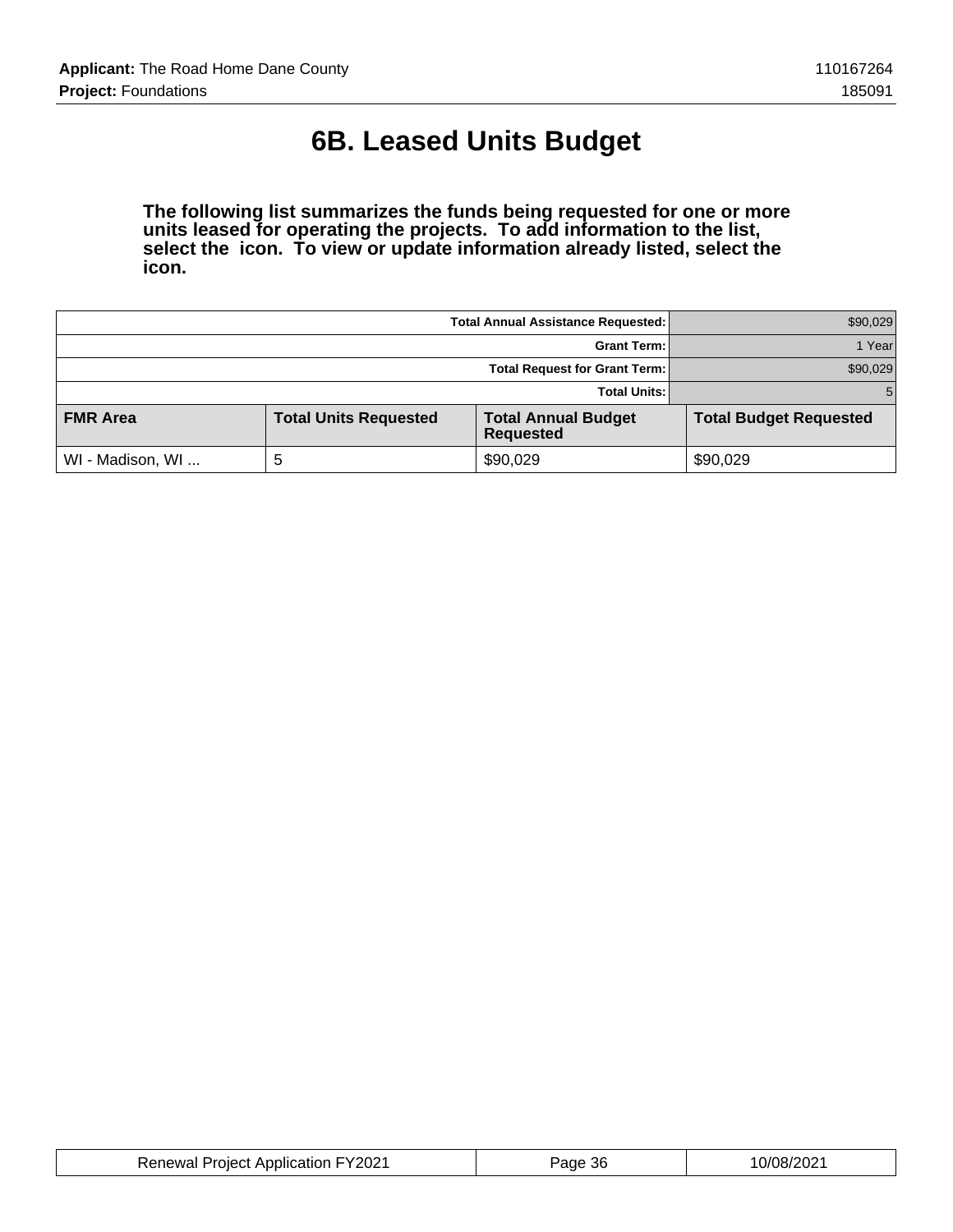## **Leased Units Budget Detail**

**Enter the appropriate values in the "Number of Units" AND "Total Request" fields.**

**Metropolitan or non-metropolitan** WI - Madison, WI HUD Metro FMR Area **fair market rent area:** (5502599999)

|                                                              | $\tilde{\phantom{a}}$     |                                        |
|--------------------------------------------------------------|---------------------------|----------------------------------------|
| <b>Size of Units</b>                                         | # of Units<br>(Applicant) | <b>Total</b><br>Request<br>(Applicant) |
| <b>SRO</b>                                                   |                           |                                        |
| 0 Bedroom                                                    |                           |                                        |
| 1 Bedroom                                                    |                           |                                        |
| 2 Bedroom                                                    | 2                         |                                        |
| 3 Bedroom                                                    | 3                         |                                        |
| 4 Bedroom                                                    |                           |                                        |
| 5 Bedroom                                                    |                           |                                        |
| 6 Bedroom                                                    |                           |                                        |
| 7 Bedroom                                                    |                           |                                        |
| 8 Bedroom                                                    |                           |                                        |
| 9 Bedroom                                                    |                           |                                        |
| <b>Total Units and Annual</b><br><b>Assistance Requested</b> | 5                         | \$90,029                               |
| <b>Grant Term</b>                                            |                           | 1 Year                                 |
| <b>Total Request for Grant Term</b>                          |                           | \$90,029                               |
|                                                              |                           |                                        |

### **Leased Units Annual Budget**

**Click the 'Save' button to automatically calculate totals.**

| <b>Renewal Project Application FY2021</b> | Page 37 | 10/08/2021 |
|-------------------------------------------|---------|------------|
|-------------------------------------------|---------|------------|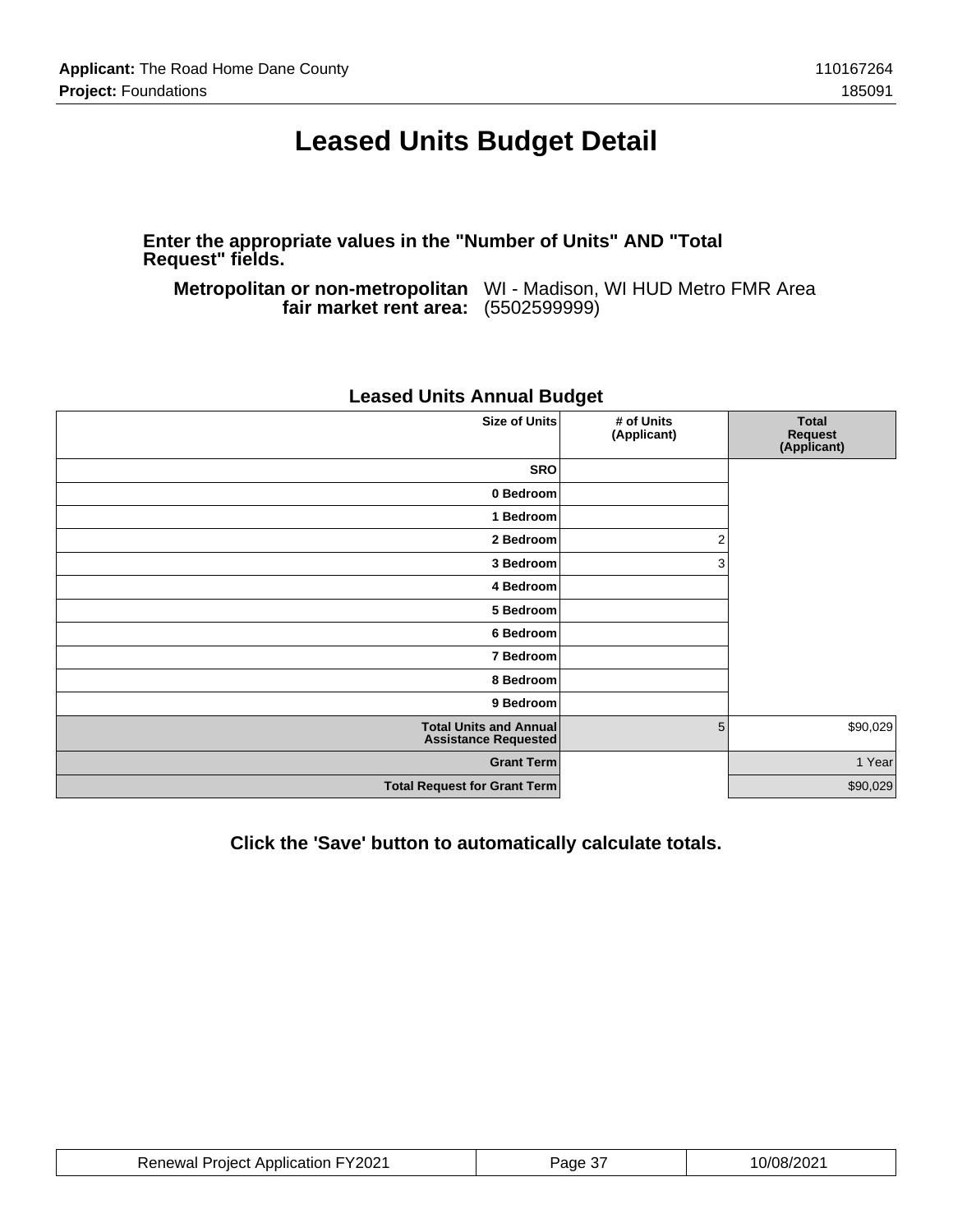## **6D. Sources of Match**

#### **The following list summarizes the funds that will be used as Match for this project. To add a Match source to the list, select the icon. To view or update a Match source already listed, select the icon.**

### **Summary for Match**

| <b>Total Value of Cash Commitments:</b>    | \$13.197 |
|--------------------------------------------|----------|
| <b>Total Value of In-Kind Commitments:</b> | \$0 I    |
| <b>Total Value of All Commitments:</b>     | \$13,197 |

#### **1. Will this project generate program income** Yes **described in 24 CFR 578.97 to use as Match for this project?**

#### **1a. Briefly describe the source of the program income:**

Program participants will pay 30% of their income minus eligible deductions (if applicable) to The Road Home Dane County.

#### **1b. Estimate the amount of program income** \$4,000  **that will be used as Match for this project:**

| <b>Type</b> | <b>Source</b> | <b>Contributor</b> | <b>Value of Commitments</b> |
|-------------|---------------|--------------------|-----------------------------|
| Cash        | Private       | The Road Home Dan  | \$9,197                     |
| Cash        | Private       | Expected Program   | \$4,000                     |

| <b>Renewal Project Application FY2021</b> | Page 38 | 10/08/2021 |
|-------------------------------------------|---------|------------|
|-------------------------------------------|---------|------------|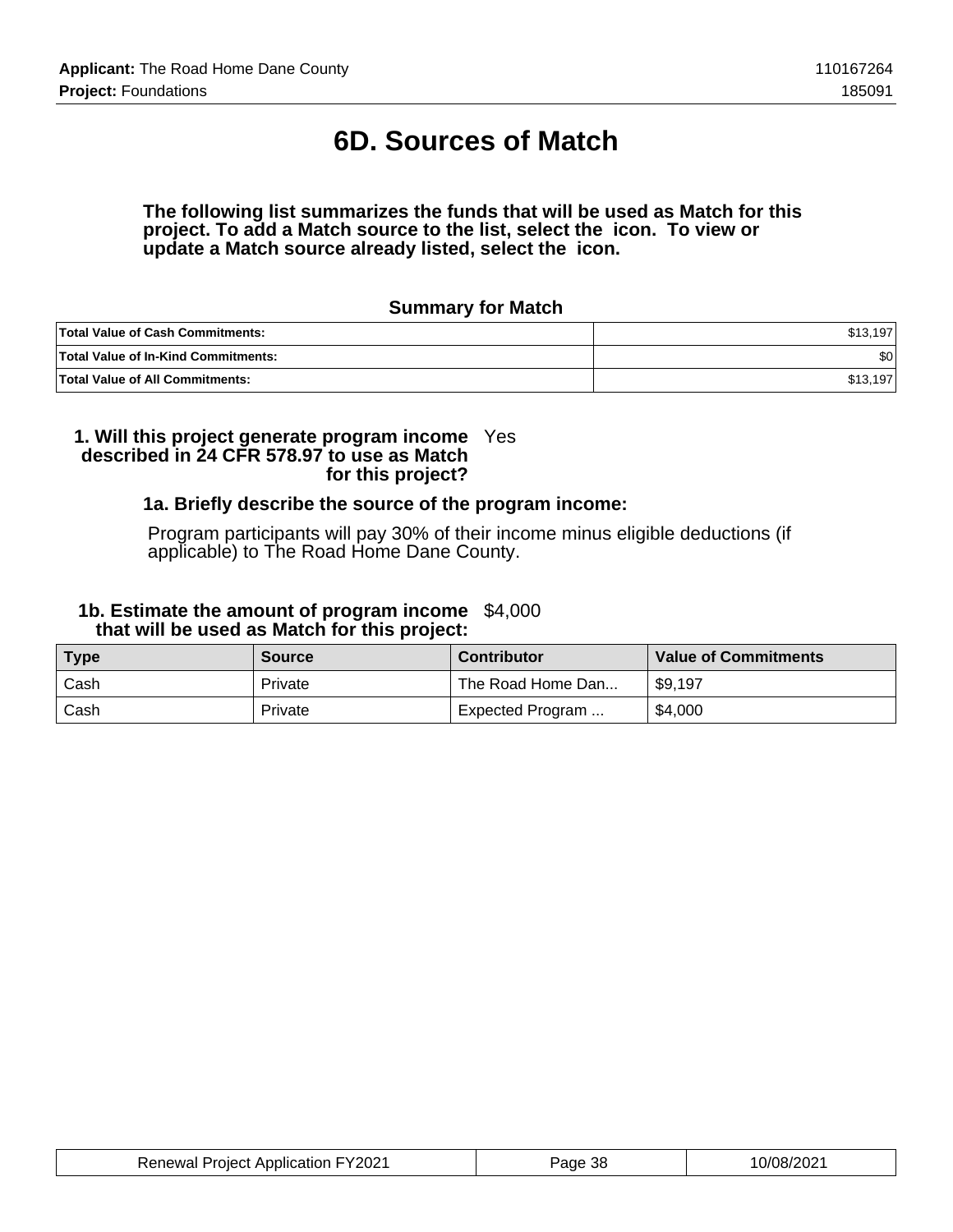## **Sources of Match Detail**

| <b>1. Type of Match Commitment: Cash</b>                                              |                                              |
|---------------------------------------------------------------------------------------|----------------------------------------------|
| 2. Source: Private                                                                    |                                              |
| (Be as specific as possible and include the<br>office or grant program as applicable) | 3. Name of Source: The Road Home Dane County |
| 4. Amount of Written Committment: \$9,197                                             |                                              |

## **Sources of Match Detail**

| 1. Type of Match Commitment: Cash                                                     |                                            |
|---------------------------------------------------------------------------------------|--------------------------------------------|
| 2. Source: Private                                                                    |                                            |
| (Be as specific as possible and include the<br>office or grant program as applicable) | 3. Name of Source: Expected Program Income |
| 4. Amount of Written Committment: \$4,000                                             |                                            |

| <b>Renewal Project Application FY2021</b> | Page 39 | 10/08/2021 |
|-------------------------------------------|---------|------------|
|-------------------------------------------|---------|------------|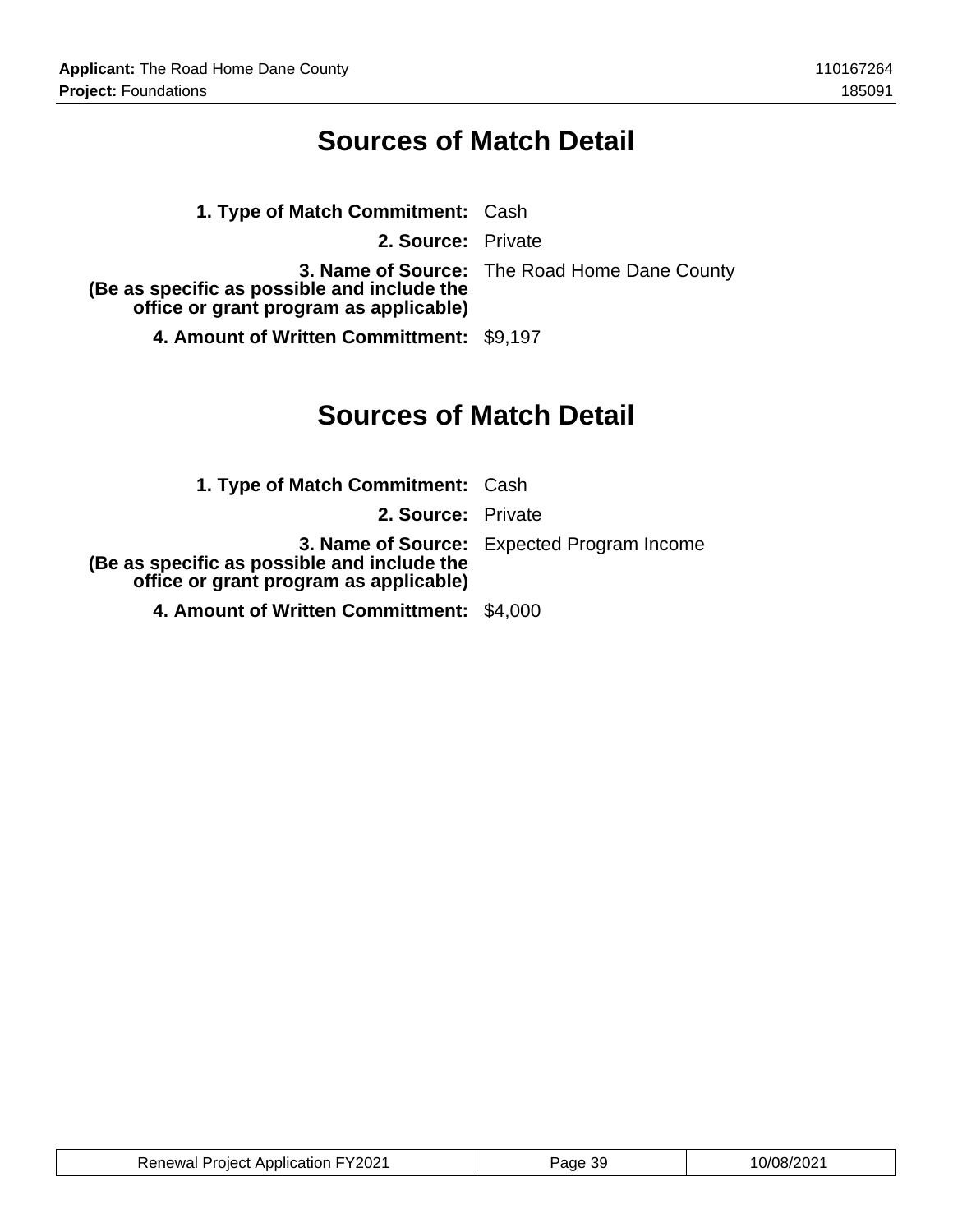# **6E. Summary Budget**

**The following information summarizes the funding request for the total term of the project. Budget amounts from the Leased Units, Rental Assistance, and Match screens have been automatically imported and cannot be edited. However, applicants must confirm and correct, if necessary, the total budget amounts for Leased Structures, Supportive Services, Operating, HMIS, and Admin. Budget amounts must reflect the most accurate project information according to the most recent project grant agreement or project grant agreement amendment, the CoC's final HUD-approved FY 2018 GIW or the project budget as reduced due to CoC reallocation. Please note that, new for FY 2018, there are no detailed budget screens for Leased Structures, Supportive Services, Operating, or HMIS costs. HUD expects the original details of past approved budgets for these costs to be the basis for future expenses. However, any reasonable and eligible costs within each CoC cost category can be expended and will be verified during a HUD monitoring.**

| <b>Eligible Costs</b>                       | <b>Total Assistance</b><br>Requested<br>for 1 year<br><b>Grant Term</b><br>(Applicant) |
|---------------------------------------------|----------------------------------------------------------------------------------------|
| 1a. Leased Units                            | \$90,029                                                                               |
| 1b. Leased Structures                       | \$0                                                                                    |
| 2. Rental Assistance                        | \$0                                                                                    |
| 3. Supportive Services                      | \$35,306                                                                               |
| 4. Operating                                | \$6,671                                                                                |
| 5. HMIS                                     | \$0                                                                                    |
| 6. Sub-total Costs Requested                | \$132,006                                                                              |
| 7. Admin<br>(Up to 10%)                     | \$10,809                                                                               |
| 8. Total Assistance<br>plus Admin Requested | \$142,815                                                                              |
| 9. Cash Match                               | \$13,197                                                                               |
| 10. In-Kind Match                           | \$0                                                                                    |
| 11. Total Match                             | \$13,197                                                                               |
| 12. Total Budget                            | \$156,012                                                                              |

| <b>Renewal Project Application FY2021</b> | Page 40 | 10/08/2021 |
|-------------------------------------------|---------|------------|
|-------------------------------------------|---------|------------|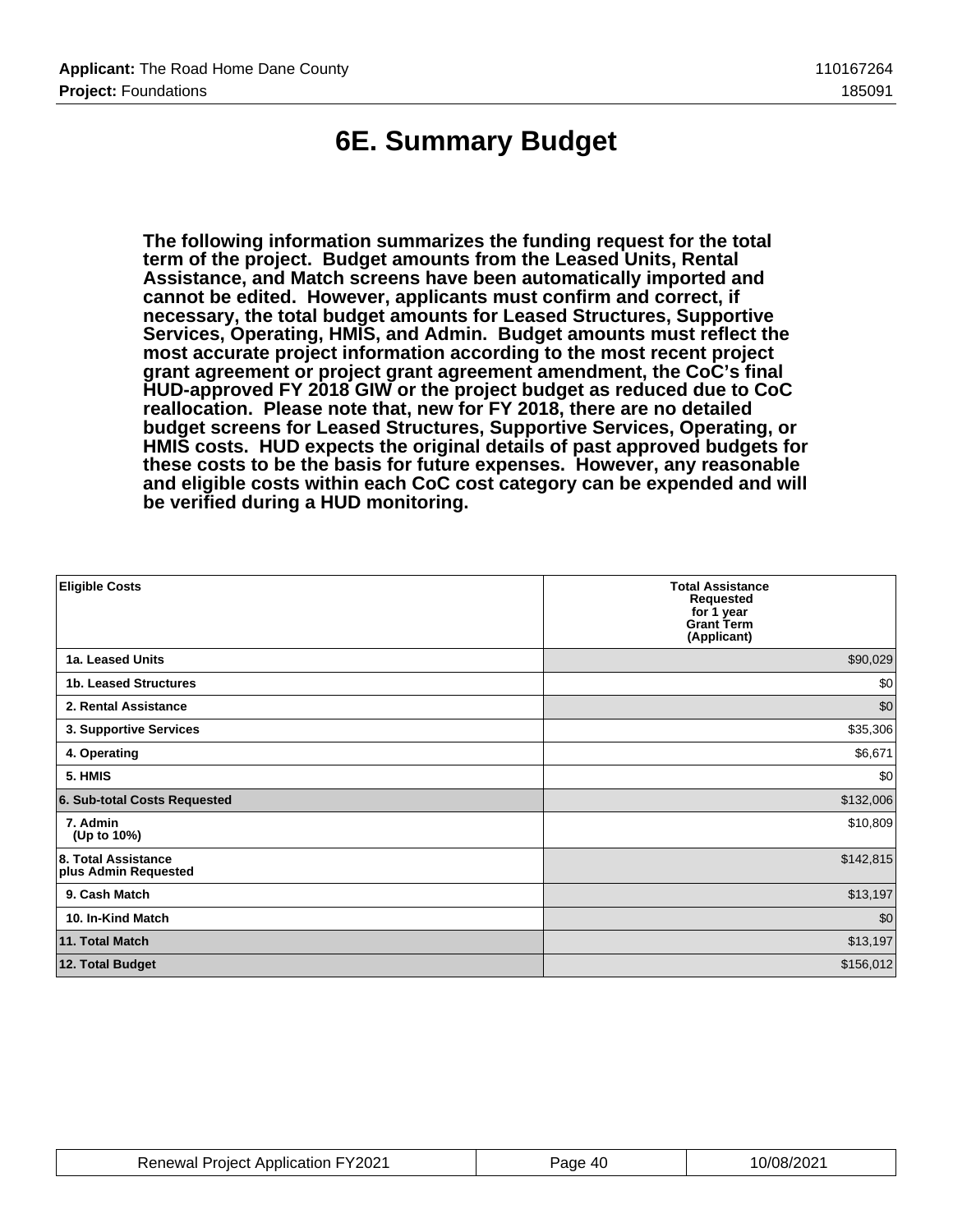# **7A. Attachment(s)**

| <b>Document Type</b>                       | <b>Required?</b> | <b>Document Description</b> | Date Attached |
|--------------------------------------------|------------------|-----------------------------|---------------|
| 1) Subrecipient Nonprofit<br>Documentation | No               |                             |               |
| 2) Other Attachment                        | No               | Cash Match Commit           | 10/01/2021    |
| 3) Other Attachment                        | No               |                             |               |

| <b>Renewal Project Application FY2021</b> | Page 4 <sup>*</sup> | 10/08/2021 |
|-------------------------------------------|---------------------|------------|
|-------------------------------------------|---------------------|------------|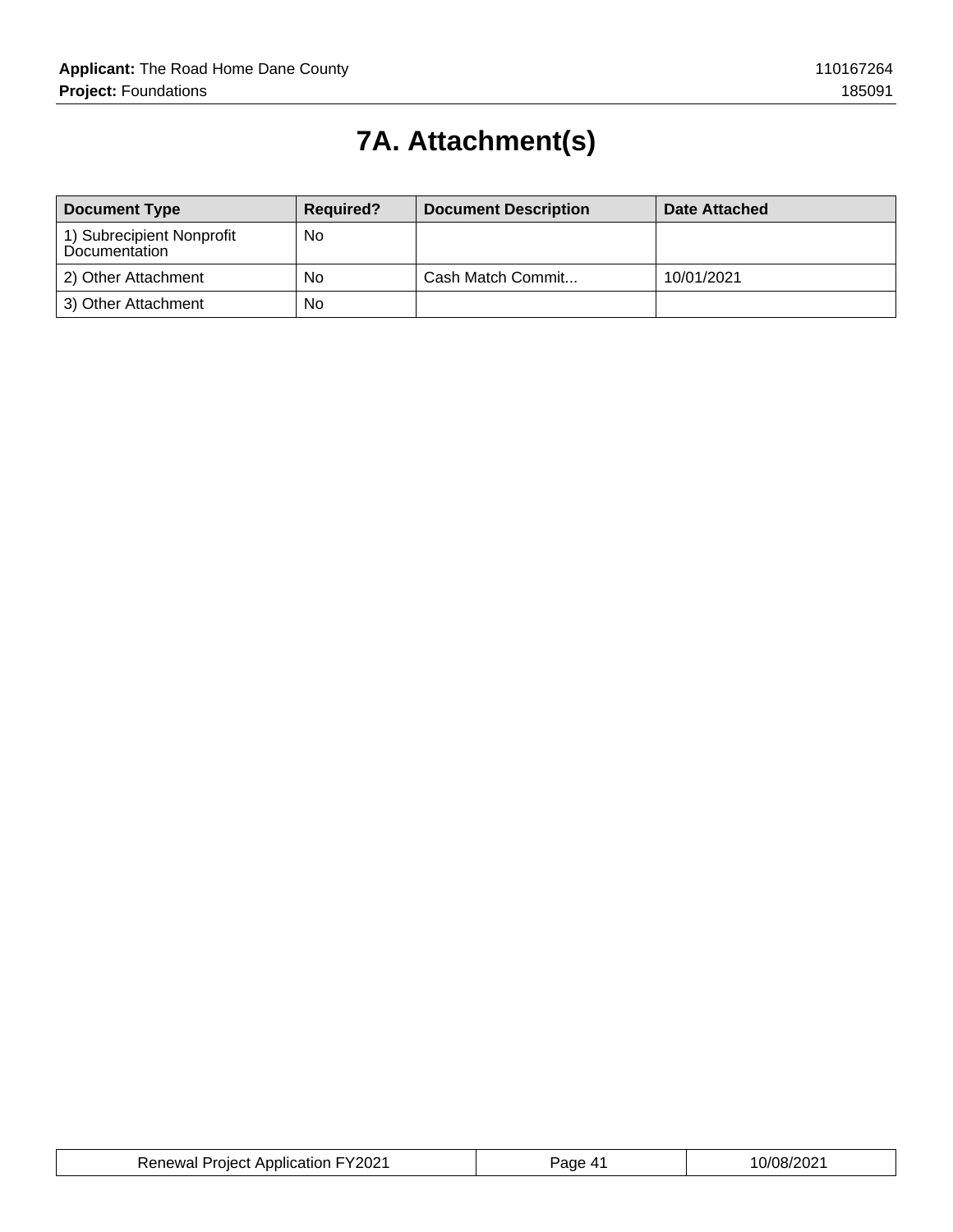## **Attachment Details**

**Document Description:**

## **Attachment Details**

**Document Description:** Cash Match Commitment

## **Attachment Details**

**Document Description:**

| <b>Renewal Project Application FY2021</b> | Page 42 | 0/08/2021 |
|-------------------------------------------|---------|-----------|
|                                           |         |           |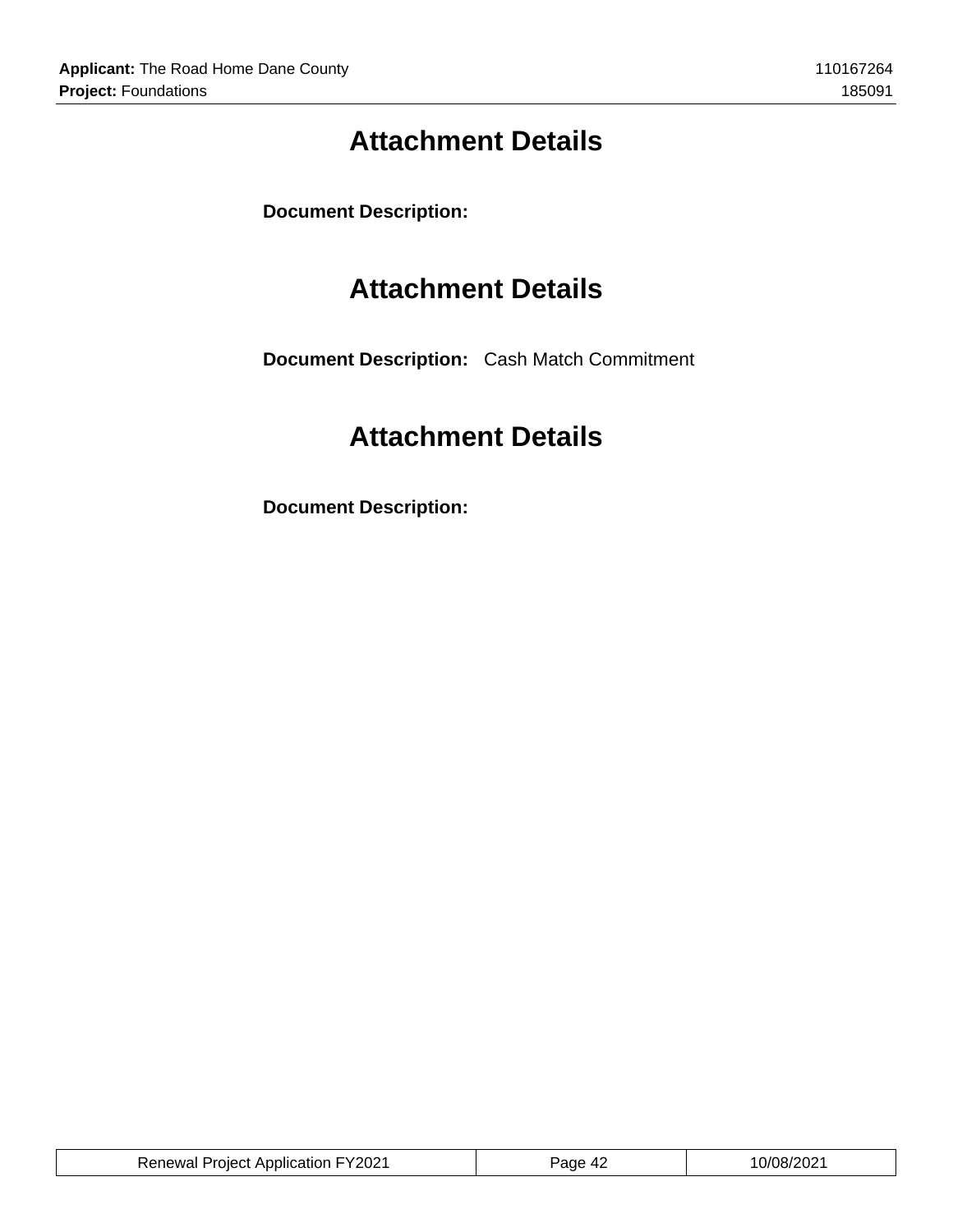# **7B. Certification**

### **A. For all projects: Fair Housing and Equal Opportunity**

It will comply with Title VI of the Civil Rights Act of 1964 (42 U.S.C. 2000(d)) and regulations pursuant thereto (Title 24 CFR part I), which state that no person in the United States shall, on the ground of race, color or national origin, be excluded from participation in, be denied the benefits of, or be otherwise subjected to discrimination under any program or activity for which the applicant receives Federal financial assistance, and will immediately take any measures necessary to effectuate this agreement. With reference to the real property and structure(s) thereon which are provided or improved with the aid of Federal financial assistance extended to the applicant, this assurance shall obligate the applicant, or in the case of any transfer, transferee, for the period during which the real property and structure(s) are used for a purpose for which the Federal financial assistance is extended or for another purpose involving the provision of similar services or benefits.

It will comply with the Fair Housing Act (42 U.S.C. 3601-19), as amended, and with implementing regulations at 24 CFR part 100, which prohibit discrimination in housing on the basis of race, color, religion, sex, disability, familial status or national origin.

It will comply with Executive Order 11063 on Equal Opportunity in Housing and with implementing regulations at 24 CFR Part 107 which prohibit discrimination because of race, color, creed, sex or national origin in housing and related facilities provided with Federal financial assistance.

It will comply with Executive Order 11246 and all regulations pursuant thereto (41 CFR Chapter 60-1), which state that no person shall be discriminated against on the basis of race, color, religion, sex or national origin in all phases of employment during the performance of Federal contracts and shall take affirmative action to ensure equal employment opportunity. The applicant will incorporate, or cause to be incorporated, into any contract for construction work as defined in Section 130.5 of HUD regulations the equal opportunity clause required by Section 130.15(b) of the HUD regulations.

It will comply with Section 3 of the Housing and Urban Development Act of 1968, as amended (12 U.S.C. 1701(u)), and regulations pursuant thereto (24 CFR Part 135), which require that to the greatest extent feasible opportunities for training and employment be given to lower-income residents of the project and contracts for work in connection with the project be awarded in substantial part to persons residing in the area of the project.

It will comply with Section 504 of the Rehabilitation Act of 1973 (29 U.S.C. 794), as amended, and with implementing regulations at 24 CFR Part 8, which prohibit discrimination based on disability in Federally-assisted and conducted programs and activities.

It will comply with the Age Discrimination Act of 1975 (42 U.S.C. 6101-07), as amended, and implementing regulations at 24 CFR Part 146, which prohibit discrimination because of age in projects and activities receiving Federal financial assistance.

| <b>Renewal Project Application FY2021</b> | Page 43 | 10/08/2021 |
|-------------------------------------------|---------|------------|
|-------------------------------------------|---------|------------|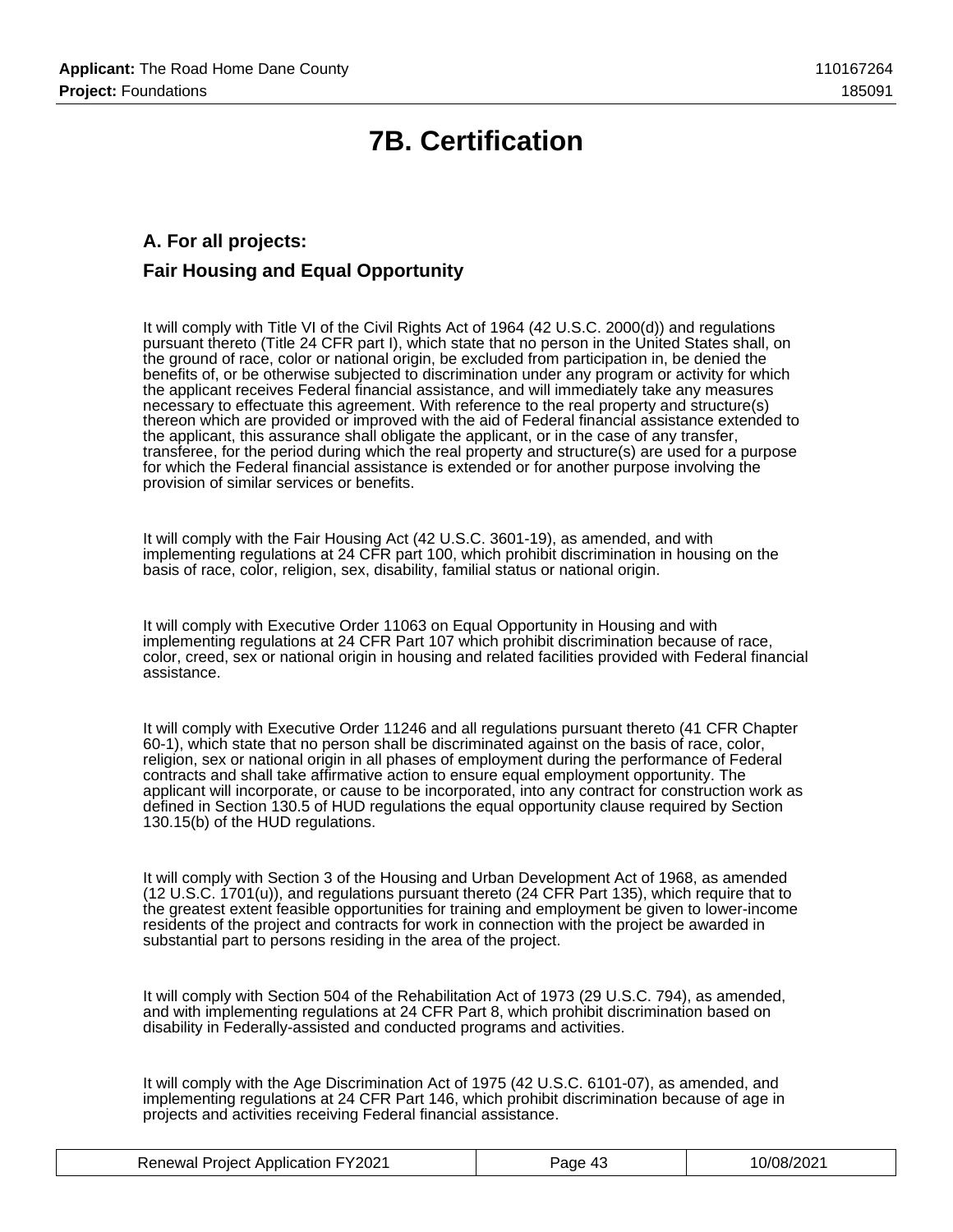It will comply with Executive Orders 11625, 12432, and 12138, which state that program participants shall take affirmative action to encourage participation by businesses owned and operated by members of minority groups and women.

If persons of any particular race, color, religion, sex, age, national origin, familial status, or disability who may qualify for assistance are unlikely to be reached, it will establish additional procedures to ensure that interested persons can obtain information concerning the assistance. It will comply with the reasonable modification and accommodation requirements and, as appropriate, the accessibility requirements of the Fair Housing Act and section 504 of the Rehabilitation Act of 1973, as amended.

#### **Additional for Rental Assistance Projects:**

If applicant has established a preference for targeted populations of disabled persons pursuant to 24 CFR 578.33(d) or 24 CFR 582.330(a), it will comply with this section's nondiscrimination requirements within the designated population.

### **B. For non-Rental Assistance Projects Only.**

#### **20-Year Operation Rule.**

Applicants receiving assistance for acquisition, rehabilitation or new construction: The project will be operated for no less than 20 years from the date of initial occupancy or the date of initial service provision for the purpose specified in the application.

#### **15-Year Operation Rule – 24 CFR part 578 only.**

Applicants receiving assistance for acquisition, rehabilitation or new construction: The project will be operated for no less than 15 years from the date of initial occupancy or the date of initial service provision for the purpose specified in the application.

#### **1-Year Operation Rule.**

For applicants receiving assistance for supportive services, leasing, or operating costs but not receiving assistance for acquisition, rehabilitation, or new construction: The project will be operated for the purpose specified in the application for any year for which such assistance is provided.

#### **C. Explanation.**

Where the applicant is unable to certify to any of the statements in this certification, such applicant shall provide an explanation.

#### **Name of Authorized Certifying Official** Peggy Halloran

**Date:** 10/08/2021

**Title:** Development Director

#### **Applicant Organization:** The Road Home Dane County

| <b>Renewal Project Application FY2021</b> | Page 44 | 10/08/2021 |
|-------------------------------------------|---------|------------|
|-------------------------------------------|---------|------------|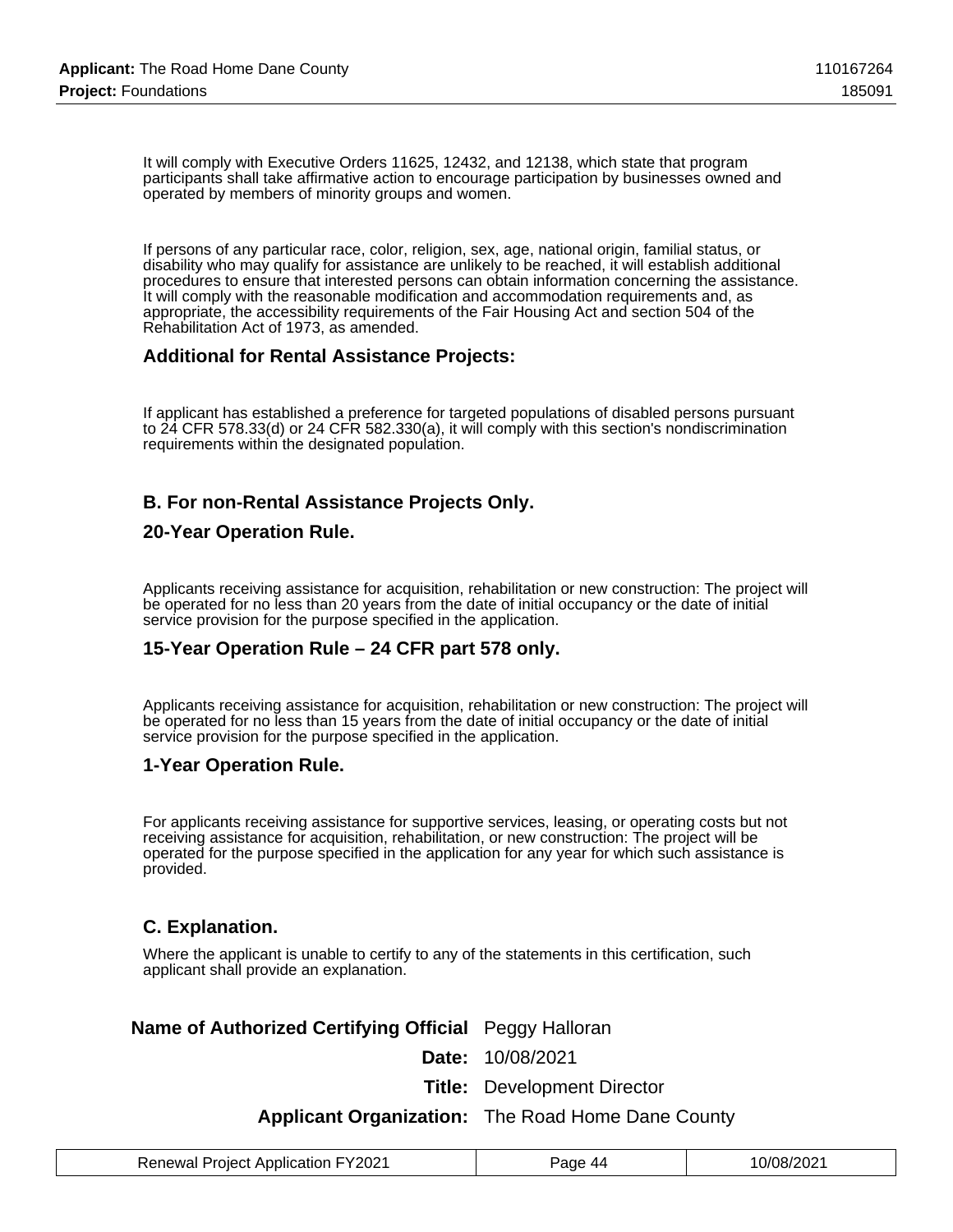### **PHA Number (For PHA Applicants Only):**

- **I certify that I have been duly authorized by the applicant to submit this Applicant Certification and to ensure compliance. I am aware that any false, ficticious, or fraudulent statements or claims may subject me to criminal, civil, or administrative penalties . (U.S. Code, Title 218, Section 1001).** X
- **Active SAM Status Requirement. I certify that our organization has an active System for Award Management (SAM) registration as required by 2 CFR 200.300(b) at the time of project application submission to HUD and will ensure this SAM registration will be renewed annually to meet this requirement.** X

| <b>Renewal Project Application FY2021</b> | Page 45 | 10/08/2021 |
|-------------------------------------------|---------|------------|
|-------------------------------------------|---------|------------|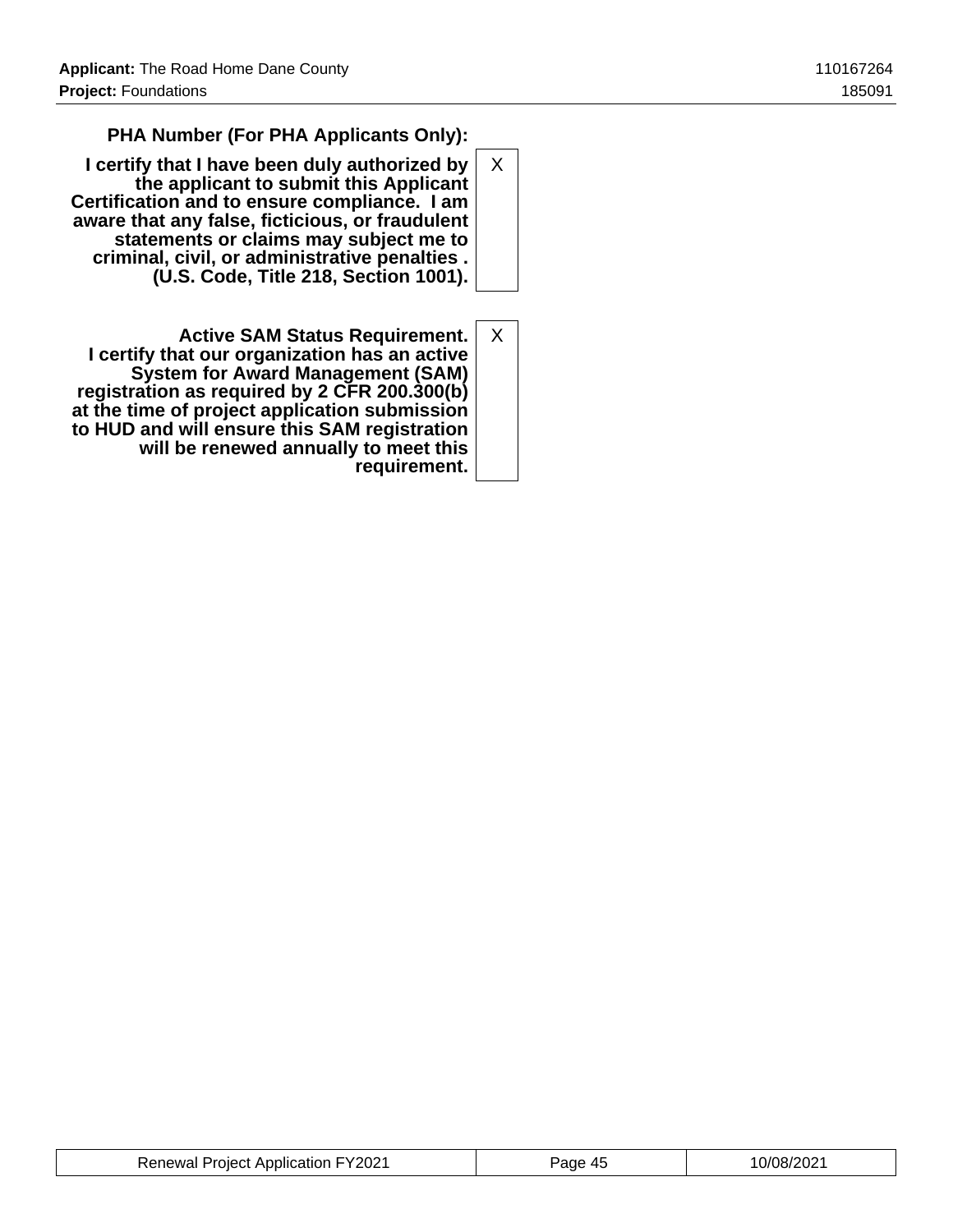# **8B Submission Summary**

| Page                                      | <b>Last Updated</b> |            |  |
|-------------------------------------------|---------------------|------------|--|
|                                           |                     |            |  |
| 1A. SF-424 Application Type               | 10/01/2021          |            |  |
| 1B. SF-424 Legal Applicant                | No Input Required   |            |  |
| 1C. SF-424 Application Details            | No Input Required   |            |  |
|                                           |                     |            |  |
| <b>Renewal Project Application FY2021</b> | Page 46             | 10/08/2021 |  |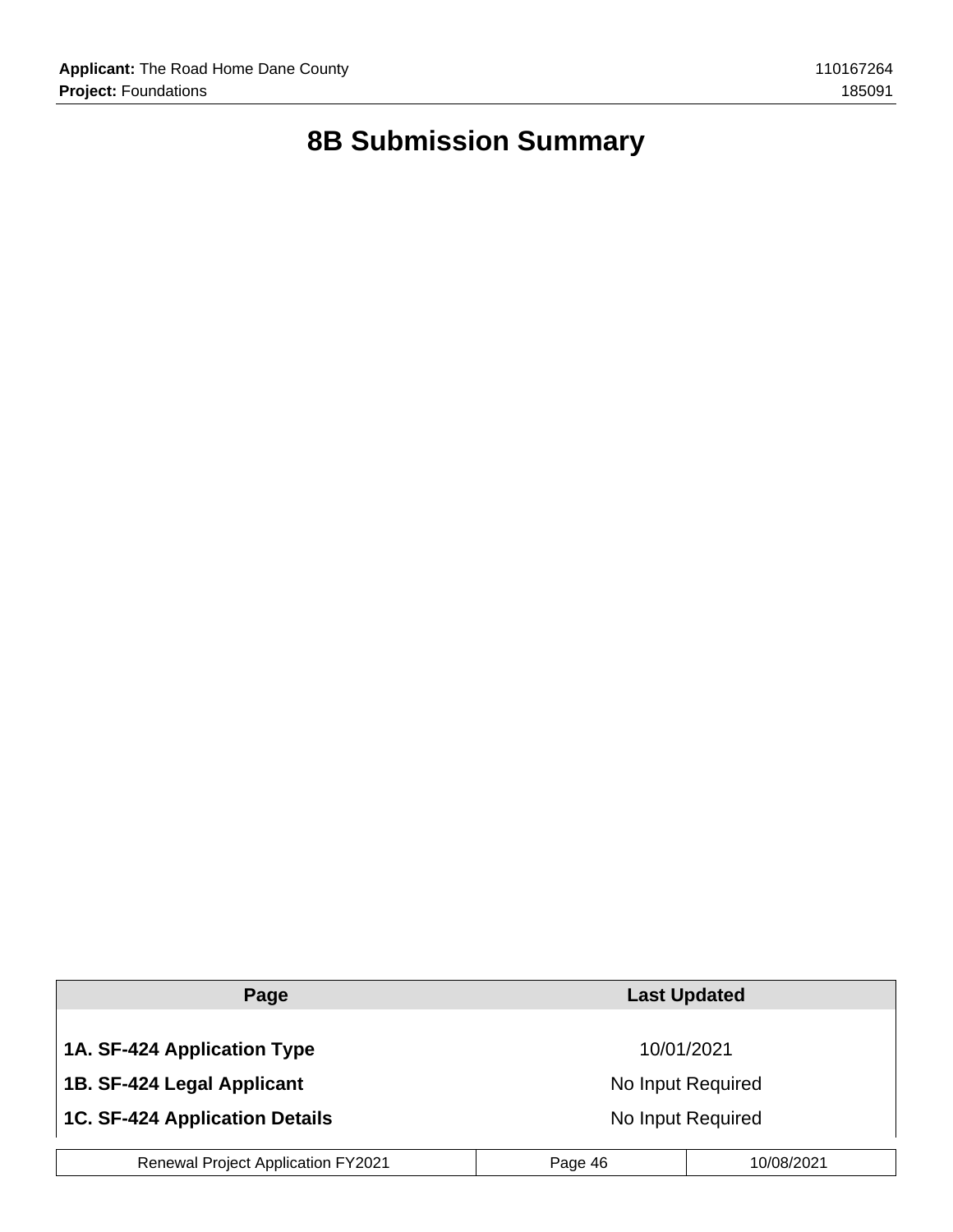| 1D. SF-424 Congressional District(s)                                    | 10/04/2021        |  |  |
|-------------------------------------------------------------------------|-------------------|--|--|
| 1E. SF-424 Compliance                                                   | 09/15/2021        |  |  |
| 1F. SF-424 Declaration                                                  | 09/15/2021        |  |  |
| 1G. HUD-2880                                                            | 10/01/2021        |  |  |
| 1H. HUD-50070                                                           | 09/15/2021        |  |  |
| 11. Cert. Lobbying                                                      | 09/15/2021        |  |  |
| 1J. SF-LLL                                                              | 09/15/2021        |  |  |
| <b>IK. SF-424B</b>                                                      | 09/15/2021        |  |  |
| <b>Submission Without Changes</b>                                       | 10/08/2021        |  |  |
| <b>Recipient Performance</b>                                            | 09/28/2021        |  |  |
| <b>Renewal Grant Consolidation or Renewal</b><br><b>Grant Expansion</b> | 09/28/2021        |  |  |
| <b>2A. Subrecipients</b>                                                | No Input Required |  |  |
| <b>3A. Project Detail</b>                                               | 09/28/2021        |  |  |
| <b>3B. Description</b>                                                  | 09/28/2021        |  |  |
| <b>3C. Dedicated Plus</b>                                               | 09/28/2021        |  |  |
| <b>4A. Services</b>                                                     | 09/15/2021        |  |  |
| <b>4B. Housing Type</b>                                                 | 10/01/2021        |  |  |
| <b>5A. Households</b>                                                   | 10/01/2021        |  |  |
| <b>5B. Subpopulations</b>                                               | No Input Required |  |  |
| <b>6A. Funding Request</b>                                              | 10/01/2021        |  |  |
| <b>6B. Leased Units</b>                                                 | 10/08/2021        |  |  |
| 6D. Match                                                               | 10/08/2021        |  |  |
| 6E. Summary Budget                                                      | No Input Required |  |  |
| 7A. Attachment(s)                                                       | 10/01/2021        |  |  |
| <b>7B. Certification</b>                                                | 10/01/2021        |  |  |
|                                                                         |                   |  |  |

| .<br>$\cdots$<br>.UZ | $-$<br><b>__</b> |  |
|----------------------|------------------|--|
|                      |                  |  |